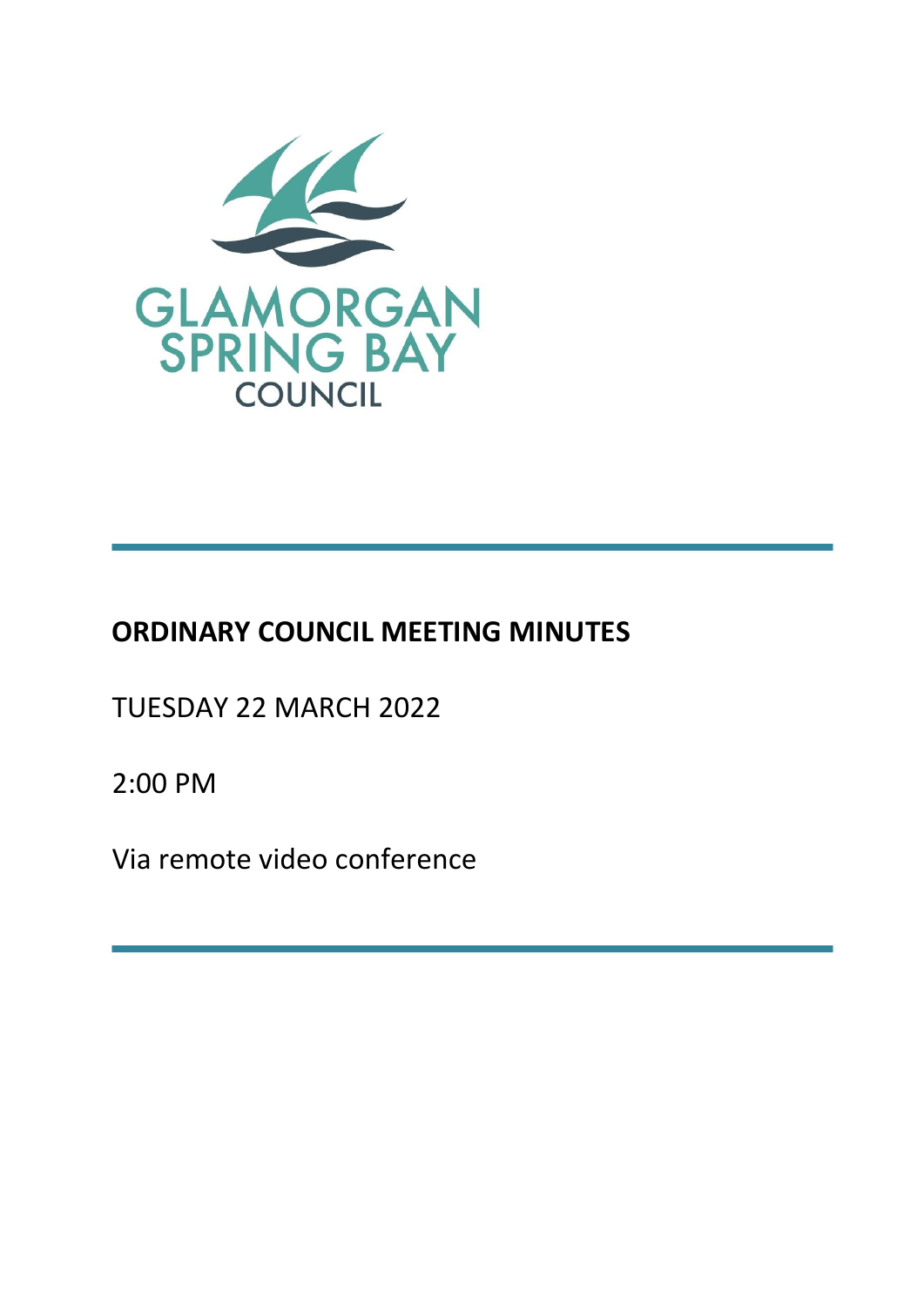#### **NOTICE OF MEETING**

Notice is hereby given that the next Ordinary Council Meeting of the Glamorgan Spring Bay Council will be held via remote video conference on Tuesday 22 March 2022, commencing at 2:00 pm.

#### **QUALIFIED PERSON CERTIFICATION**

I hereby certify that, in accordance with section 65 of the *Local Government Act 1993*, any advice, information and recommendations contained in the reports related to this Agenda have been prepared by persons who have the qualifications or experience necessary to give such advice, information and recommendations.

**Dated** this Thursday 17 March 2022

 $\Lambda$ .  $\mathcal M$ .

Greg Ingham **GENERAL MANAGER**

#### **IMPORTANT INFORMATION**

- In response to COVID-19 restrictions, members of the public will not be able to attend the meeting. Where possible a live stream of the meeting will be made available.
- As determined by Glamorgan Spring Bay Council in April 2017, all Ordinary and Special Meetings of Council are to be audio/visually recorded and streamed live.
- A recording of the meeting will be available via the link on the Glamorgan Spring Bay Council website following the meeting.

In accordance with the *Local Government Act 1993* and Regulation 33, these video/audio files will be retained by Council for at least 6 months and made available for viewing live, as well as online within 5 days of the scheduled meeting. The written minutes of a meeting, once confirmed, prevail over the video/audio recording of the meeting.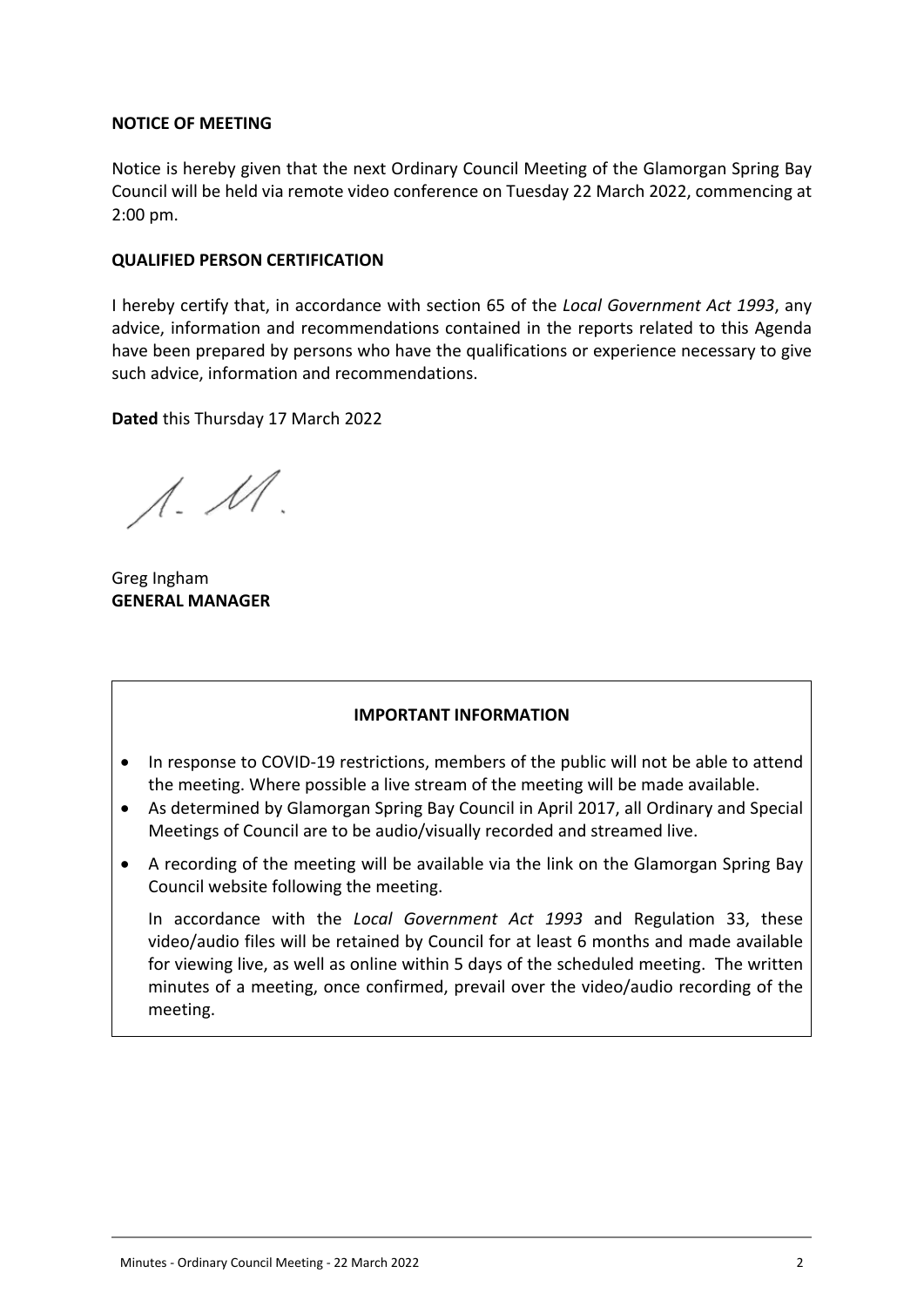## **TABLE OF CONTENTS**

|              | 1.2              |  |
|--------------|------------------|--|
|              | 1.3              |  |
|              | $1.4\phantom{0}$ |  |
|              | 1.5              |  |
| $\mathbf{2}$ |                  |  |
|              |                  |  |
|              |                  |  |
| 3            |                  |  |
|              | 3.1              |  |
|              |                  |  |
| 4            |                  |  |
| 5.           |                  |  |
|              |                  |  |
|              |                  |  |
| 6            |                  |  |
|              |                  |  |
| 7            |                  |  |
|              | 7.2              |  |
| 8            |                  |  |
|              | 8.1              |  |
|              | 8.2              |  |
|              | 8.3              |  |
|              | 8.4              |  |
|              | 8.5              |  |
|              | 8.6              |  |
|              | 8.7              |  |
|              | 8.8              |  |
|              | 8.9              |  |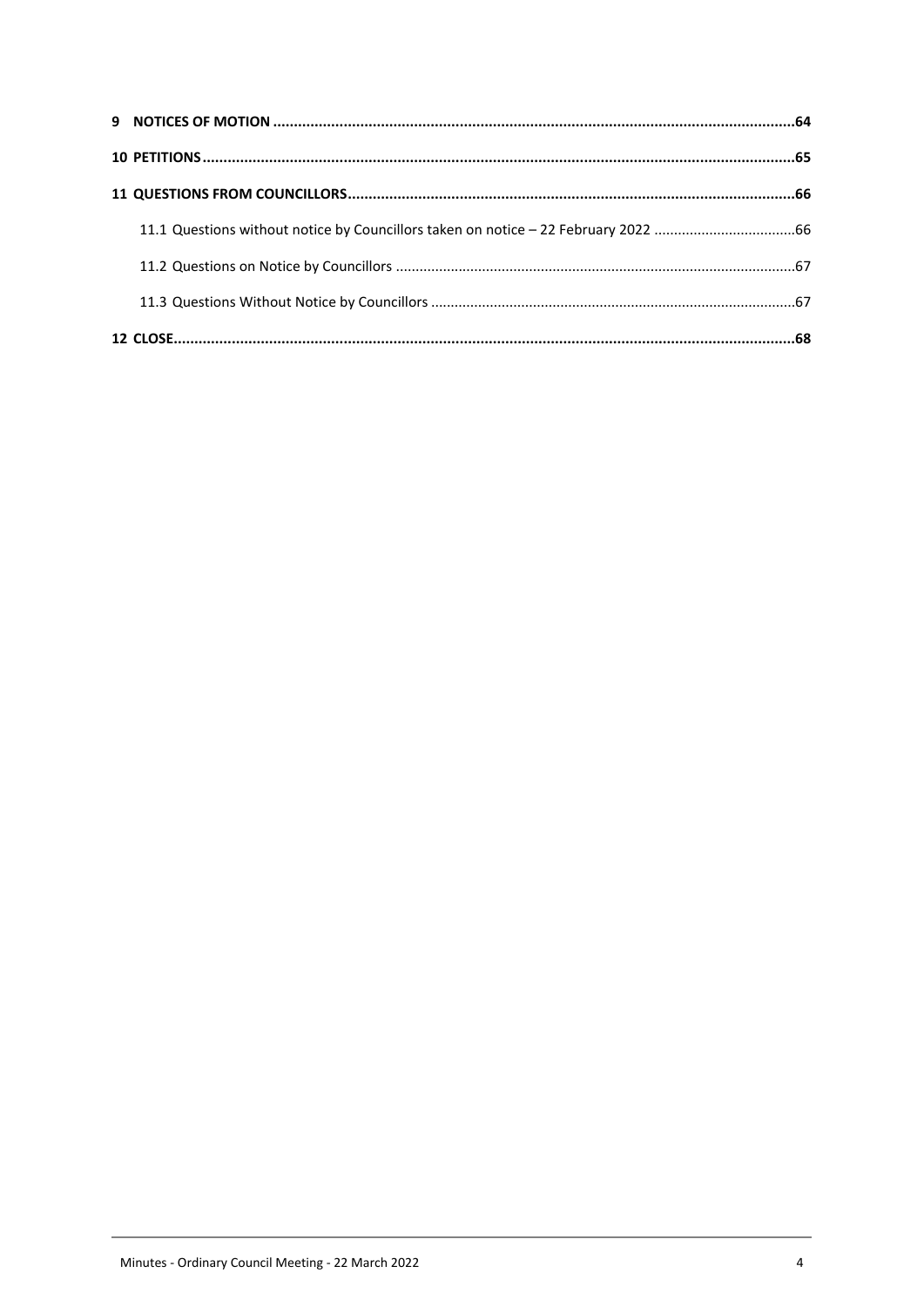# <span id="page-4-0"></span>**1 OPENING OF MEETING**

The Mayor welcomed Councillors and staff and declared the meeting open at 2.00pm

## <span id="page-4-1"></span>**1.1 Acknowledgement of Country**

*The Glamorgan Spring Bay Council acknowledges the Traditional Owners of our region and recognises their continuing connection to land, waters and culture. We pay our respects to their Elders past, present and emerging.*

## <span id="page-4-2"></span>**1.2 Present and Apologies**

#### **Present:**

Mayor Robert Young Deputy Mayor Jenny Woods Clr Cheryl Arnol Clr Keith Breheny Clr Annie Browning Clr Rob Churchill Clr Grant Robinson Clr Michael Symons

#### **Apologies:**

Nil.

#### <span id="page-4-3"></span>**1.3 In Attendance**

General Manager, Greg Ingham Executive Officer, Jazmine Murray Director Planning and Development, Alex Woodward Director Works and Infrastructure, Peter Porch Director Corporate and Community, Elysse Blain

#### <span id="page-4-4"></span>**1.4 Late Reports**

Nil.

#### <span id="page-4-5"></span>**1.5 Declaration of Interest or Conflict**

*The Mayor requests Elected Members to indicate whether they have:*

- *1. any interest (personally or via a close associate) as defined in s.49 of the Local Government Act 1993; or*
- *2. any conflict as described in Council's Code of Conduct for Councillors,*

*in any item included in the Agenda.*

Nil.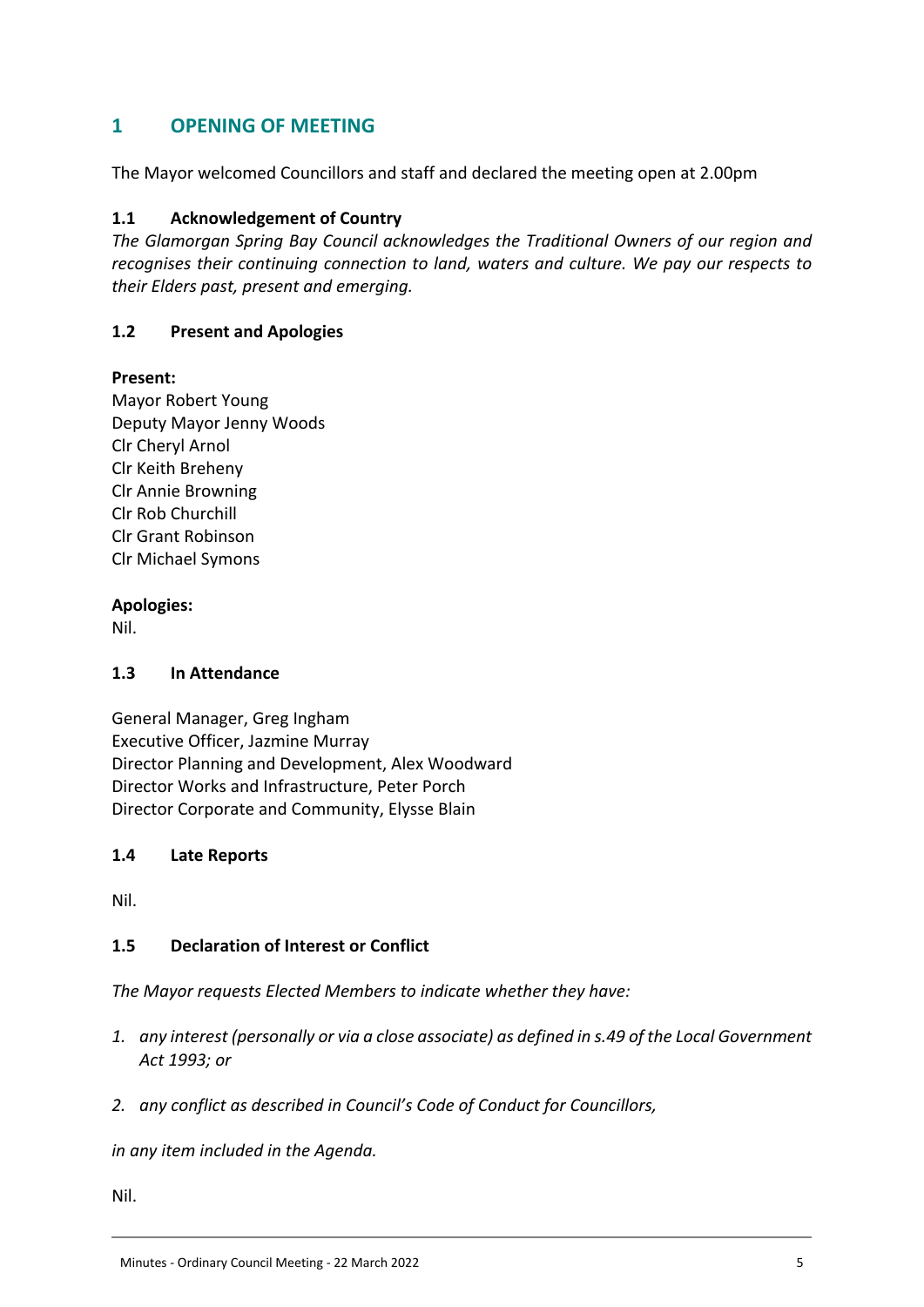## <span id="page-5-0"></span>**2 CONFIRMATION OF MINUTES**

#### <span id="page-5-1"></span>**2.1 Ordinary Meeting of Council - 22 February 2022**

#### **RECOMMENDATION**

That the Minutes of the Ordinary Meeting of Council held on 22 February 2022 at 2:00pm be confirmed as a true and correct record.

#### **DECISION 46/22**

Moved Deputy Mayor Jenny Woods, seconded Clr Cheryl Arnol:

That the Minutes of the Ordinary Meeting of Council held on 22 February 2022 at 2:00pm be confirmed as a true and correct record.

#### **THE MOTION WAS PUT AND CARRIED UNANIMOUSLY 8/0**

- For: Mayor Robert Young, Deputy Mayor Jenny Woods, Clr Cheryl Arnol, Clr Keith Breheny, Clr Annie Browning, Clr Rob Churchill, Clr Grant Robinson and Clr Michael Symons
- Against: Nil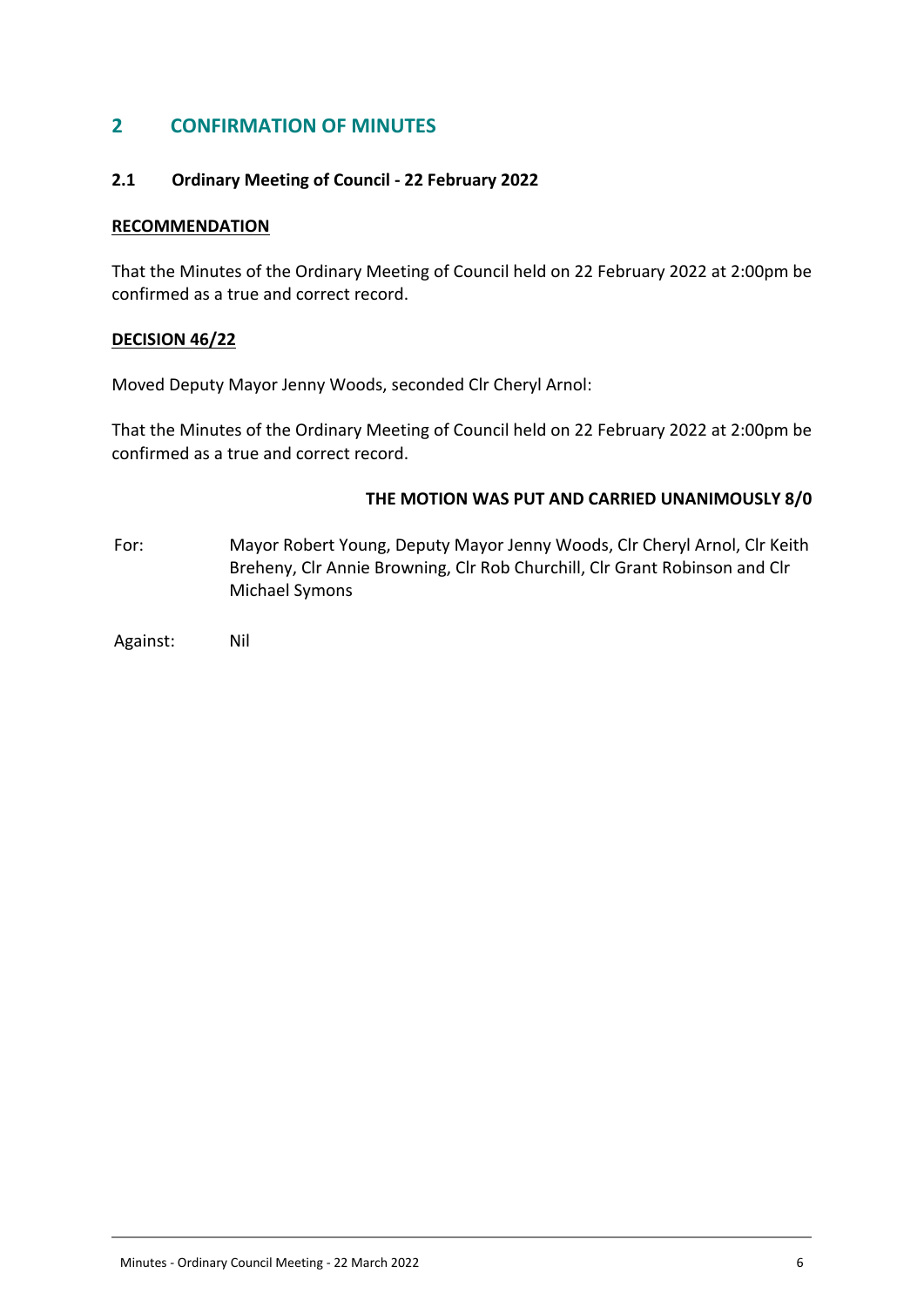## <span id="page-6-0"></span>**2.2 Date and Purpose of Workshop(s) Held**

## **Tuesday 22 February 2022**

In accordance with the requirement of Regulation 8(2)(c) of the *Local Government (Meeting Procedures) Regulations 2015*, it is reported that a Council Workshop was held from 10:00am to 12:00pm on Tuesday 22 February 2022 via remote video conference.

## **Present:**

Mayor Robert Young Clr Cheryl Arnol Clr Keith Breheny Clr Annie Browning Clr Rob Churchill Clr Grant Robinson Clr Michael Symons

#### **Apologies:**

Deputy Mayor Jenny Woods (due to work commitments)

#### **In Attendance:**

Greg Ingham, General Manager Alex Woodward, Director Planning & Development Elysse Blain, Director Corporate and Community

#### **Guests**

Nil.

#### **Agenda**

Medical Practices

#### **RECOMMENDATION**

That Council notes the information.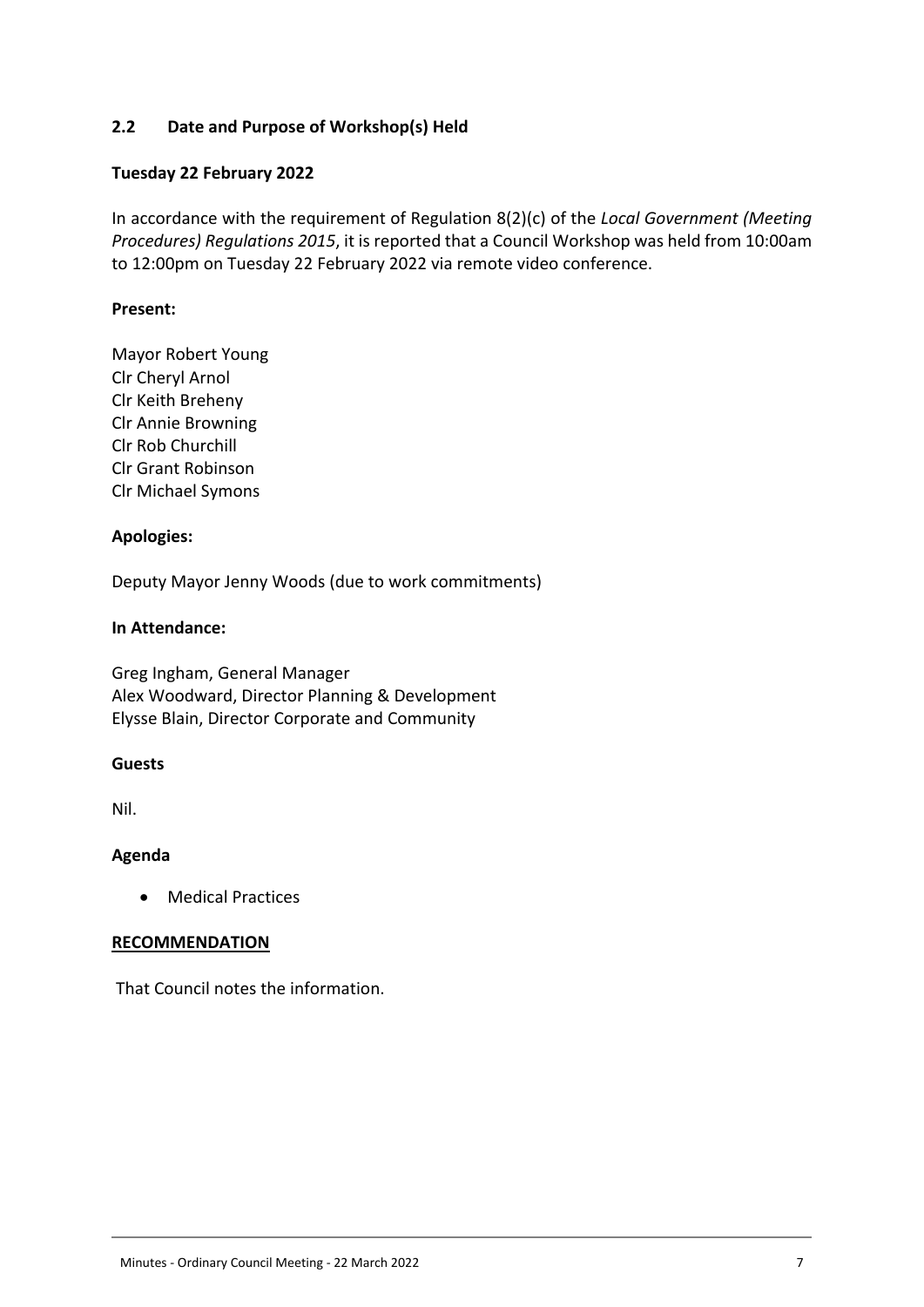## **DECISION 47/22**

Moved Clr Annie Browning, seconded Clr Michael Symons:

That Council notes the information.

## **THE MOTION WAS PUT AND CARRIED UNANIMOUSLY 8/0**

- For: Mayor Robert Young, Deputy Mayor Jenny Woods, Clr Cheryl Arnol, Clr Keith Breheny, Clr Annie Browning, Clr Rob Churchill, Clr Grant Robinson and Clr Michael Symons
- Against: Nil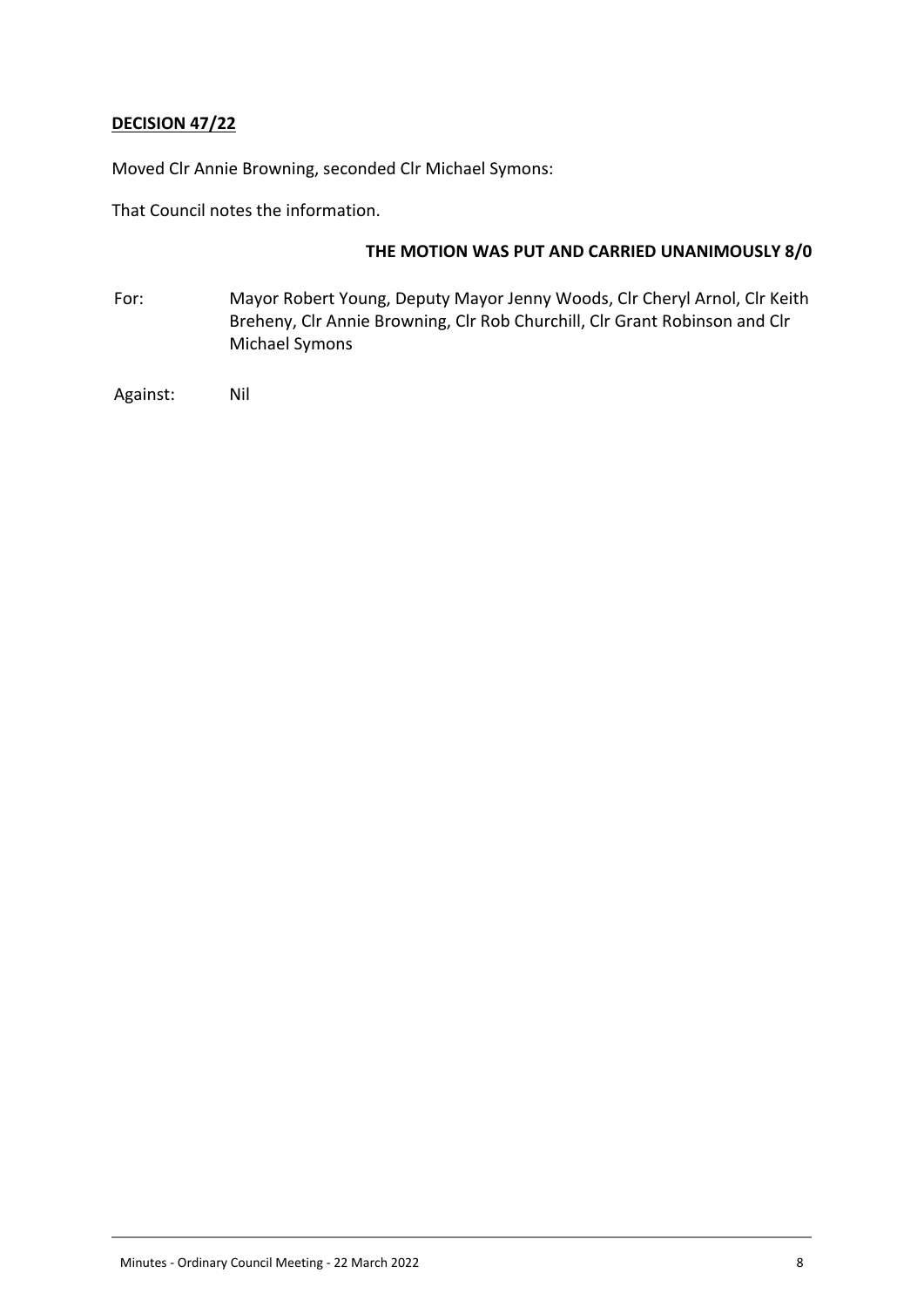## **Tuesday 8 March 2022**

In accordance with the requirement of Regulation 8(2)(c) of the *Local Government (Meeting Procedures) Regulations 2015*, it is reported that a Council Workshop was held from 1:30pm to 4:30pm on Tuesday 8 March 2022 via remote video conference.

## **Present:**

Mayor Robert Young Deputy Mayor Jenny Woods Clr Cheryl Arnol Clr Keith Breheny Clr Annie Browning Clr Rob Churchill Clr Grant Robinson Clr Michael Symons

## **Apologies:**

Nil.

#### **In Attendance:**

Greg Ingham, General Manager Peter Porch, Director Works and Infrastructure Elysse Blain, Director Corporate and Community

#### **Guests**

- Rhonda Taylor
- Alex Sumner

#### **Agenda**

- East Coast Tourism Presentation
- Regional Coastal Hazard Strategy
- DRAFT Councillor Expenses &Allowance Policy
- SERDA Jobs Hub
- Coles Bay Foreshore

#### **RECOMMENDATION**

That Council notes the information.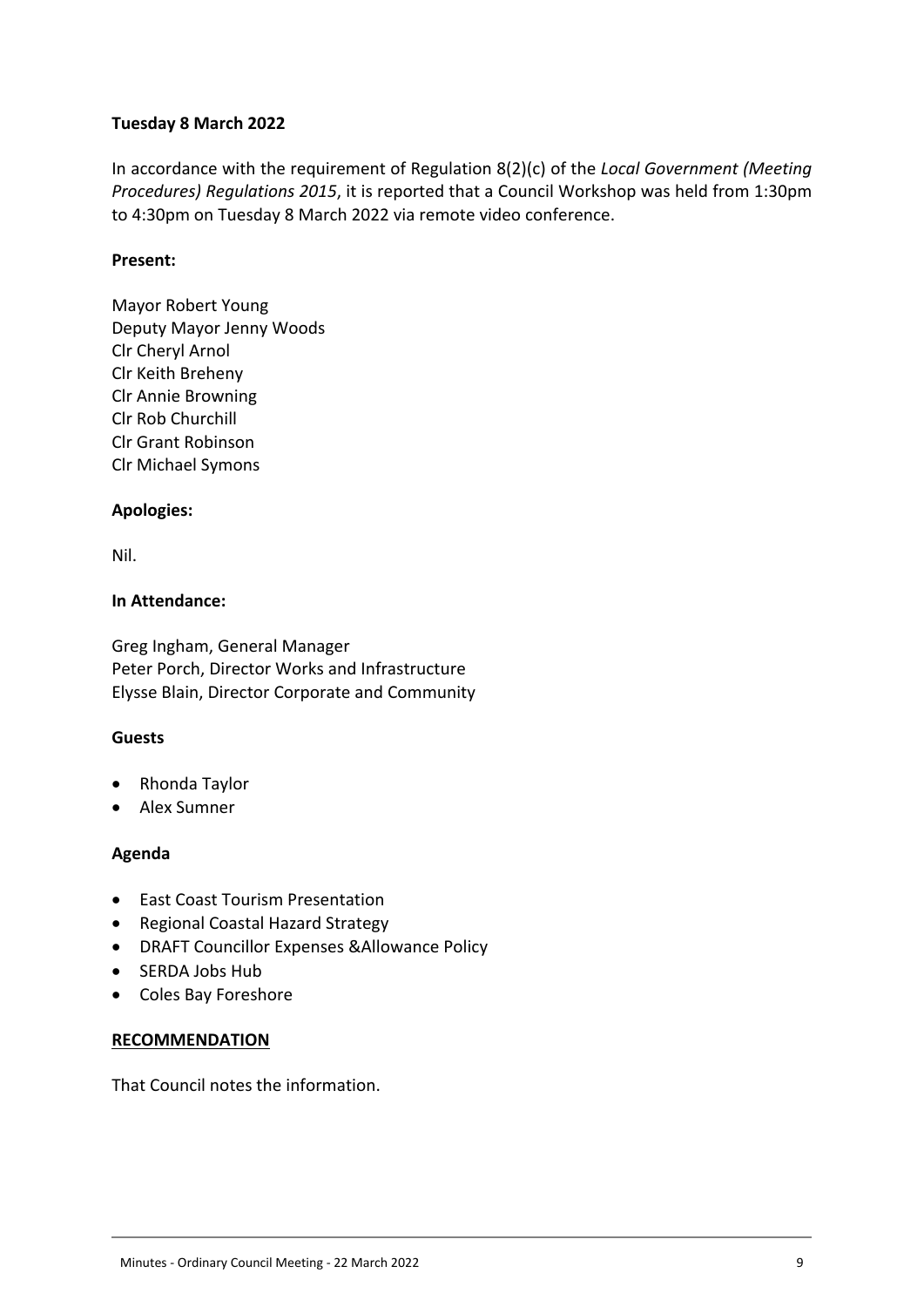## **DECISION 48/22**

Moved Clr Cheryl Arnol, seconded Clr Grant Robinson:

That Council notes the information.

#### **THE MOTION WAS PUT AND CARRIED UNANIMOUSLY 8/0**

For: Mayor Robert Young, Deputy Mayor Jenny Woods, Clr Cheryl Arnol, Clr Keith Breheny, Clr Annie Browning, Clr Rob Churchill, Clr Grant Robinson and Clr Michael Symons

Against: Nil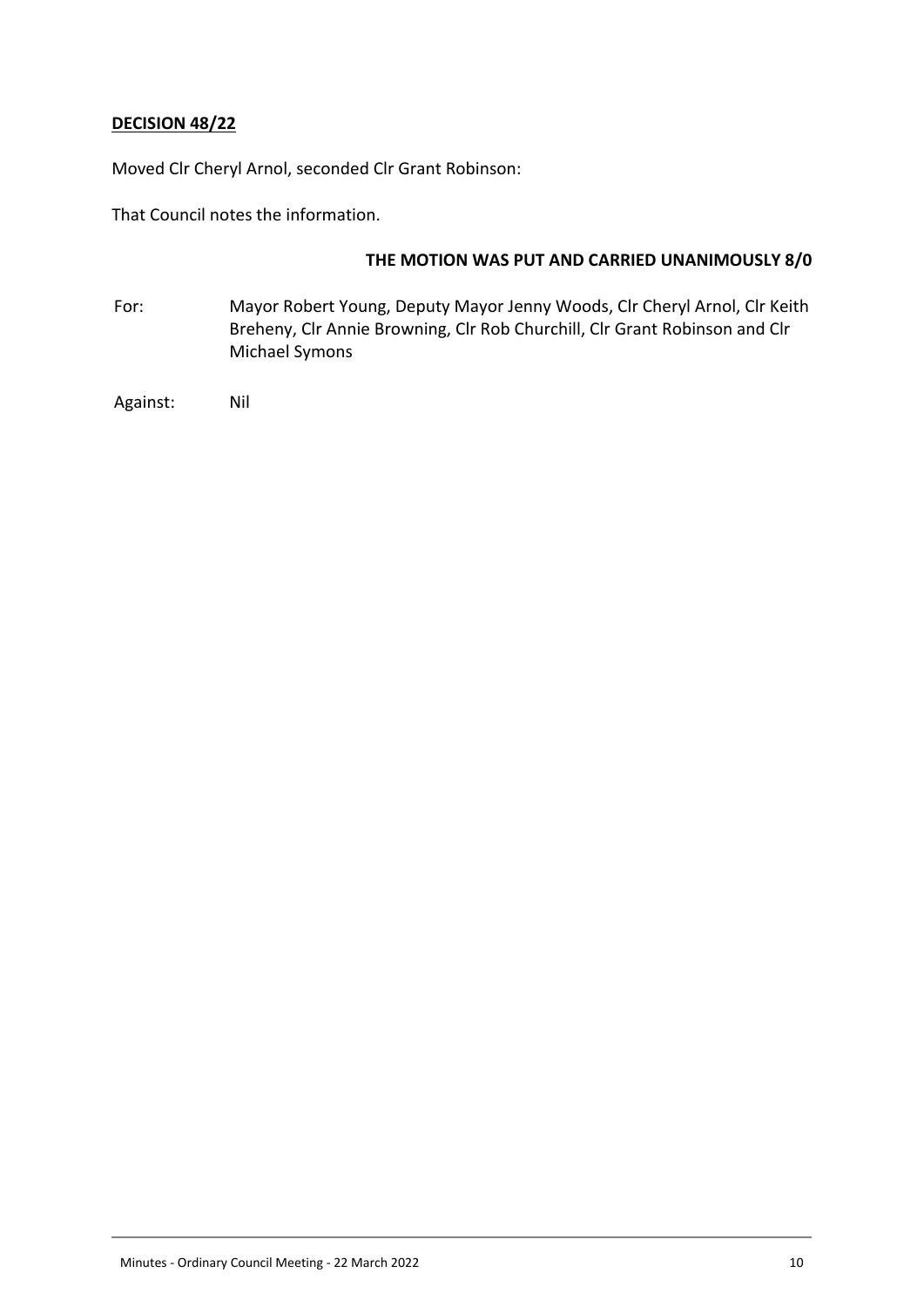# <span id="page-10-0"></span>**3 PUBLIC QUESTION TIME**

Public Question Time gives any member of the public the opportunity to freely ask a question on any Council related matter.

Answers to questions will be given immediately if possible or taken "on notice" if an 'on the spot' answer is not available.

In accordance with the *Local Government (Meeting Procedures) Regulations 2015*, Questions on Notice must be provided at least 7 days prior to the Ordinary Meeting of Council at which a member of the public would like a question answered.

## <span id="page-10-1"></span>**3.1 Questions on Notice**

Nil.

## <span id="page-10-2"></span>**3.2 Questions Without Notice**

*Glamorgan Spring Bay Council will allow questions to be provided by written notice by 12 noon the day before the Ordinary Council Meeting by either emailing [general.manager@freycinet.tas.gov.au](mailto:general.manager@freycinet.tas.gov.au) or alternatively left in the post box outside the Council Chambers located at 9 Melbourne Street, Triabunna.*

#### **Dr Robyn Moore**

*Q1. Thank you for organising public consultation for Swansea Main St paving project. I notice that the consultation will be held on the street. I realise the importance of meeting on site to discuss features of the project, but wanted to ask if the consultation will adjourn to the nearby Swansea Town Hall (or an alternative meeting venue) which is more amenable to discussing details of the project and allowing participants to wait in comfort to have their views recorded?*

#### **Response from General Manager, Greg Ingham**

This component of the consultation builds on the previous property to property engagement along the route of the works; engagement through representation at a Swansea Chamber of Commerce meeting; coverage in SeaSpeak (Council's community publication); many one on one telephone conversations and follow ups with interested parties and directly impacted parties; and Community Connect sessions, two of which have been held in Swansea. The street side consultation location and time frame is designed to facilitate opportunity for those who have become aware and avail themselves of the opportunity as much as for those who have only become aware in passing and take time to make comment. Visibility is considered important. The public will have the opportunity to make comment through survey forms on site as a means to ensure comments are recorded.

The proposed upgrade is important to the community yet comprises modest improvement to and renewal of existing functionality and form within a funding budget.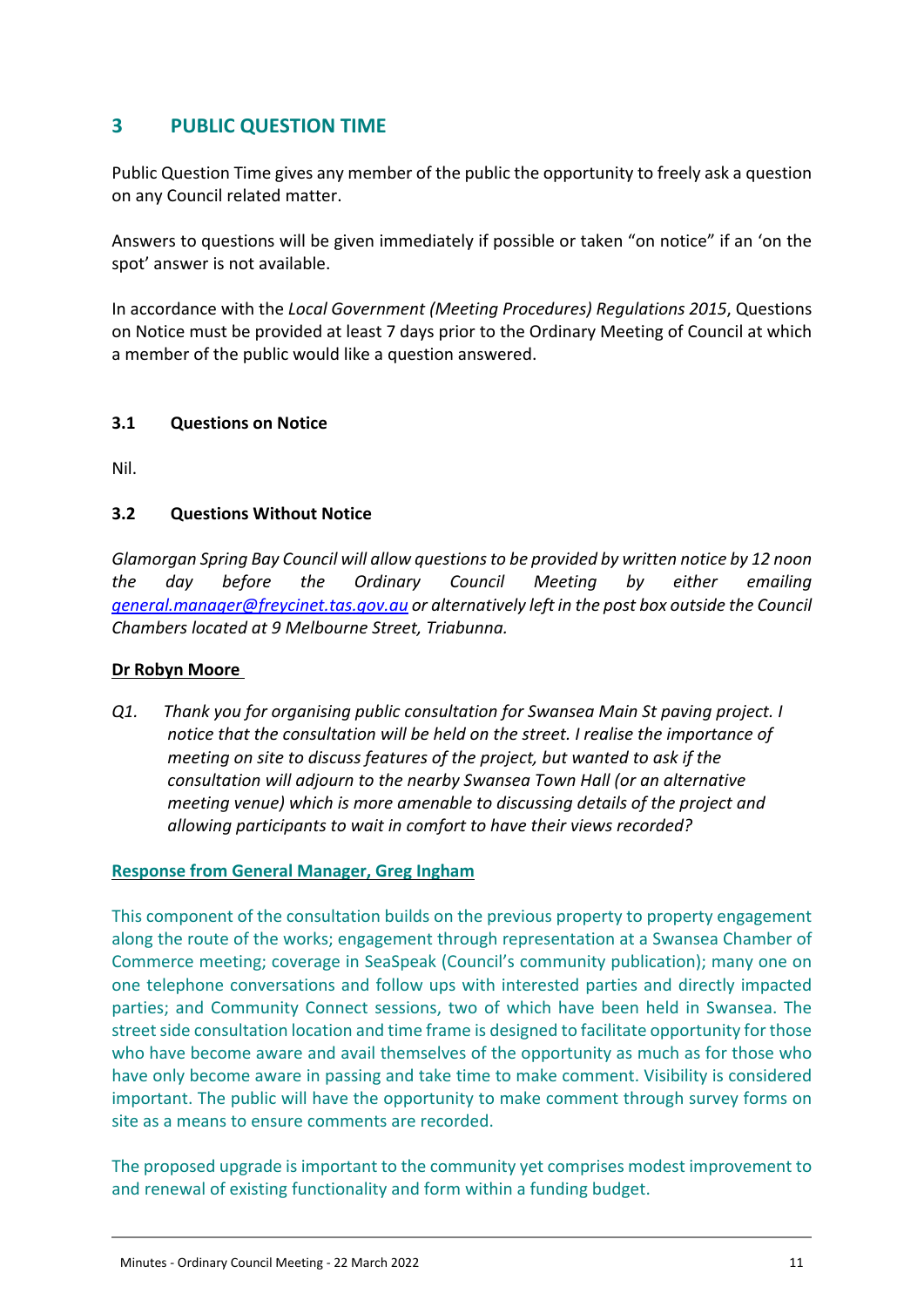## **Rosemary Wood**

*Today, 21/03/2022, I have been sent the link to the draft Orford Foreshore Master Plan prepared by the inspiringplace Team.*

*I agree that leases need to be finalised and infrastructure formalised in line with Crown Land, PWS/Property, and Conservation Acts.*

*The protection of our natural and diverse environment, particularly the IBA habitat, has always been a high priority for residents and visitors to the Prosser Foreshore.*

*To this end I would ask that the lagoon/backwater be restored to a healthy habitat for both Resident and Migratory Shorebirds and other listed vulnerable spp as mentioned in the report.*

*At present the lagoon is an anoxic, degraded water body that does not provide the rich foraging habitat that a flushing dynamic lagoon needs, and substantially reduces the functionality of the IBA.*

*MY QUESTION: Is it possible to open a new, relatively deep channel either at the north or south end of the lagoon that would allow full tidal/and environmental flows to perform the cleansing and revitalising role required to restore the lagoon to a valuable foraging asset for the IBA and for the other vulnerable spp, as opposed to the virtually stagnant, and steadily degrading system that has been the result of the channelisation and stabilisation of the Prosser River mouth?*

#### **Response from General Manager, Greg Ingham**

If Council votes to proceed for today's item on the Orford Foreshore Masterplan, you will have the opportunity to provide feedback as part of the consultation. It would be recommended that you provide this feedback as part of this process.

Any works in the watercourse would require extensive consideration and approvals from the relevant authorities. This is not something that the current Draft Masterplan recommends or that Council is considering.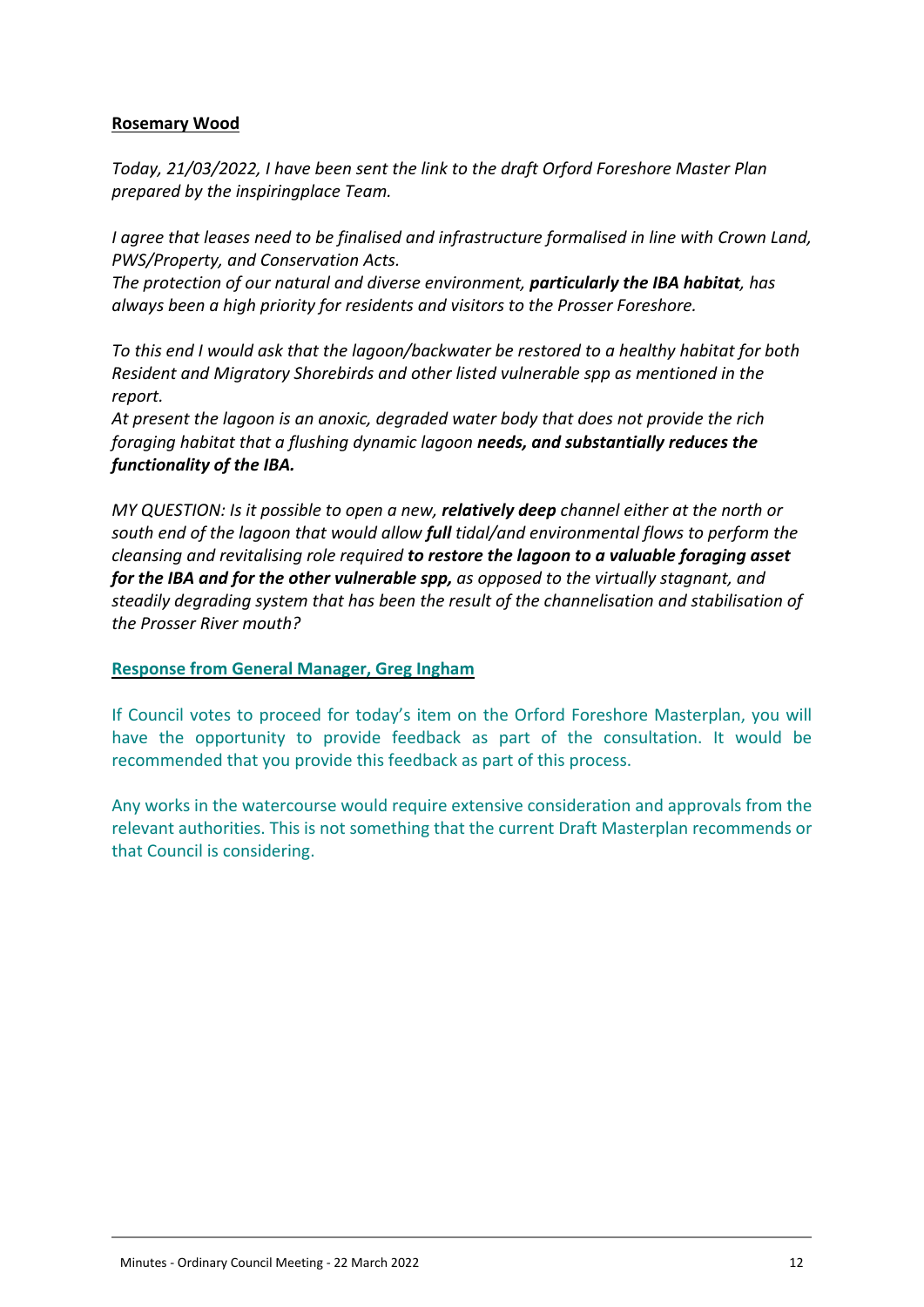# <span id="page-12-0"></span>**4 PLANNING AUTHORITY SECTION**

Nil Reports.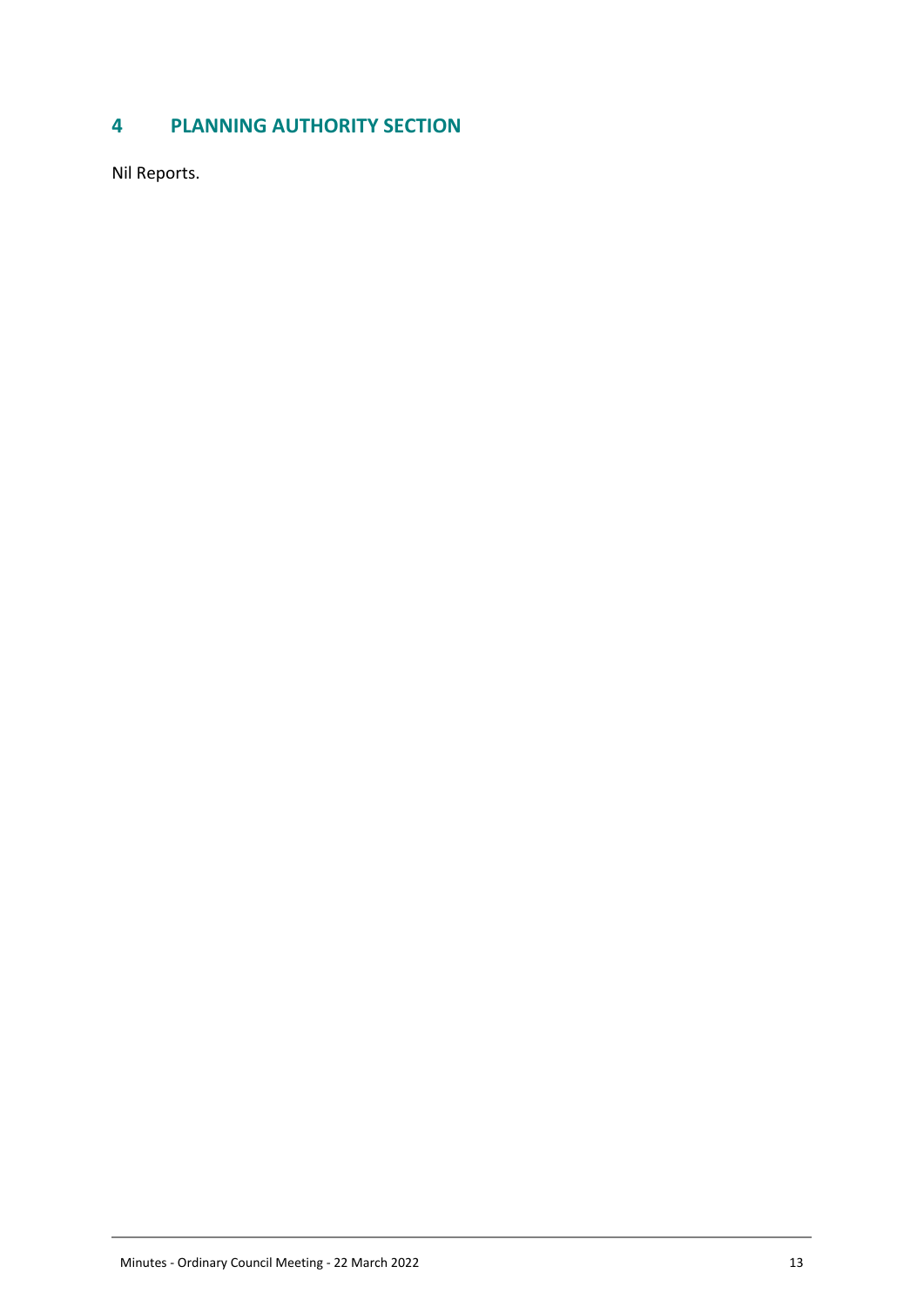# <span id="page-13-0"></span>**5 FINANCIAL REPORTS**

## <span id="page-13-1"></span>**5.1 Financial Reports for the period ending 28 February 2022**

Author: Director Corporate & Community (Elysse Blain) Responsible Officer: Director Corporate and Community (Elysse Blain)

## **ATTACHMENT/S**

- 1. Group Financial Statements 2022-02 [**5.1.1** 3 pages]
- 2. Capital Works Projects 2022-02 [**5.1.2** 3 pages]

#### **BACKGROUND/OVERVIEW**

The financial reports for the period ended 28 February 2022 as attached to this report are presented for the information of Council.

#### **STATUTORY IMPLICATIONS**

- Australian Accounting Standards Board (AASB)
- International Financial Reporting Standards (IFRS)

#### **BUDGET IMPLICATIONS**

There are no budget implications recognised in the receipt and noting of these reports by Council.

#### **RISK CONSIDERATIONS**

| <b>Risk</b>                            | <b>Consequence</b> | Likelihood | Rating    | <b>Risk Mitigation Treatment</b>                                                |
|----------------------------------------|--------------------|------------|-----------|---------------------------------------------------------------------------------|
| <b>Adopt the recommendation</b>        |                    |            |           |                                                                                 |
| There are no material risks from       |                    |            |           |                                                                                 |
| adopting this recommendation.          |                    |            |           |                                                                                 |
| Do not adopt the recommendation        |                    |            |           |                                                                                 |
| By not receiving and reviewing the     |                    |            |           | By not adopting the recommendation                                              |
| major financial reports on a regular   |                    |            |           | Council is not endorsing the financial<br>reports for the period ending 31 July |
| basis, such as the Profit & Loss,      |                    |            |           | 2021. Council needs to endorse.                                                 |
| Statement of Cash Flows, Capital       |                    |            |           |                                                                                 |
| Works and Balance Sheet, Council risks |                    |            |           |                                                                                 |
| not meeting its financial management   | Likely             | ikely      | 1igh<br>도 |                                                                                 |
| obligations.                           |                    |            |           |                                                                                 |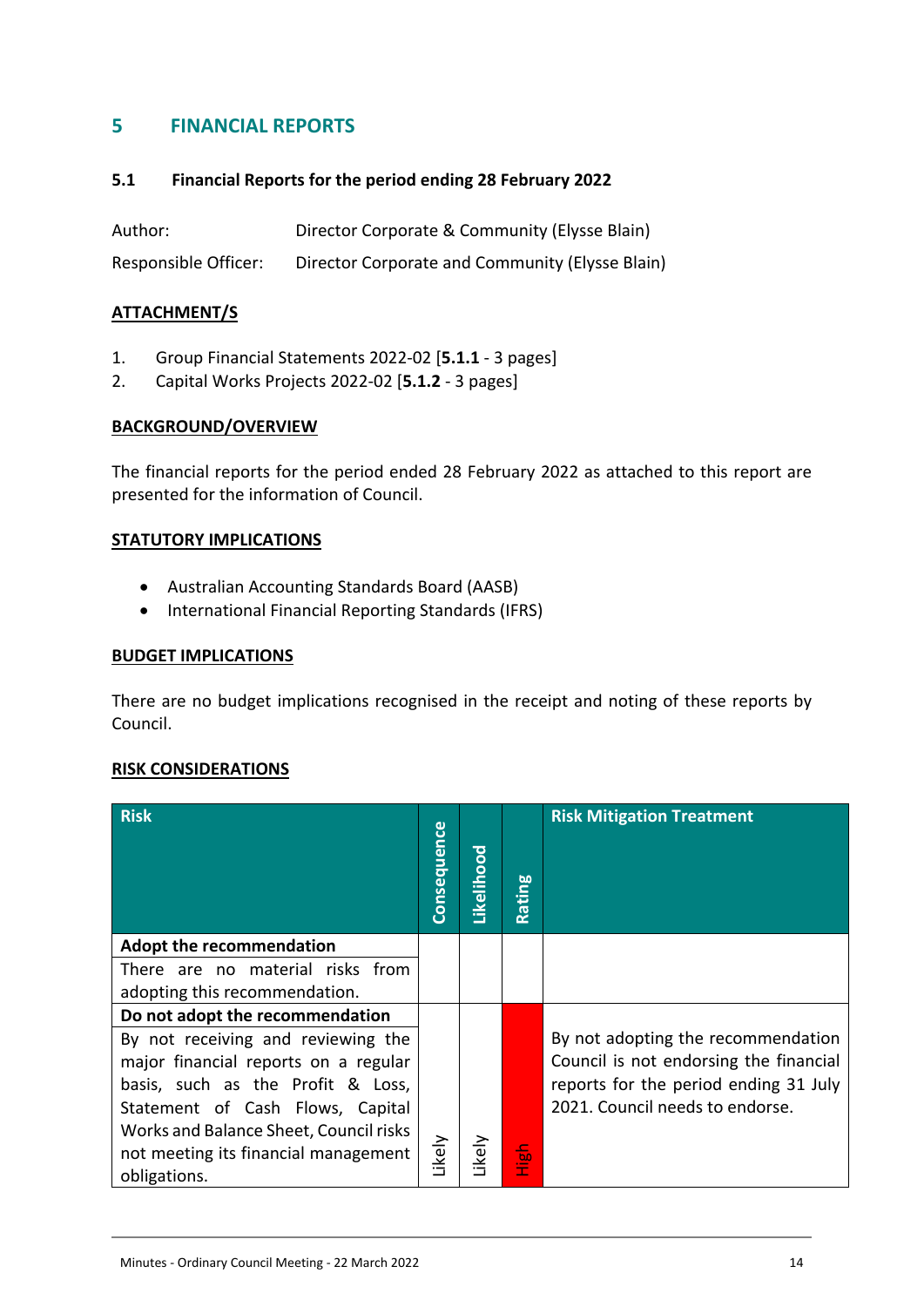## **OFFICER'S RECOMMENDATION**

That Council receives and notes the Financial Reports as attached to this report for the period ended 28 February 2022.

#### **DECISION 49/22**

Moved Clr Cheryl Arnol, seconded Clr Rob Churchill:

That Council receives and notes the Financial Reports as attached to this report for the period ended 28 February 2022.

## **THE MOTION WAS PUT AND CARRIED UNANIMOUSLY 8/0**

For: Mayor Robert Young, Deputy Mayor Jenny Woods, Clr Cheryl Arnol, Clr Keith Breheny, Clr Annie Browning, Clr Rob Churchill, Clr Grant Robinson and Clr Michael Symons

Against: Nil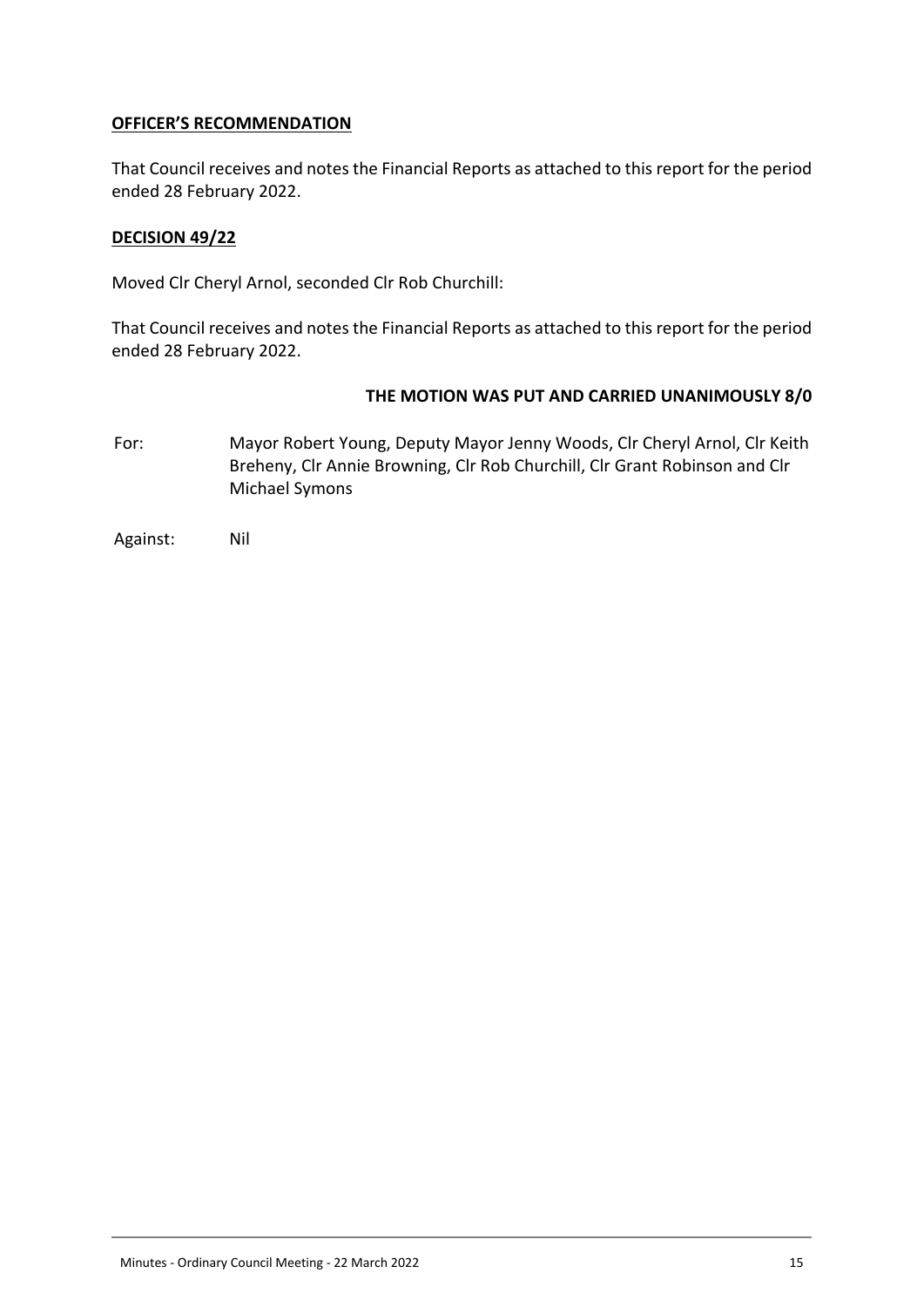# <span id="page-15-0"></span>**6 SECTION 24 COMMITTEES**

## <span id="page-15-1"></span>**6.1 Coles Bay Hall Committee Minutes - 21 February 2022**

# *Coles Bay Community Hall Committee Meeting Minutes*

5pm 21st February 2022

Meeting Facilitator: Nigel Carins

Nigel Carins called to order the regular meeting of the Coles Bay Community Hall Committee at 5pm on 21/02/2022 at the Coles Bay Community Hall.

No apologies

Present: Nigel Carins, Kristin Hoerlein, Barb Barrett, Liz Swain, Kathryn Whitchurch, Anne Melrose & Rob Churchill via video link.

**Minutes** approved as circulated.

Moved Kathryn Whitchurch, 2<sup>nd</sup> Nigel Carins. Carried.

V. **Treasurer's Report** is endorsed. Please see attached.

Moved Liz Swain, 2<sup>nd</sup> Kristin Hoerlein. Carried.

Open issues

a) **FAI report from Liz**. Supplied as a cross reference for the activities in the community. Activities include working on the sewerage issue of Coles Bay, (which Council has supported), Wineglassbay.com interactive mapping, Water Bottle refill stations to help facilitate the phasing out of single use plastic water bottles, The Foreshore Walk and upcoming community meeting.

Rob will talk to council regarding connection of the new bubblers, currently disabled due to Covid.

b) **Hall and Annex plans.** The plans should be complete possibly in the next two months, ready for Council and our approval.

The approved plans will be costed. Then we can apply for additional Grants, plus an extension to the \$180,000.00 currently allocated.

Our next action is waiting.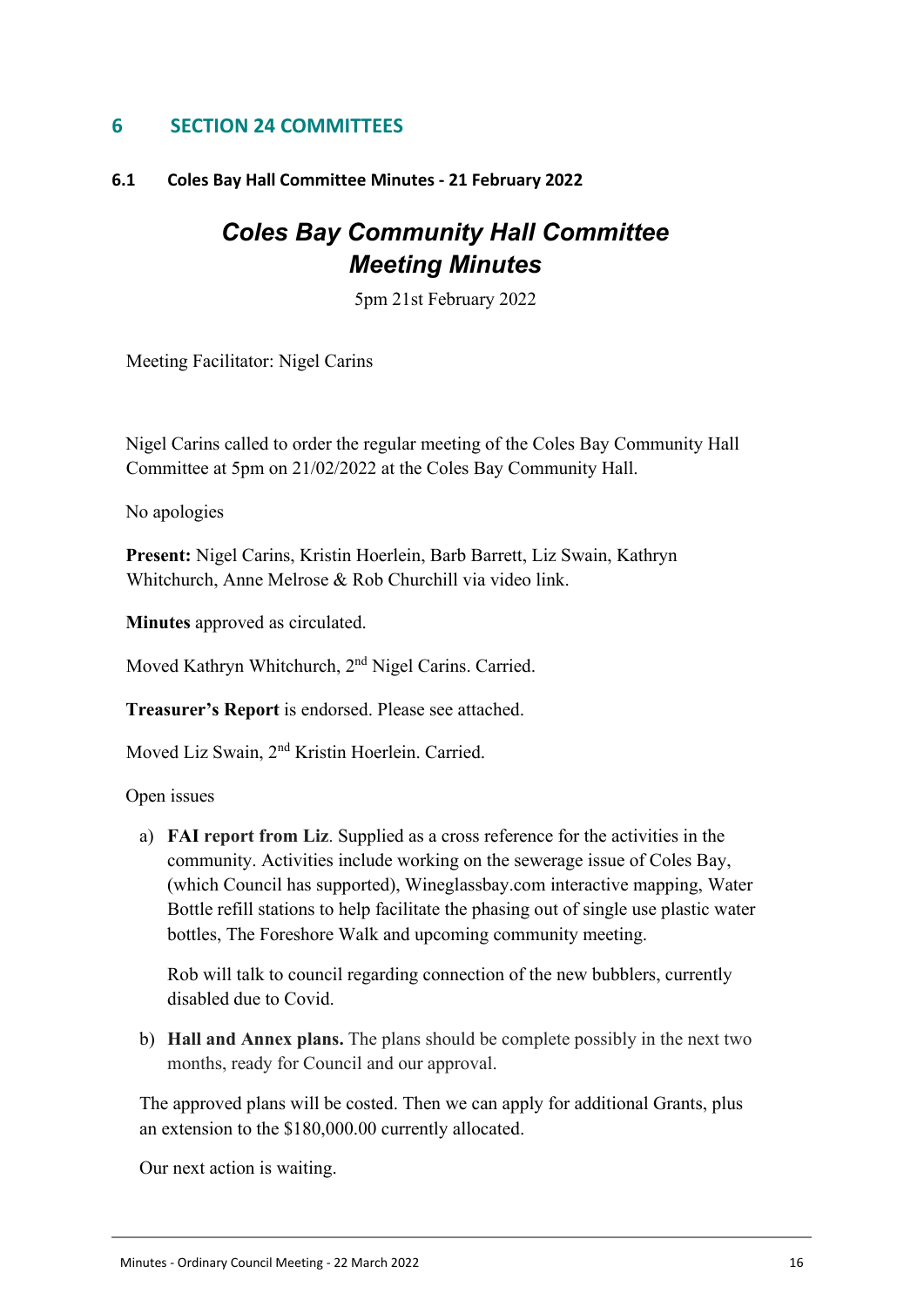- a) The secretary is to draft a letter to current ongoing hall users asking them to reapply annually for long-term bookings, to update their contact information, and inform the hall Calendar manager if they do not need the booking for each date. This means the Hall is open for other potential users and stops an otherwise an automatic charge being invoiced.
- b) Nigel took the Signage case to Swansea Men Shed. They will create two cases to use as lockable Noticeboards. One positioned outside the hall. The second to be positioned in Swanwick or the Golf club. Motion to contact Swanwick Association for ideas on potential sites.

Moved Nigel Carins, 2<sup>nd</sup> Kathryn Whitchurch. Carried.

- c) The cracks in the court have not worsened. Still to hear form Council on when the cracks will be fixed.
- d) Hit Up Wall: Nigel has priced options, no drawings at present. Anne states Council was to replace the old hit up wall when the Storage shed was built.

Rob to flag the issue with Council, see if we can get something happening.

General discussion

a). Reminder on benches being placed outside the hall for people waiting to see the doctor.

Nigel will follow up with Adrian.

b). The ceiling in the hall has popped again and is hanging precariously.

Kristin will email Adrian with photos.

Next meeting: Monday 16<sup>th</sup> May 2022. 5pm in the hall.

Nigel Carins adjourned the meeting at 5.40pm

Minutes submitted by Kristin Hoerlein.

Minutes approved by Nigel Carins.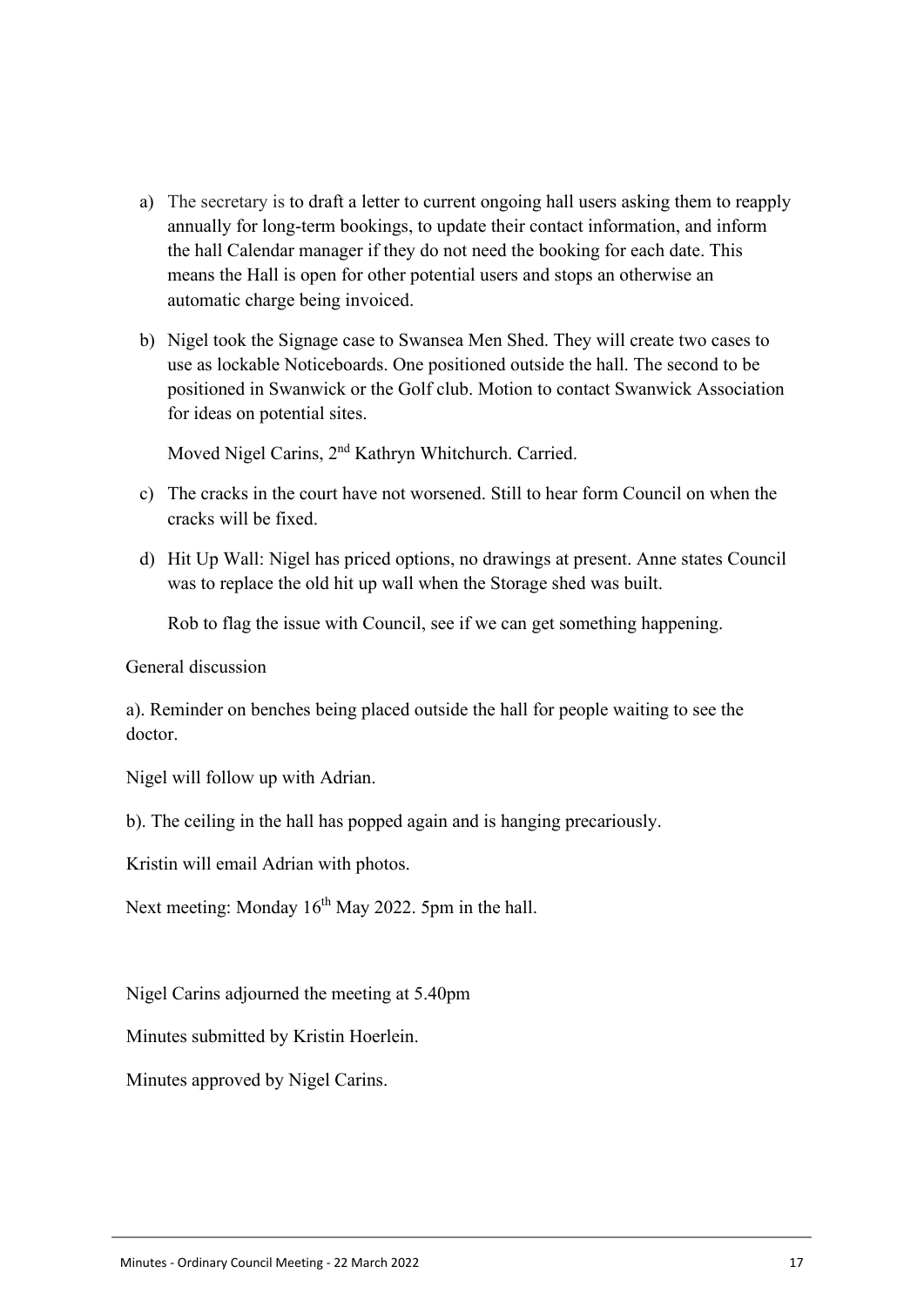| <b>Feb-22</b>       |                               |              |                 |
|---------------------|-------------------------------|--------------|-----------------|
|                     | Opening Bank balance Dec 2021 | \$4,179.86   |                 |
|                     |                               |              |                 |
|                     | Total                         |              | \$<br>4,179.86  |
|                     |                               |              |                 |
| Income              |                               |              |                 |
|                     |                               |              |                 |
|                     | Charlie Knaggs                | \$<br>50.00  |                 |
|                     | Pirelli Coles Bay Classic     | \$<br>100.00 |                 |
|                     |                               |              |                 |
|                     | Total                         |              | \$<br>150.00    |
|                     |                               |              |                 |
| <b>Cash on Hand</b> |                               | \$<br>176.70 |                 |
|                     | Anne Melrose, Re signage      | $-$45.00$    |                 |
|                     |                               |              | \$<br>131.70    |
|                     |                               |              |                 |
|                     | Term deposit                  | \$5,975.41   |                 |
|                     |                               |              |                 |
|                     | Total                         |              | \$<br>5,975.41  |
|                     |                               |              |                 |
|                     | End Feb 2022                  |              | \$<br>10,436.97 |
|                     |                               |              |                 |

## **Treasurer's report**

#### **RECOMMENDATION**

That the Minutes of the Coles Bay Hall Committee meeting held on 21 February 2022 be received and noted.

#### **DECISION 50/22**

Moved Clr Rob Churchill, seconded Clr Annie Browning:

That the Minutes of the Coles Bay Hall Committee meeting held on 21 February 2022 be received and noted.

#### **THE MOTION WAS PUT AND CARRIED UNANIMOUSLY 8/0**

For: Mayor Robert Young, Deputy Mayor Jenny Woods, Clr Cheryl Arnol, Clr Keith Breheny, Clr Annie Browning, Clr Rob Churchill, Clr Grant Robinson and Clr Michael Symons

Against: Nil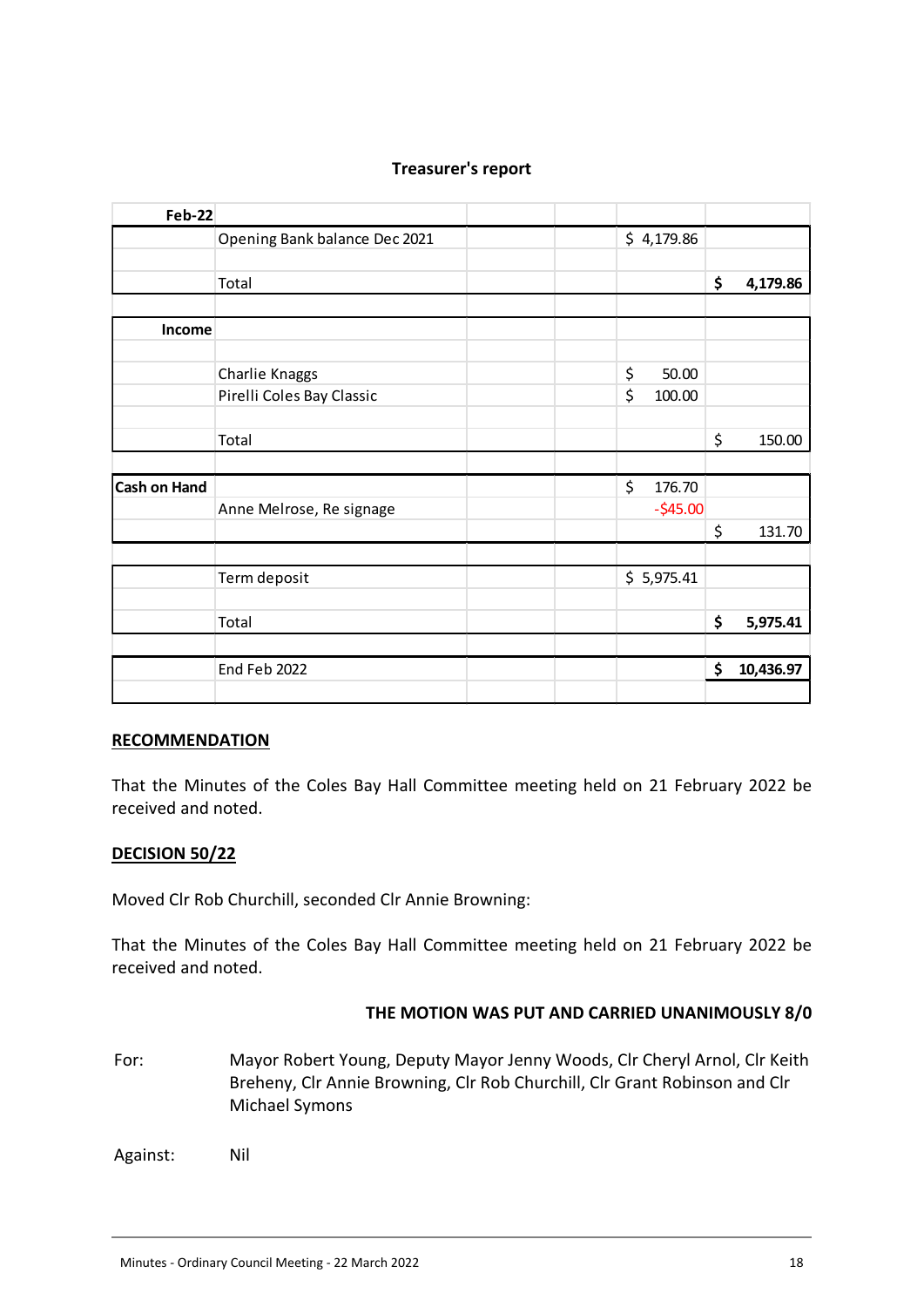# <span id="page-18-0"></span>**7 INFORMATION REPORTS**

## **7.1 Director Works and Infrastructure - Peter Porch**

*Asset Management; Roads, Bridges and Footpaths; Stormwater; Waste Management; Public Amenities; Parks, Reserves and Walking Tracks; Cemeteries*

## **ATTACHMENTS**

Nil

## **PURPOSE**

This report provides information on the ongoing tasks of the Department in relation to Asset Management; Roads, Bridges and Footpaths; Stormwater; Waste Management; Public Amenities; Parks, Reserves and Walking Tracks; and Cemeteries.

#### **OFFICER'S COMMENTS**

#### **ASSET MANAGEMENT**

Asset Management practice is the strategic driver for the activities of the Department and is partnered by works that operate to maintain essential services to the community.

Works have commenced on the preparation of technical information for councils renewed and new assets from the current financial year works program and donated assets from development. This includes the recognition of asset types within a project costing and the attribution of values and life to the asset for inclusion in the asset and financial registers.

For example a new stormwater system in a subdivision may include pipe of different sizes with side entry pits and manholes and an end-wall. Each element has a cost to construct and therefore to replace and will have a life for depreciation and replacement scheduling purposes that will be consistent with assets of a kind. For example a concrete pipe will have a different cost per metre and life expectancy to a PVC pipe, as will different size pipes within a material type have a different installation and replacement cost.

These details must be gathered to either create new assets in the system or replace existing assets as is the case with the reseal program. Each section of road sealed has a discrete asset identity with its replacement cost and life. The existing asset details for the resealing must be updated with the new seal information for type and cost as an end of year asset recognition task.

#### **CONSULTANT SERVICES**

Consultant services are required to deliver specialised services to Council for a range of generally short-term requirements. Current consultant activities comprise: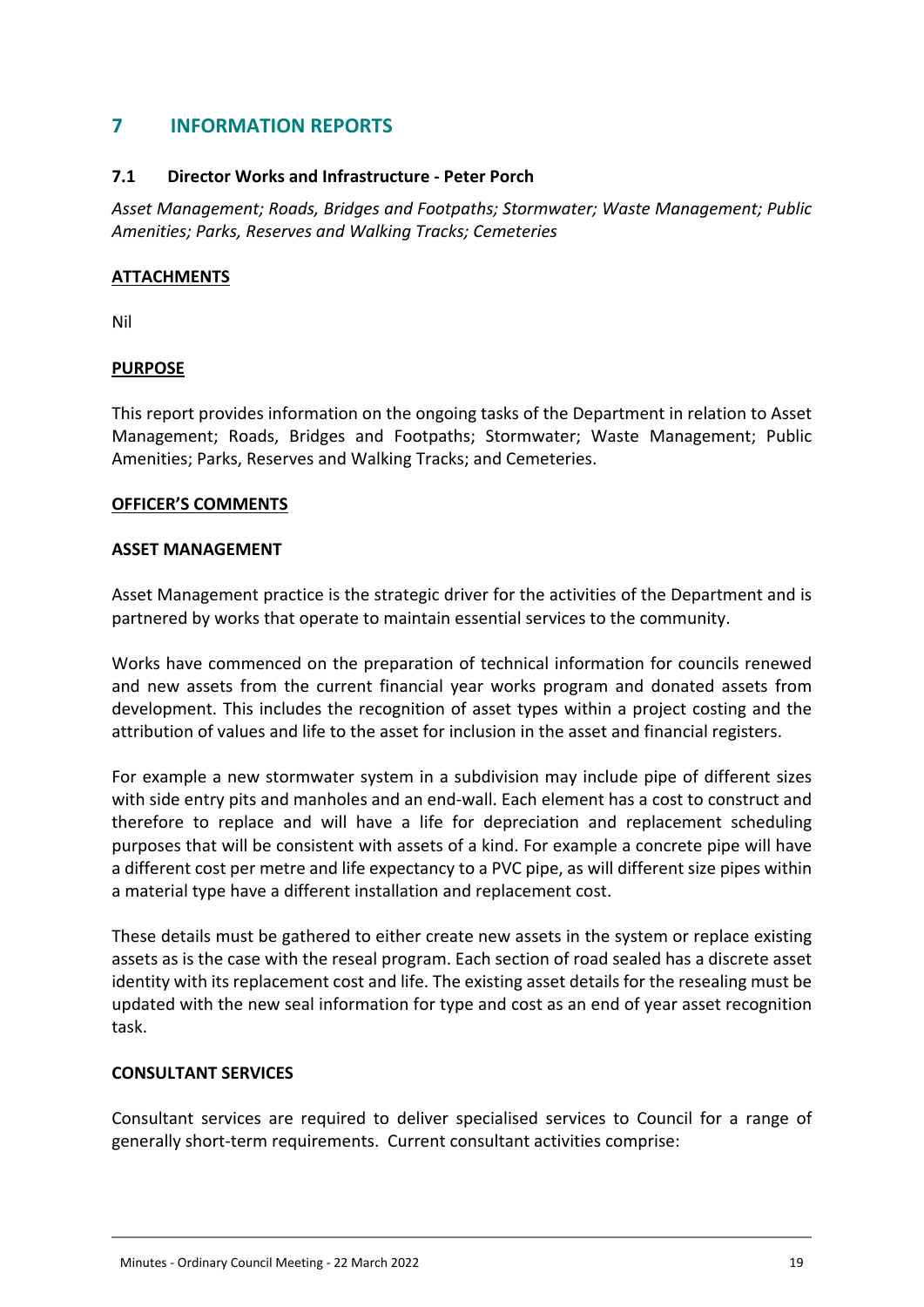- Stormwater Management Plan: Cameron Oakley continues to work through the continuing development of the stormwater management plan with the south Orford catchment area almost complete.
- The North Orford study continued in conjunction with the Department of State Growth (DSG) who are jointly funding this project.
- Holkham Crt culvert and drain works continued with plans for culverts now provided.
- Grant fund project delivery: Graeme Edwards is retained to deliver a range of projects funded by commonwealth Grants. A number of sub-consultants are involved in these works also. Ongoing.
- Andrew Walter Constructions are carrying out test pits and developing a design report to inform repair options and costs for Nugent Road. (awaiting Federal Government advice of acceptance of projects)
- Services to assist with the higher-level technical aspects of the Asset software end of year asset recognition tasks are presently being sought. To date, Brighton Council has provided this service to council as a consultant. That option has ceased due to Brighton Council staff changes.

## **OPERATIONAL WORKS**

## **ROADS, BRIDGES, FOOTPATHS, KERBS**

- Unsealed road inspections completed: 6
- Rheban Rd maintenance grade- Completed
- Mary St, Orford, maintenance grade- Completed
- Springs Rd, Swansea, maintenance grade- Completed
- Charles St, Triabunna, maintenance grade- Completed
- Hermitage Rd, Triabunna- Flood repairs completed
- Glen Gala Rd, Cranbrook, maintenance grade- March
- Flacks Rd, Coles Bay, maintenance grade- March
- River and Rocks Rd, Coles Bay, maintenance grade- March
- Rosedale Rd, Bicheno- Maintenance grade/repairs- will be completed once drainage work is completed
- GSBC crews been undertaking pothole repairs across the municipality- 10 ton of cold mix procured. 2-man team completing potholing over entire municipality during Feb. Orford, Buckland and Triabunna completed. Bicheno 50% completed.
- Charles St. Orford. Monitoring section and maintaining as required while awaiting reseal.
- Sand River Road wet spot box out and pavement reconstruction at wet spot completed
- Swan River Rd and Freycinet Drive- Road shouldering completed
- Rosedale Bridge- clearing of debris/rocks from under the bridge underway.

#### **STORMWATER, DRAINAGE**

- Levy St, Bicheno open drains issues- completed
- Hermitage Rd- clearing of culverts and open drains- completed
- Tasman Hwy, Bicheno- Large storm water chamber roof failure, repairs completed
- Rosedale Rd, Bicheno- open drains upgrade/repairs- underway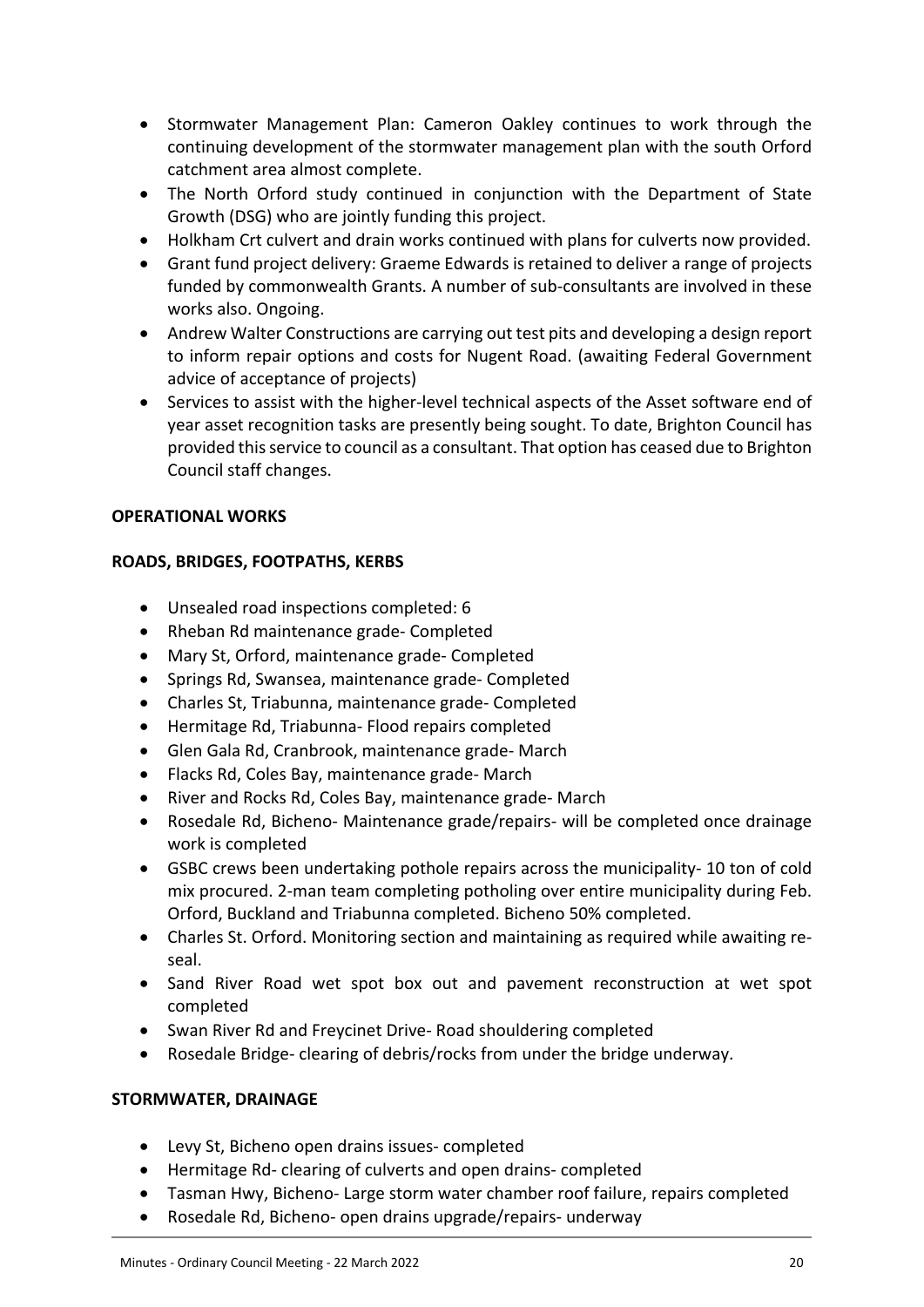- Open drain clearing and culvert repairs at numerous locations on Rheban Rd, Spring Beach- completed
- Numerous road, drainage repairs after wet weather event- Completed

#### **WASTE MANAGEMENT**

 Orford Transfer Station – assessment of flap arrangement to bins. Safety improvements underway to improve transition to bins and general user safety around the bins.

Before and after photos:





#### **PARKS, PLAYGROUNDS, RESERVES, WALKING TRACKS, CEMETERIES**

- 9 weekly playground inspections for the month across the entire municipality.
- Soft fall to replenish playgrounds-ongoing as resources are available.
- QR COVID check in signage for all playgrounds including exercise equipment- removed and stored
- Oct 2021 annual inspection report- work pack issued to in house resources for all identified issues- ongoing
- Tree trimming in high-risk locations(parks and public spaces) across municipality Ongoing
- Walking track repairs on Ryan's Rd to improve wheelchair access to tracks- completed
- Vegetation management/spraying of walking track from Spring Beach to Ryan's Rd track- completed
- Bicheno walking tracks- ongoing maintenance due to weather events.
- Arborist booked for tree trimming on Raspin's Beach walking track, Rheban Rd from Rheban Beach access road to Griffith Rivulet, water way beside #25 East Shelly Rd and diseased trees(2) along West Shelly walking track. All these tree's have been inspected and are deemed a high safety risk to public/infrastructure due to disease or been dead- Completed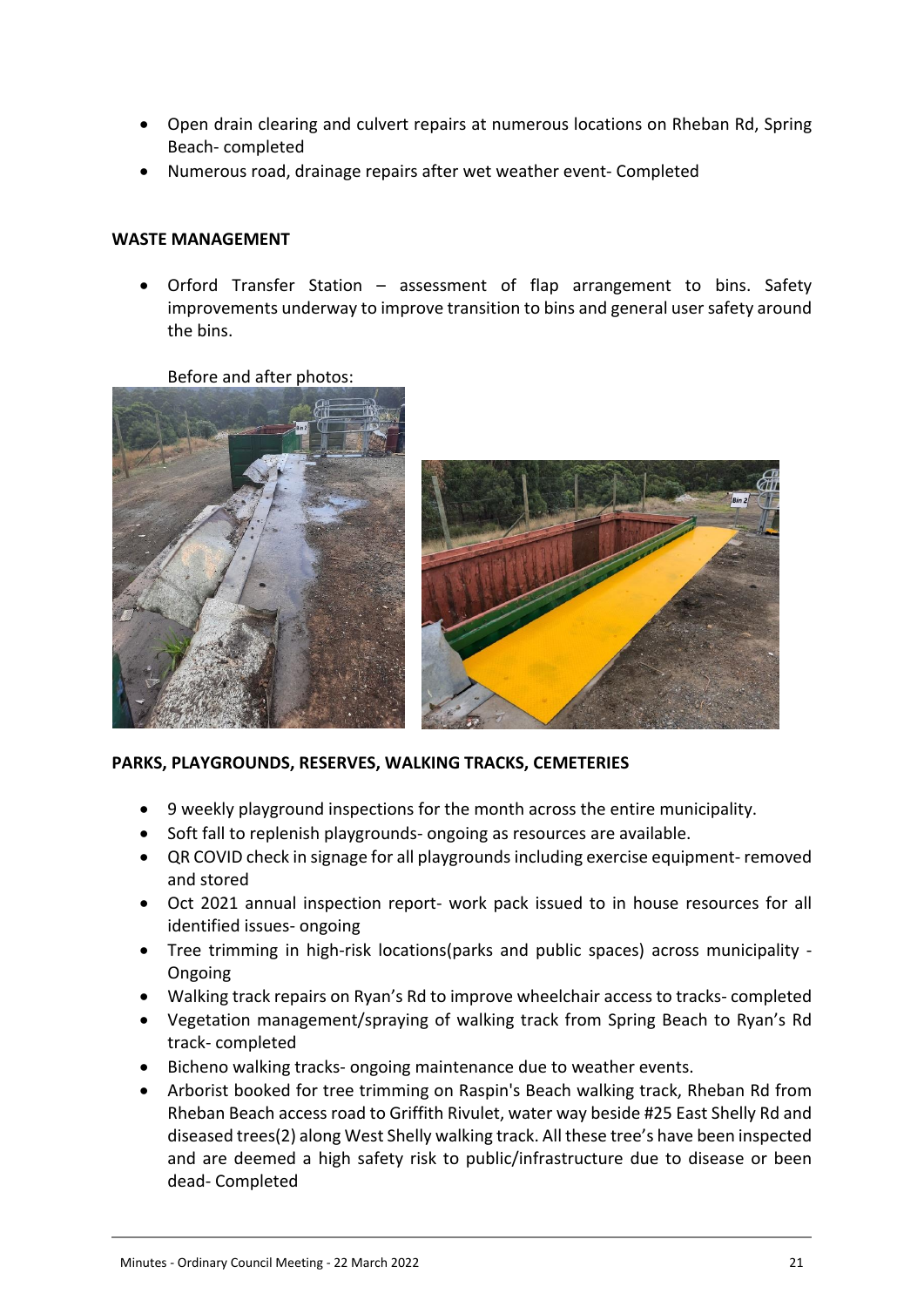## **EMERGENCY MANAGEMENT**

After hours rostering carried out as scheduled. Road closures for Rosedale Road, Grange and Old Coach Road implemented for a short period dure to high rainfall late February.

#### **CUSTOMER REQUESTS**

The chart below summarises the requests received year to date by the total numbers received; the number completed; those generated by the public and those generated by officers.



The February statistics indicate few new requests not able to be completed while fewer items have been identified by internal staff.

The requests are sorted into categories to provide an overview of the areas showing the most interest or greatest need for attention as per the bar chart below:

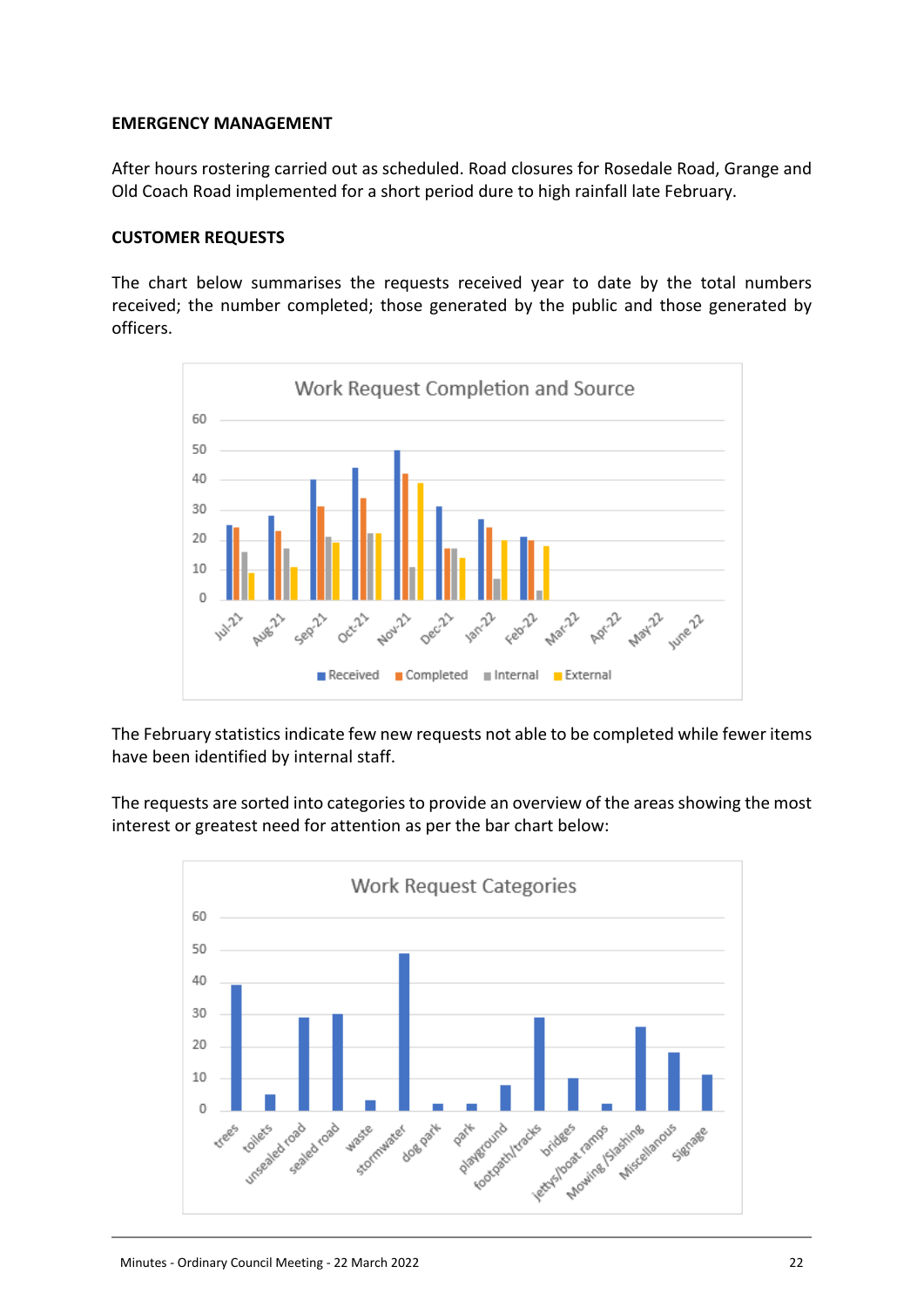Trees are a continuing concern for residents and council alike with a steady stream of tree complaints coming through. Inspections of trees is an ongoing activity as staff identify required works and residents also raise concerns for staff response.

## **CAPITAL WORKS**

- Strip Road culvert concreting communication to all residents of Strip Road continues with a good weather bypass identified for the short-term road closure which will effectively close the road to vehicles exiting for 1 day. Planning and property owner contact efforts continue.
- Reseal works continued and are programmed to occur through to April.
- Bresnehan Road resheeting works completed.
- Resheeting projects are on program with the list roads almost complete.
- Works on Rheban Road bridge at Griffiths Rivulet are complete and the road has been re-opened.

## **Grant funded**

Generally the grant funded projects are experiencing delays as consultation with major stakeholders is slower to progress than anticipated:

- Road to Recovery Generally projects progressing as planned.
- Proposed projects listed for LRCIP Phase 3 Grant funding have now been confirmed and approved by the Australian Government. Projects funded under this program which are now able to proceed comprise the following list:
	- o Nugent Road Buckland Rehabilitation works 2000m2 nominal \$160,174
	- o Alma Road Orford Rehabilitation works 1500m2 nominal \$106,000
	- o Charles St Orford rehabilitation works 700m2 nominal \$35,000
	- o Triabunna School Crossing relocation \$35,000
	- o Swansea Court House Amenities refurbishment \$75,000
	- o Triabunna Marina Shelter \$15,000
	- o Coles Bay Community Hall Annexe \$180,000
	- o Swansea Cricket Practice Nets \$35,000
	- o Spring Beach Toilet Refurbishment \$65,000
	- o Saltworks New Toilet Block \$100,000
- Black Summer Bushfires Grant application of \$1.53M successful. This project comprises the following activities:
	- o Establishment of Water Tanks for dedication to ground based fire fighting units. Council are to work with local land owners and Tas Fire to establish water tanks on private land to be geo-located as fill points for land based fire fighting units.
	- $\circ$  Establishment of a dedicated Helipad at the rear of the multi-agency emergency services facility in Swansea. This grant will provide a small level of funding for preliminary works to progress this initiative supported by Tas Fire and Tas Ambulance, subject to final council approval and Planning requirements.
	- $\circ$  Replacement of fence lines and access gateways destroyed in the Black Summer Fires to the west of Swansea – Tas Fire no longer funding these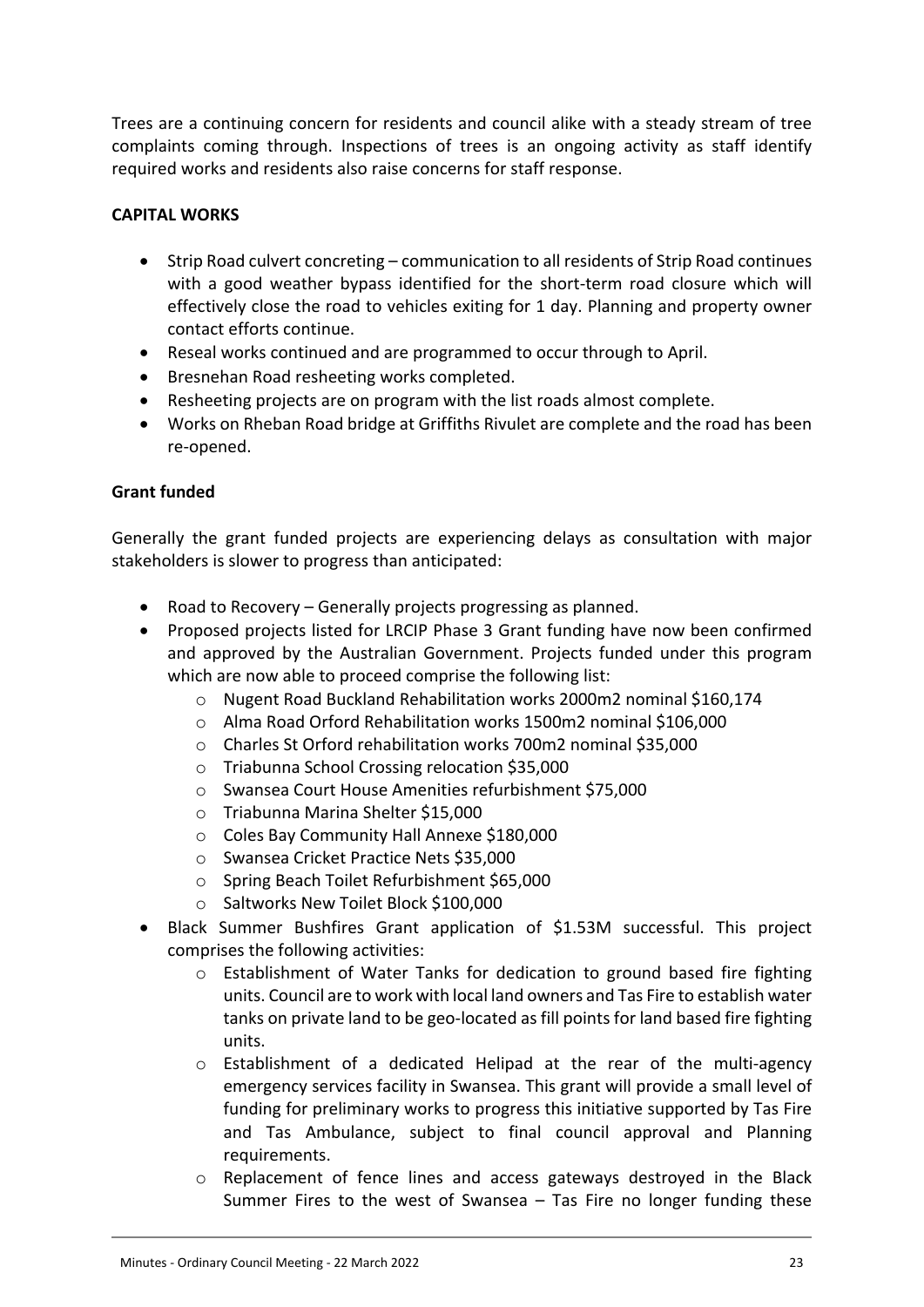activities to restore damaged property when fire breaks are cut in in emergency response activities.

- $\circ$  Road accessibility improvements localised widening for establishment of passing bays on numerous fire trails and access roads.
- o McNeill's road fire trail reconstruction stormwater management and repair of environmental damage resulting from hastily cut fire trail access.
- $\circ$  Telstra funding for establishment of signal booster station in the Devils Corner locality
- Bridges Renewal Fund grant application for 17 Acre Creek Bridge replacement for 2022-23 capital renewal program pending.
- $\bullet$  Bicheno Triangle DA being lodged
- Coles Bay Foreshore Path Public consultation on site took place in February. Further information gathering continues. Feedback was helpful in assisting the project to align with the project deliverables. It is noted that this project in whatever form will not meet the objectives of all residents. There are significant traffic and pedestrian issues within Coles Bay which this project will not address. The impact of the Coles Bay Visitor centre and shuttle bus initiative will have to be measured once implemented to provide good information from which to devise strategies for overall improvements to these concerns.
- Community consultation at the Gulch planned for April. Received the Aboriginal Heritage (AH) Report and provided recommendations in response to this report. The alignment of part of the roadside footpath needs to be amended due to observations noted in the AH report. Tas Consulting will amend the drawings accordingly and we will upload amended drawings on Council website and prepare for consultation. Submitted a project proposal report to Parks for the Gulch in February along with a current set of drawings for Parks to assess and advise our next steps in their RAA process.
- Swansea Street Upgrade Detailed design received for review.

## **PLANT AND VEHICLES**

Replacement trucks arrived as advised – tray construction underway.

## **GENERAL**

 Planning progresses to identify the renewal priorities for budget development for the 2022-23 financial year capital program

## **RESERVE BOOKINGS AND ROAD CLOSURES**

Road closures for the events noted will be carried out under section 19.1(a) of the *Local Government Highways Act 1982* requiring consultation with the Commissioner of Police:

- Coles Bay Marathon complete.
- Lions Reserve Bicheno Rockpool booked for March
- Bicheno Beams Light festival Lions Park 10 minutes every night in July
- **•** Bicheno Night Markets
- ANZAC Day Triabunna RSL March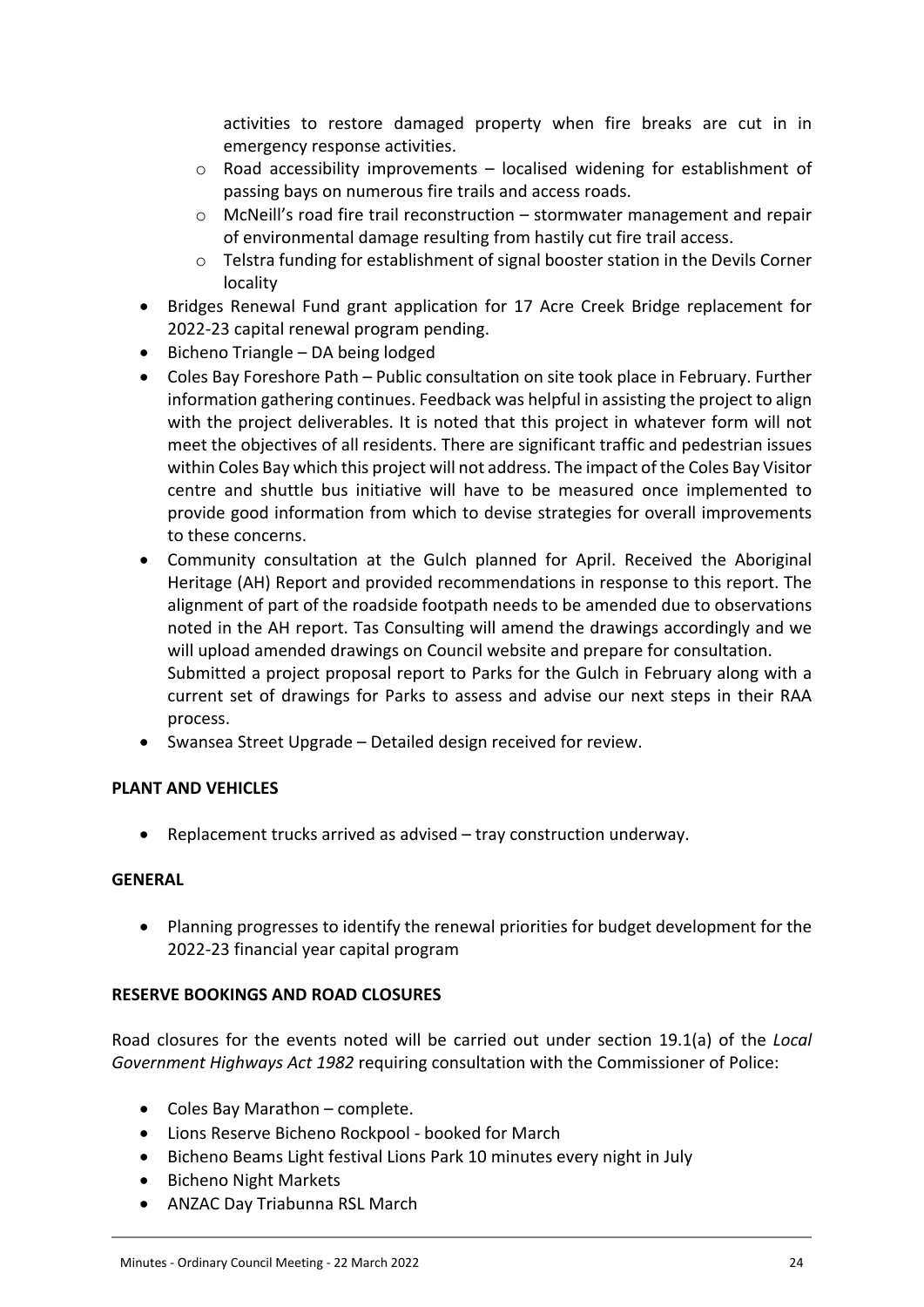## **RECOMMENDATION**

That Council notes the information.

## **DECISION 51/22**

Moved Clr Keith Breheny, seconded Clr Michael Symons:

That Council notes the information.

#### **THE MOTION WAS PUT AND CARRIED UNANIMOUSLY 8/0**

For: Mayor Robert Young, Deputy Mayor Jenny Woods, Clr Cheryl Arnol, Clr Keith Breheny, Clr Annie Browning, Clr Rob Churchill, Clr Grant Robinson and Clr Michael Symons

Against: Nil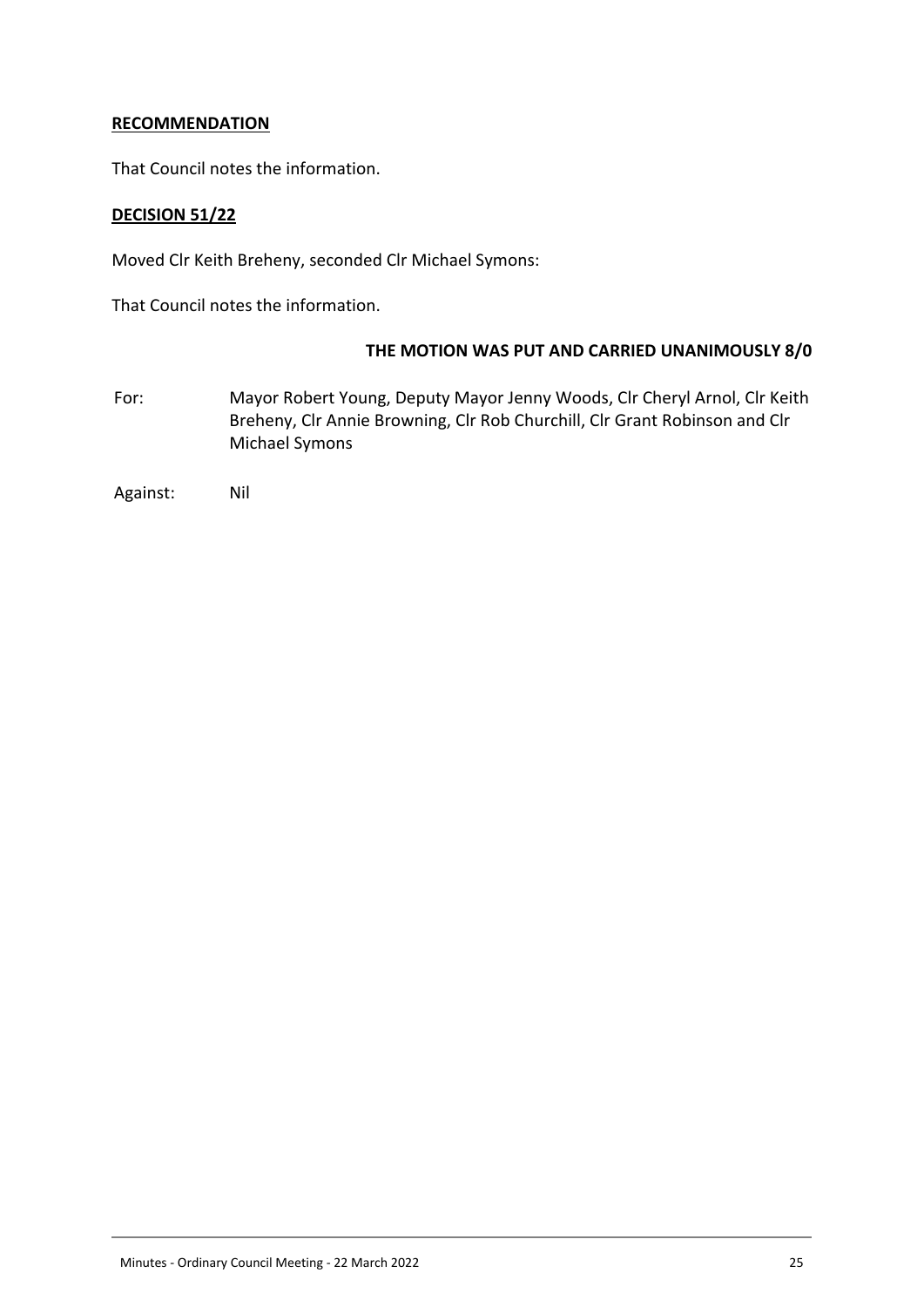## <span id="page-25-0"></span>**7.2 Manager Buildings and Marine Infrastructure - Adrian O'Leary**

*Boat Ramps and Jetties; Triabunna Marina; Council Buildings*

#### **PUBLIC AMENITIES AND BUILDINGS**

General building maintenance is being undertaken to all buildings as required.

#### **Drought Communities Program Round 2**

All projects under the Drought Communities Program Round 2 are complete except for one project currently in progress.

The new intersection at the Triabunna RSL will be complete by the end of March. These works are being carried out to enable a position for the new Cenotaph that was ordered by the Glamorgan Spring Bay Council last year.

An extension of time was granted to the Council by the Federal Government for a few projects under the grant program. Some projects were delayed due to heavy workloads throughout the State.

#### **Local Roads and Community Infrastructure Program Phase 1**

Most of the projects under LRCI Program Phase 1 are complete except for the construction of a new disability access ramp at Buckland Hall, this project should be completed by the end of April.

#### **Local Roads and Community Infrastructure Program Phase 2**

The projects being carried out under the LRCI Program Phase 2 are in progress with the majority of the projects now complete. Some stormwater projects are still under construction.

#### **Local Roads and Community Infrastructure Program Phase 3**

The projects submitted to the LRCI program Phase 3 by the Glamorgan Spring Bay Council have been accepted and these works can now progress.

#### **Coles Bay Hall**

Construction design plans for the Coles Bay Hall extension are now complete. The Hall committee have made final design changes and a final construction cost is being prepared. An application will be submitted to the Community Grants program to add to the \$180K already in the budget for these works.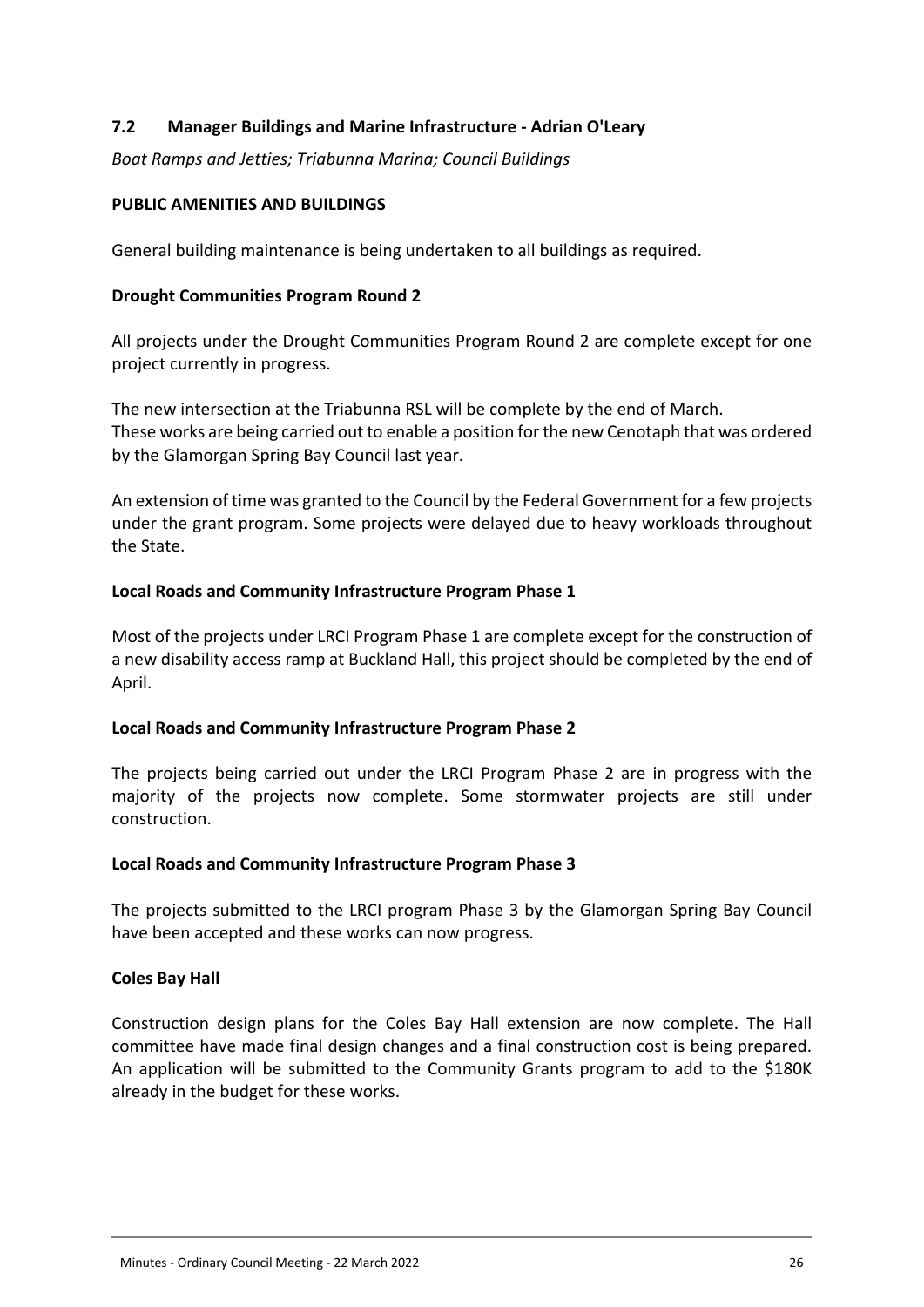#### **MARINE INFRASTRUCTURE**

#### **Boat Ramps and Jetties**

General maintenance is carried out on Council owned boat ramps and jetties.

#### **Bicheno Boat Ramp**

Work on the jetty extensions at the Bicheno Boat ramp will commence shortly. New piles will be installed and then most works will be completed after Easter. These works were delayed till after the summer season when the boat ramp is not so busy.

#### **Yellow Sand Banks Road Boat Ramp**

Repairs to the Yellow Sands Banks boat ramp jetty is now complete. Marine and Safety Tasmania funded the repairs at a cost of \$7,000. These works included replacing the landing deck with non-slip grate decking.

#### **Triabunna Wharf and Marina**

Ongoing general maintenance and inspections are carried out as required.

#### **Triabunna Marina**

Work is now complete on the replacement of old piles along the original section of the marina. Seven piles were installed to replace some of the original piles that were failing. Work to improve access to some berths along the original section of the marina is continuing.

A section of the commercial berth pontoons was damaged before Christmas, four joining mounts that connect two pontoons to the main walkway have now been replaced. It is unclear as to why these connectors failed other than just wear and tear.

Additional connectors have been ordered to keep in stock for any future potential problems. This will allow for immediate repairs.

#### **RECOMMENDATION**

That Council notes the information.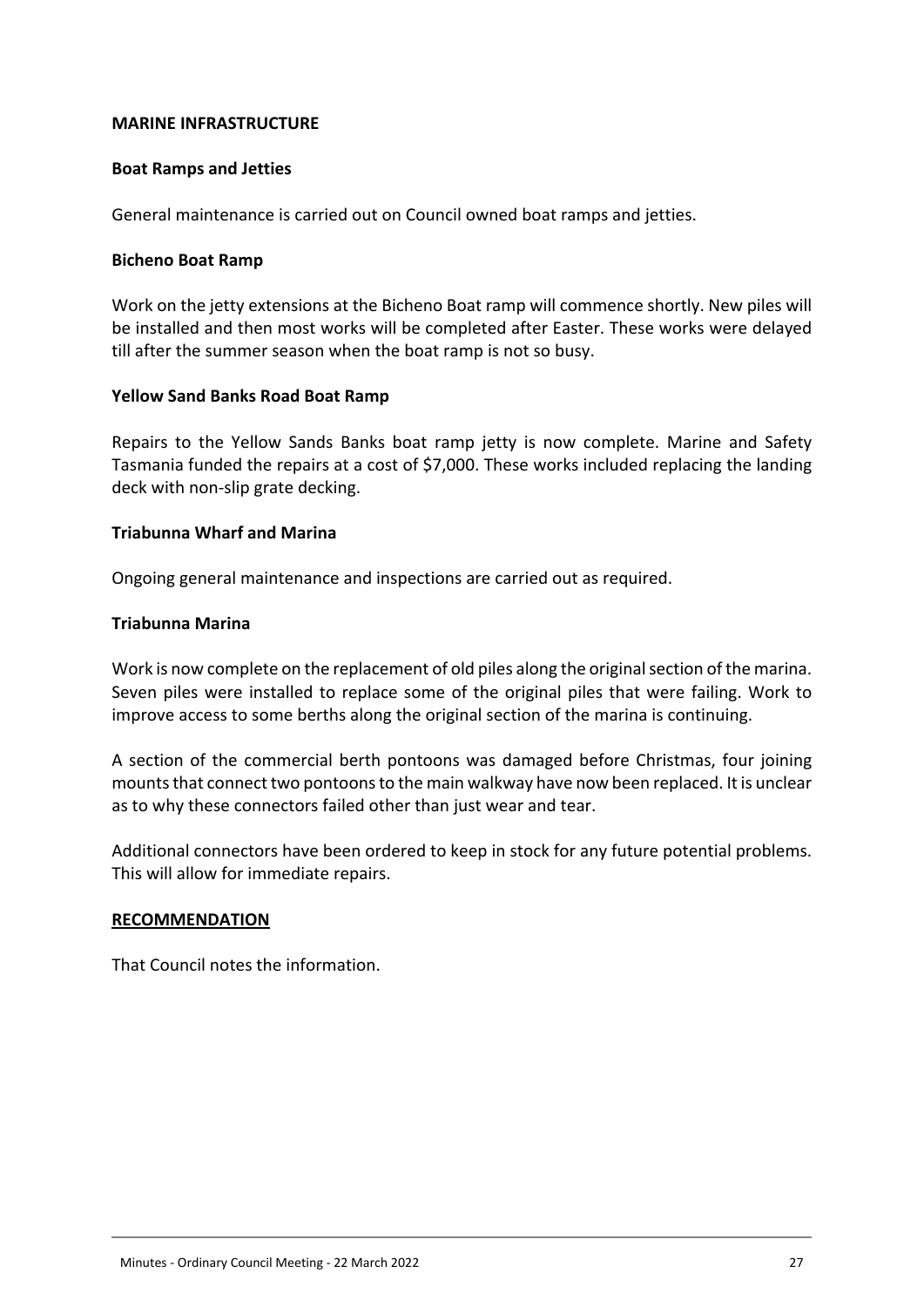## **DECISION 52/22**

Moved Deputy Mayor Jenny Woods, seconded Clr Rob Churchill:

That Council notes the information.

#### **THE MOTION WAS PUT AND CARRIED UNANIMOUSLY 8/0**

For: Mayor Robert Young, Deputy Mayor Jenny Woods, Clr Cheryl Arnol, Clr Keith Breheny, Clr Annie Browning, Clr Rob Churchill, Clr Grant Robinson and Clr Michael Symons

Against: Nil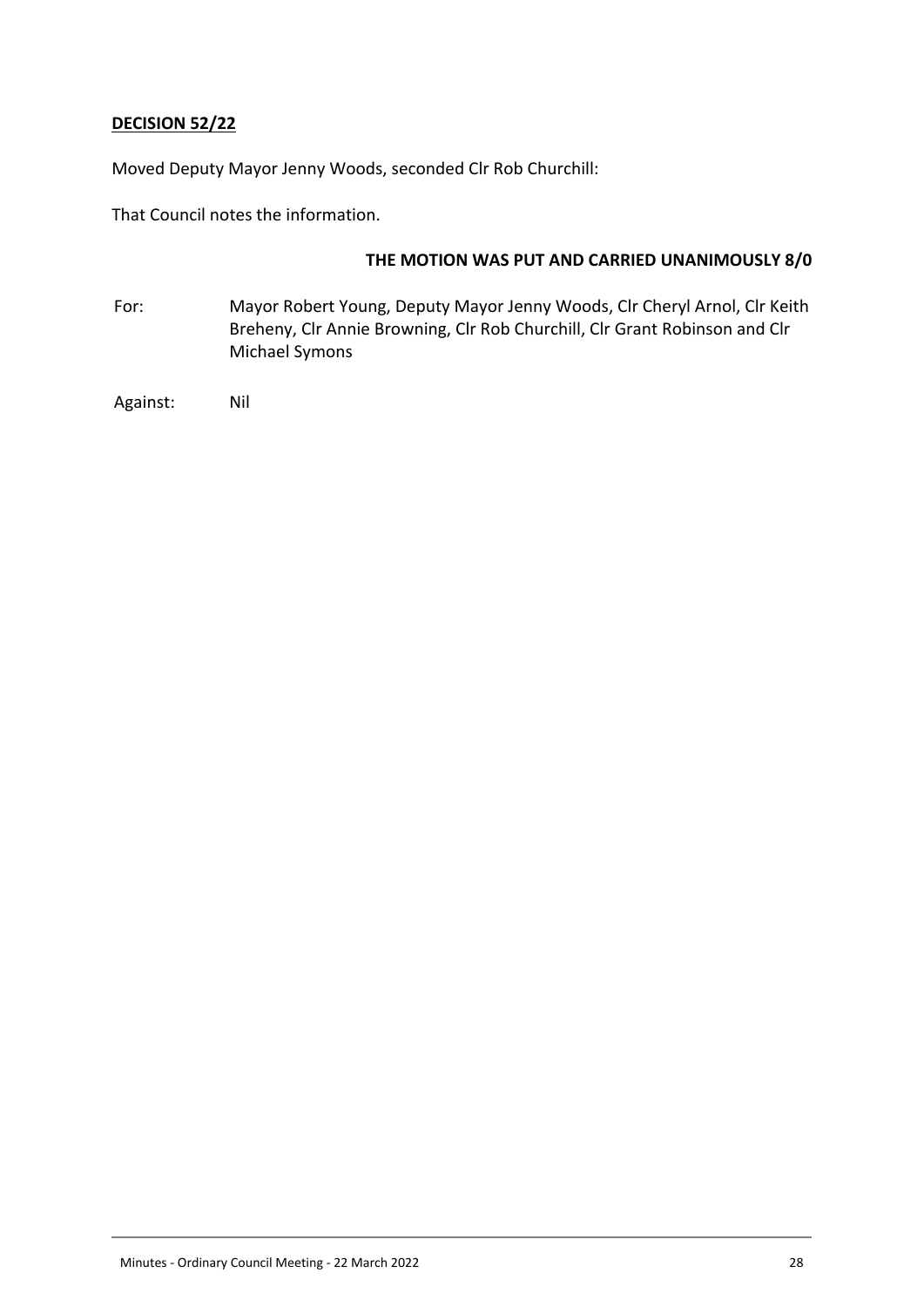# <span id="page-28-0"></span>**8 OFFICERS' REPORT REQUIRING A DECISION**

# <span id="page-28-1"></span>8.1 Community Small Grant Application – Spring Bay Education Group **8.1 Community Small Grant Application – Spring Bay Education Group**

This item was withdrawn on request of the applicant.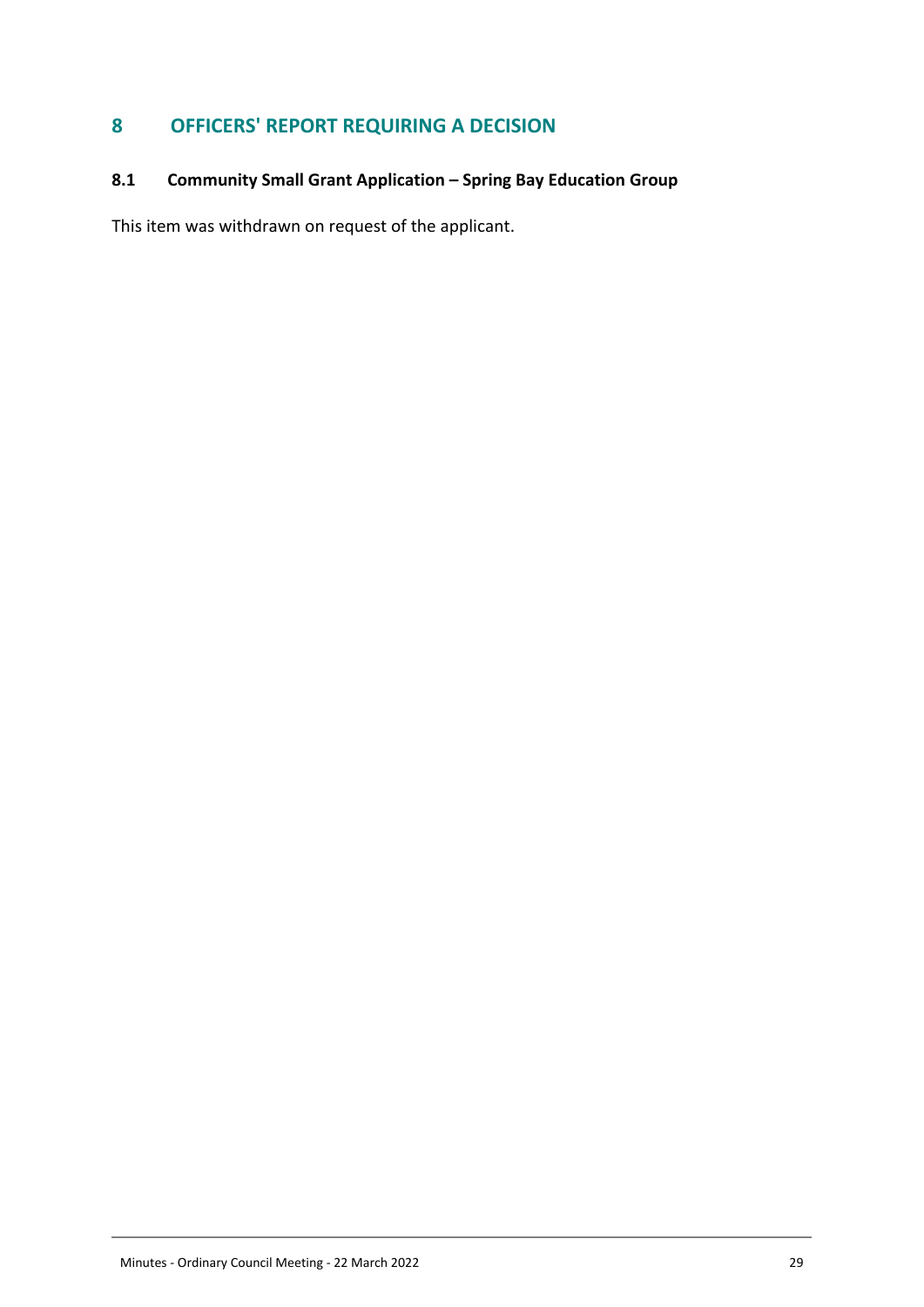## <span id="page-29-0"></span>**8.2 Community Small Grant Application - Ten Lives Cat Centre**

| Author:              | Community & Communications Officer (Eliza Hazelwood) |
|----------------------|------------------------------------------------------|
| Responsible Officer: | Director Corporate and Community (Elysse Blain)      |

## **ATTACHMENT/S**

- 1. Small Community Grant Application Ten Lives [**8.2.1** 3 pages]
- 2. Ten Lives Additional Information [**8.2.2** 3 pages]

#### **PURPOSE**

Recommendation for Council to approve a Community Small Grant application to Hobart Cat Centre Inc (trading as Ten Lives Cat Centre) for \$1,000 for the delivery of an Education Program to school students called Edu.Cat addressing responsible cat ownership.

## **BACKGROUND/OVERVIEW**

Small Grant funding is available to assist the undertaking of programs and activities within the Glamorgan Spring Bay municipal area. The assessment criteria is outlined in the Community Small Grants Fund policy, including:

- Grants are restricted to \$1,000, with exceptions up to \$1,500 at Councils discretion.
- Grants are available to not for profit individuals, community organisations and groups.
- Grants are intended to assist projects that (1) address relevant community issues of significance (2) are initiated within the community and actively involve local people and (3) improve access and encourage wider use of facilities.

The Edu.Cat program that Ten Lives Cat Centre offers, is an Australian first Kinder to Year seven curriculum aligned education program focusing on responsible cat ownership, including desexing, microchipping and appropriate containment strategies. The program aims to create social change in how people care for cat and protect wildlife.

This application from Ten Lives Cat Centre received 20 February 2022 is for a contribution towards the delivery of a feline education program at Orford, Triabunna and Swansea schools including materials, travel and accommodation.

| $\bullet$ | Printed Materials (\$1.62 per student x 300 students)                         | \$486.00   |
|-----------|-------------------------------------------------------------------------------|------------|
| $\bullet$ | Travel costs (ATO rate \$0.72 per km)                                         |            |
|           | - 2 x day Trips to Triabunna and Orford 342kms (return trips)                 | \$246.64   |
|           | -1 x day Trip to Swansea 272 kms (return trip)                                | \$195.84   |
| $\bullet$ | Overnight Accommodation/Meals for the Team at Swansea x 1 night.              | \$200.00   |
|           | Labour cost of at least \$40 p/hr x 32 hours (4 days) to attend the 3 schools | \$1,280.00 |
|           | Tota                                                                          | \$2,408.48 |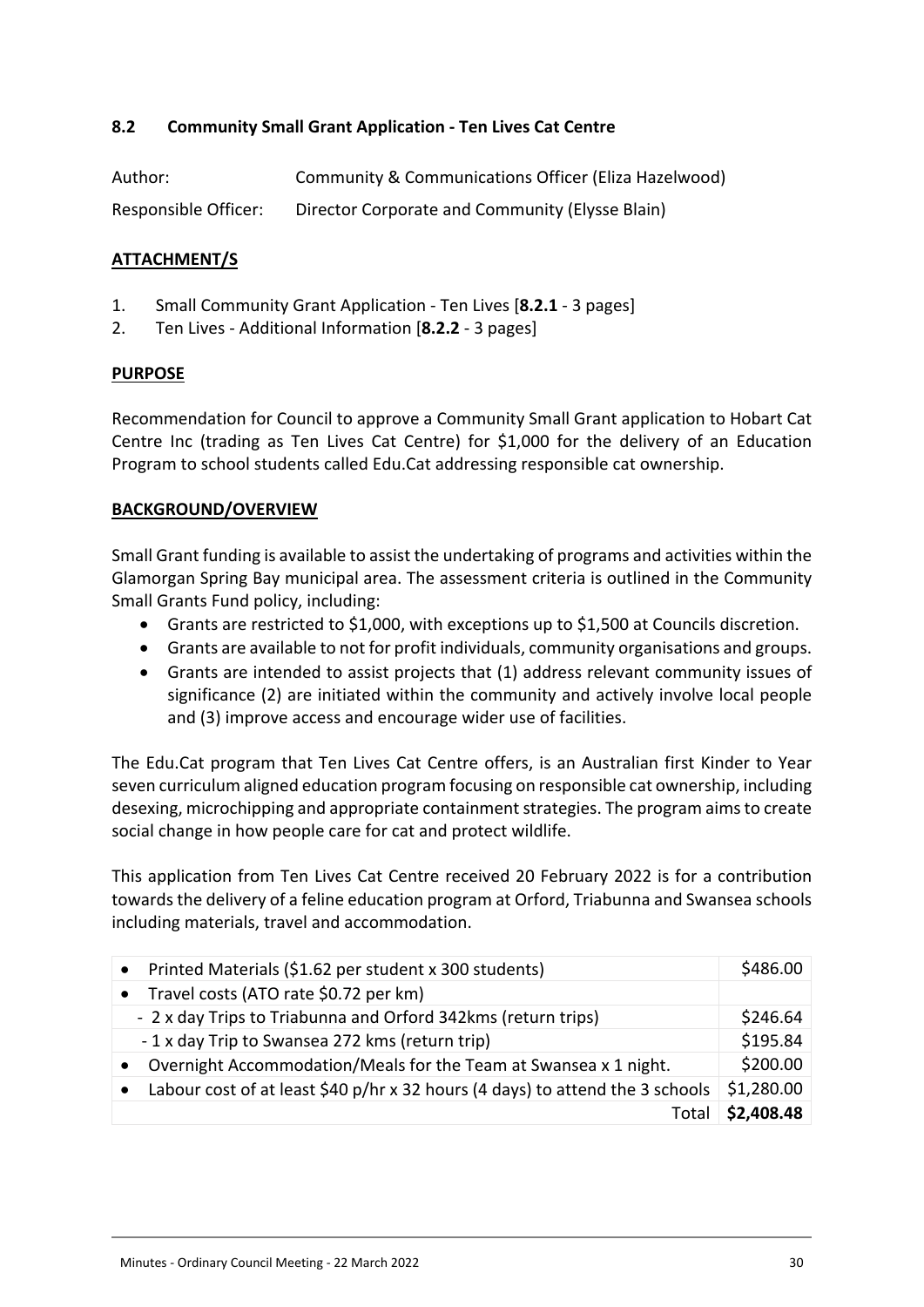## **STRATEGIC PLAN REFERENCE**

## **Guiding Principles**

2. Reinforce and draw on the strengths of our communities at both a local and regional level.

#### **Key Foundations**

3. Our People

#### **What we plan to do**

Advocate for reasonable access to primary, secondary and tertiary education.

## **STATUTORY IMPLICATIONS**

Nil.

## **BUDGET IMPLICATIONS**

Applications for funding are considered throughout the financial year until such time as the available funds are exhausted. There is a \$25,000 Community Small Grants Program provision in the 2021/22 budget. As at 28 February 2022 there is \$10,200 of the budget available to support this application.

## **RISK CONSIDERATION/S**

| <b>Risk</b>                          | Likelihood                | <b>Consequence</b> | Rating | <b>Risk Mitigation Treatment</b>  |
|--------------------------------------|---------------------------|--------------------|--------|-----------------------------------|
| <b>Adopt the recommendation</b>      |                           |                    |        |                                   |
| Nil                                  | $\overline{\overline{z}}$ | 乬                  | 赏      |                                   |
| Do not adopt the recommendation      |                           |                    |        | Provide alternative cat education |
| Ten Lives may not find alternate     |                           |                    |        | via other resources, such as      |
| funding to deliver the education     |                           |                    |        | online, or pamphlets information. |
| program to the youth, resulting in   |                           |                    |        |                                   |
| young people from our municipal      | Possible                  |                    |        |                                   |
| area being less aware of cat welfare |                           | Minor              | High   |                                   |
| and responsible cat ownership.       |                           |                    |        |                                   |

## **OFFICER'S COMMENTS**

This application satisfies the necessary criteria of the relevant policy where:

(1) this is a not-for-profit organisation (Hobart Cat Centre Inc, Registration #00128C, ABN 78883186467).

(2) The project addresses "relevant community issues of significance" in the form of responsible animal welfare.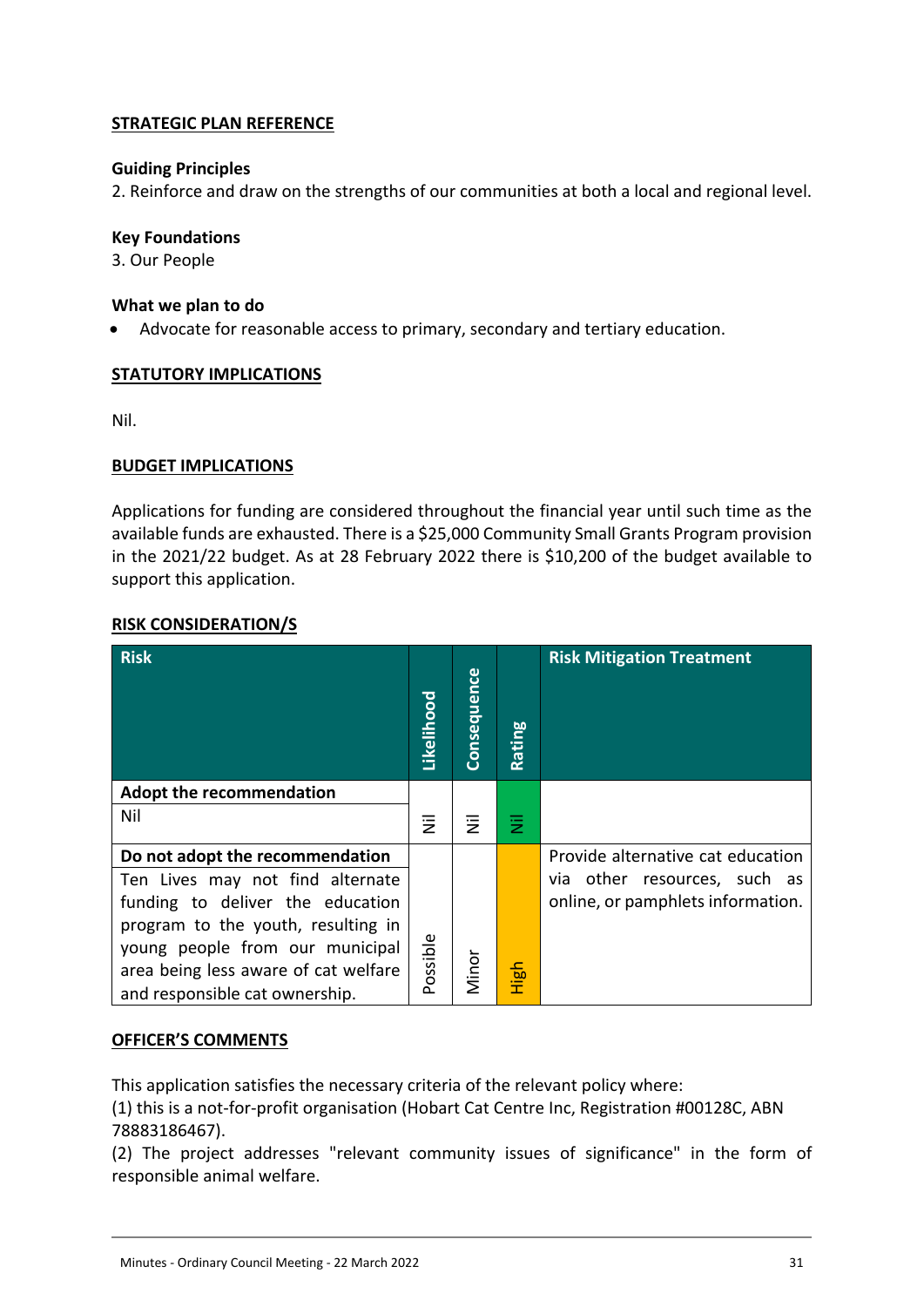It is unexpected that there are labour costs within a volunteer organisation and similarly that the travel arrangements include 4 days to deliver and include an overnight stay when a day trip would usually suffice.

#### **OFFICER'S RECOMMENDATION**

That Council approve the application for Community Small Grant funding of \$1,000 to Ten Lives Cat Centre for the delivery of the Edu.Cat program to the schools in Orford, Triabunna and Swansea.

## **DECISION 53/22**

Moved Clr Rob Churchill, seconded Deputy Mayor Jenny Woods:

That Council approve the application for Community Small Grant funding of \$1,000 to Ten Lives Cat Centre for the delivery of the Edu.Cat program to the schools in Orford, Triabunna and Swansea.

## **THE MOTION WAS PUT AND CARRIED UNANIMOUSLY 8/0**

For: Mayor Robert Young, Deputy Mayor Jenny Woods, Clr Cheryl Arnol, Clr Keith Breheny, Clr Annie Browning, Clr Rob Churchill, Clr Grant Robinson and Clr Michael Symons

Against: Nil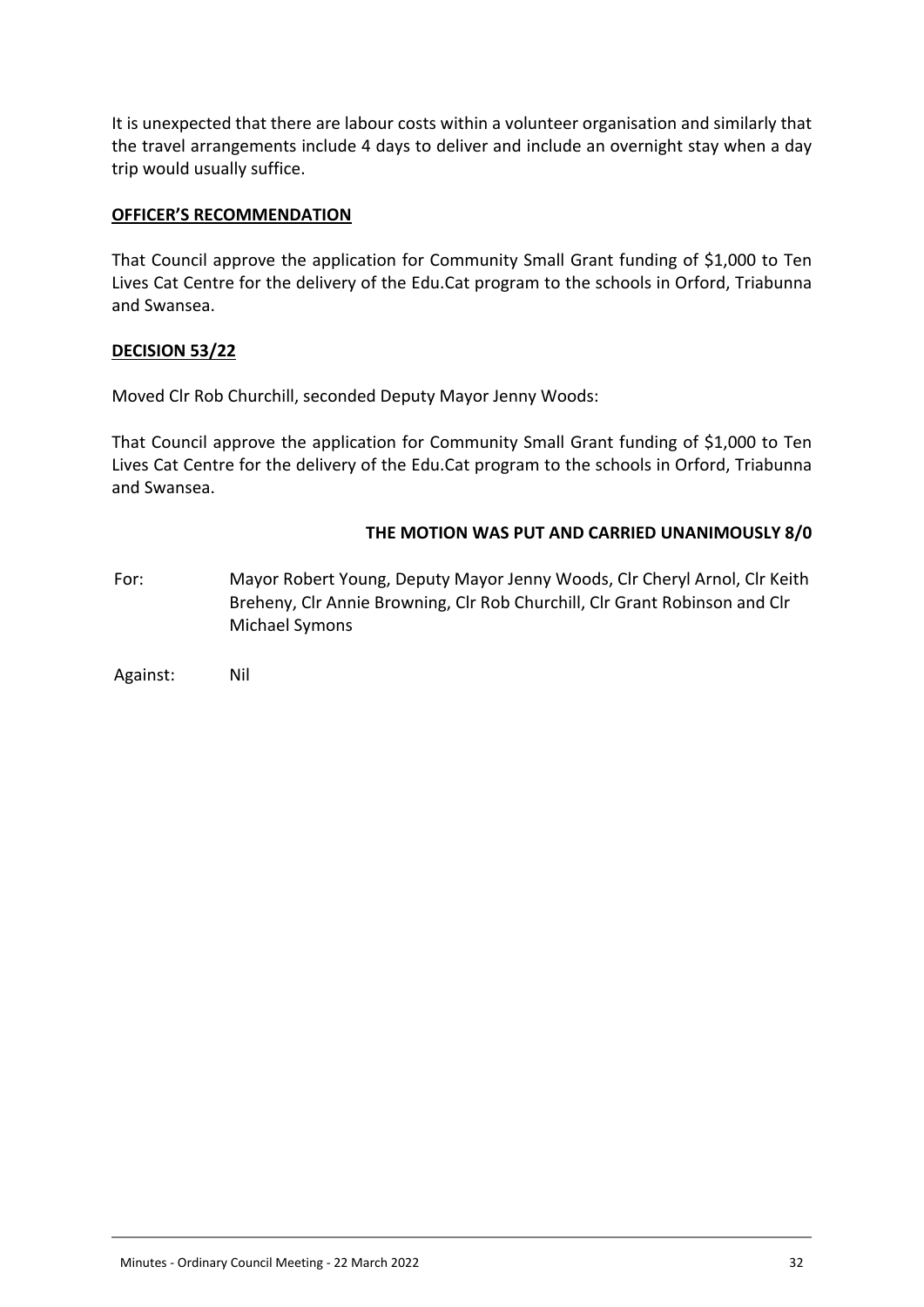## <span id="page-32-0"></span>**8.3 Request for Support - Festival of Voices**

| Author:              | Community & Communications Officer (Eliza Hazelwood) |
|----------------------|------------------------------------------------------|
| Responsible Officer: | General Manager (Greg Ingham)                        |

#### **ATTACHMENT/S**

1. Bushland Gardens 2022 Projected Budget [**8.3.1** - 1 page]

#### **PURPOSE**

Recommendation for Council to approve Event funding and in-kind support to the Festival of Voices Event that is proposed for 2022 at Bushland Gardens, Buckland.

#### **BACKGROUND/OVERVIEW**

Council periodically provides a level of financial and in-kind assistance to community events that aim to involve, engage and provide benefit to community groups and individuals within the Glamorgan Spring Bay Municipality. Events supported by Glamorgan Spring Bay Council celebrate and engage local communities and promote tourism to our region. Councils ongoing support to organisations and groups assists in the delivery of events in the Glamorgan Spring Bay municipal area that have creative, community and economic outcomes.

Council has received an application to support the Festival of Voices for a musical event that is scheduled to be held at the Bushland Gardens, 9 July 2022, subject to any Covid restrictions in place at that time.

The application from Nadine Rowell, Executive Producer for Festival of Voices Bushland Gardens is for a contribution similar to previous years in value and extent.

- 1. Cash Contribution of \$5,000
- 2. In-kind Support of:
	- Organising/coordinating the bus service to and from the event
	- Hire of Tower Light from Coates Hire
	- Hire of Portaloos 1 x double and 1 x single
	- Council Outdoor (3) paid staff (\$60p/h incl o/t)
	- 8 x Council Volunteers
	- Lighting Equipment
	- Supply and delivery of firewood fire pots and chairs.
	- Traffic Management (Did not deliver this previously, Stornoway did)
	- Provision of 3 x marquees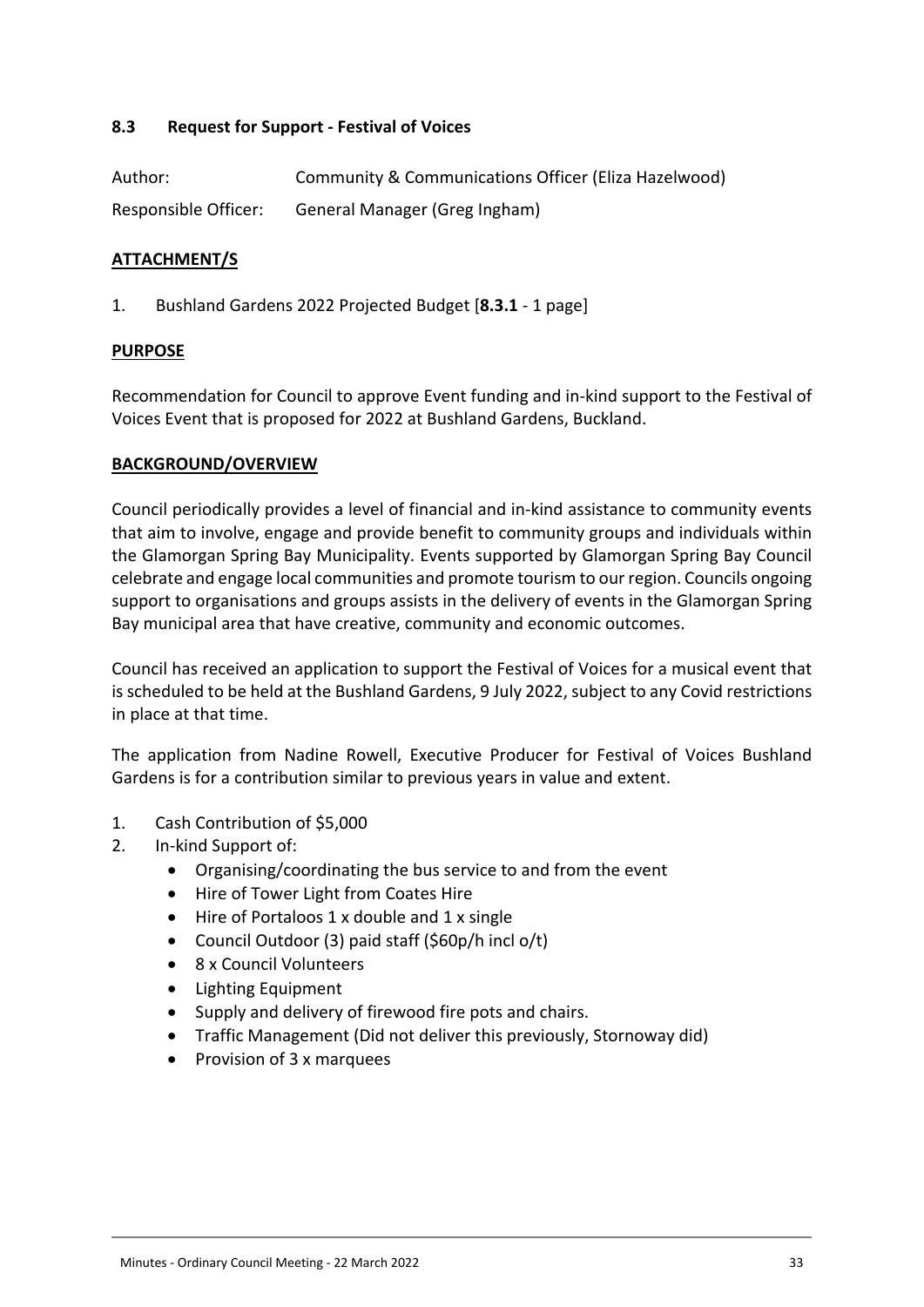Council has been pleased to support this event for the last seven years with the following contributions in recent years:

 \$5,000 + In-Kind Assistance Cancelled due to COVID-19 \$5,000 + In-kind Assistance \$6,000 + In-Kind Assistance \$4,500 + In-Kind Assistance \$3,587.60 + In-Kind Assistance \$2,500 + In-Kind Assistance \$2,000 + In-Kind Assistance

Festival of Voices has been bringing joy to Tasmanian winters since 2004. As the state's original marquee winter event, with the Glamorgan Spring Bay municipal event being hosted at Bushland Gardens.

The first Tasmanian winter festival to introduce bonfires as a central theme, the iconic image of people singing around the fire is legendary. This is always a highlight and reflects the core aim of the festival – to bring people together, not just as observers but as participants as well. This participatory nature of Festival of Voices is what makes the festival so unique and what draws everyone out of their homes mid-winter to celebrate the power of voice, through songs, stories and connection.

The Bushland Gardens Event drew over 300 people in 2021, the last time the event was held. The event attracted local food vendors, workers and families, musicians and volunteers. With the Covid induced reduction in visitation and social engagement to the coast, the event will provide a significant impetus to local businesses. Much is discussed about the resilience of community and the impact of reduced visitation to community relationships as well as business from the interruptions to normality caused by the pandemic. This event will provide a stimulus to business and an interruption to the psychosocial malaise to positively impact the community.

#### **STRATEGIC PLAN REFERENCE**

#### **Guiding Principles**

5. Ensure that our current expenditure and ongoing commitments fall within our means so that rates can be maintained at a manageable and affordable level.

#### **Key Foundations**

1. Our Governance and Finance

#### **What we plan to do**

Set realistic budgets and monitor income and expenditure closely.

#### **STATUTORY IMPLICATIONS**

Nil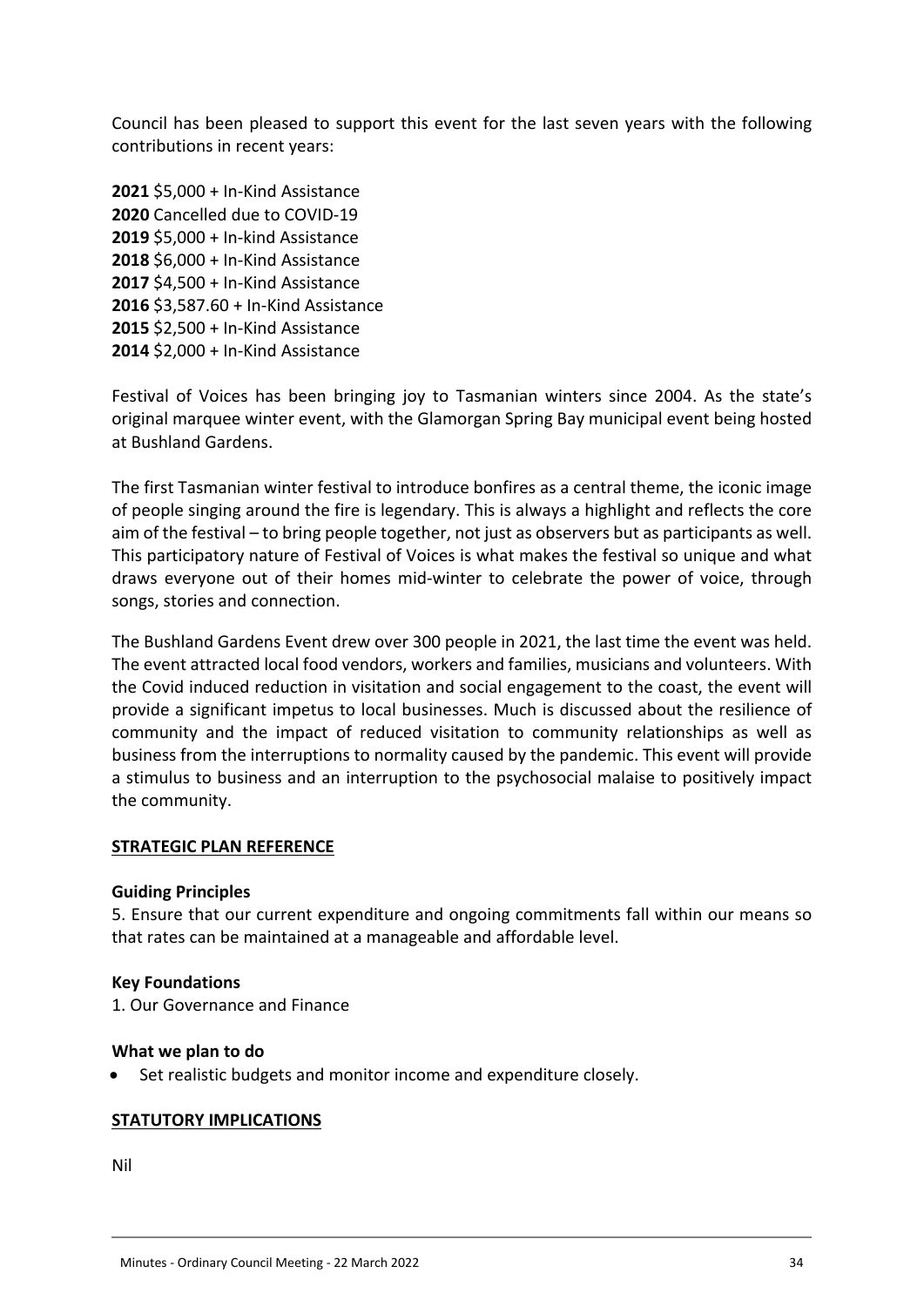## **BUDGET IMPLICATIONS**

The expense is consistent with the 2021 allocations.

Council has a modest budget allowance each for small grants and events. Several of each have been approved to date and the table below includes a summary of expenses to February 2022.

|                            | <b>Small Grants</b> | Events   |
|----------------------------|---------------------|----------|
| <b>Budget</b>              | \$25,000            | \$30,000 |
| Approvals for 7 months YTD | \$14.800            | \$3,600  |
| <b>Balance Available</b>   | \$10,200            | \$26,400 |

## **RISK CONSIDERATION/S**

| <b>Risk</b>                                                                                                                                                                                         | Likelihood | Consequence | Rating          | <b>Risk Mitigation Treatment</b>                                                                                             |
|-----------------------------------------------------------------------------------------------------------------------------------------------------------------------------------------------------|------------|-------------|-----------------|------------------------------------------------------------------------------------------------------------------------------|
| <b>Adopt the recommendation</b><br>Council needs to be mindful of financial<br>and reputational risk, as some other<br>event organisers may question Council's<br>contributions towards this event. | Possible   | Negligible  | $\geq$          | Council provides no additional<br>support to previous years.<br>Positive reflection on Council<br>as a sponsor of the event. |
| Do not adopt the recommendation<br>unable to<br>obtain<br>adequate<br>Event<br>funding to meet basic event needs, and<br>may not be able to proceed                                                 | Possible   | Moderate    | <b>Moderate</b> | Council<br>the<br>reviews<br>application and reasons for not<br>adopting<br>the<br>recommendation.                           |

#### **OFFICER'S COMMENTS**

Events are important to the community and particularly as we seek to emerge from the shadow of Covid 19 to provide a focus and distraction from the associated restrictions.

Community events are a way of bringing local people together and boosting morale in rural areas. Particularly for isolated families, recreational events are an opportunity to connect with neighbours and offer a much-needed social outlet for rural people.

#### **OFFICER'S RECOMMENDATION**

That approve the application for event assistance of \$5,000 cash contribution and provide inkind assistance as resources permit.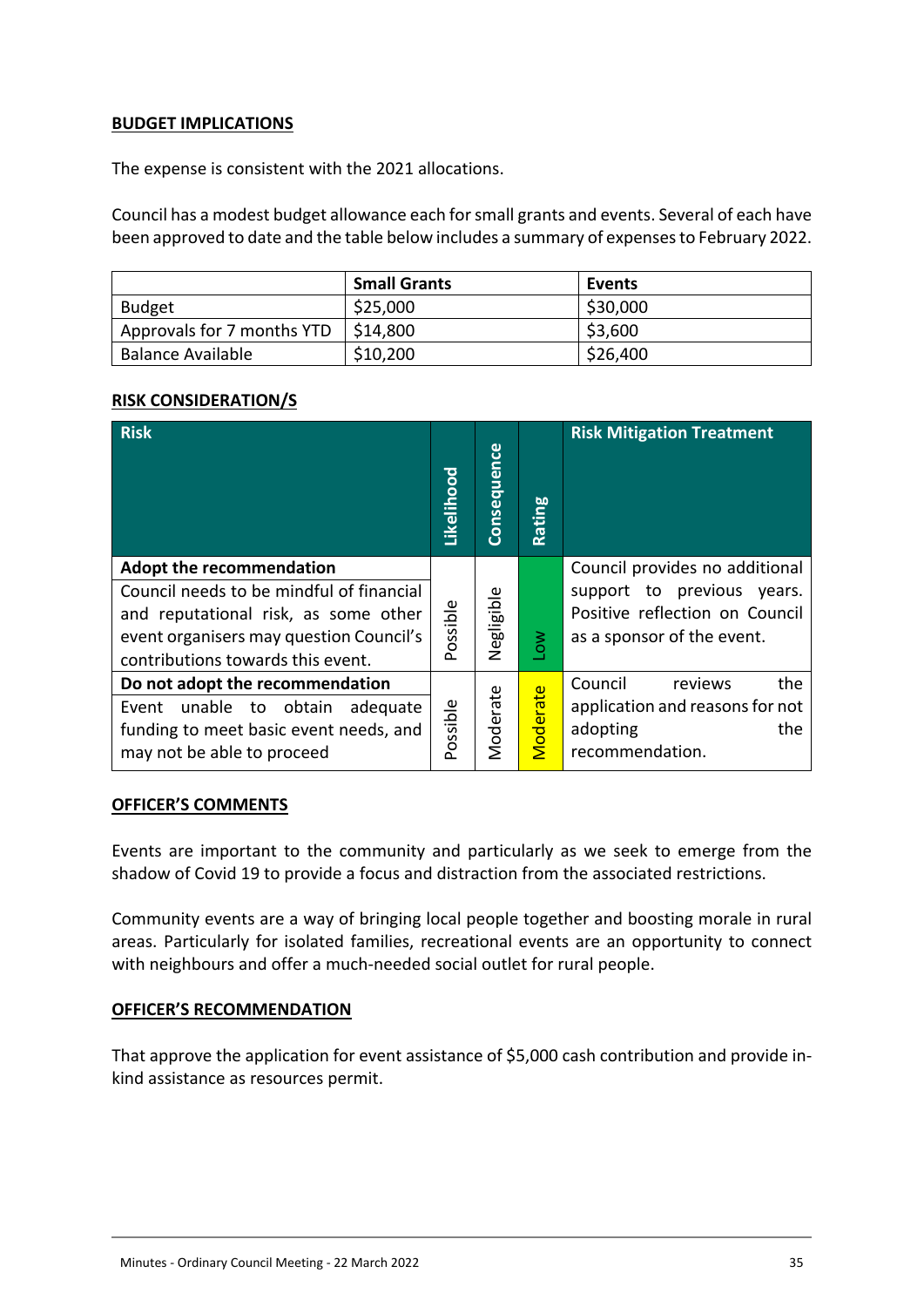## **DECISION 54/22**

Moved Clr Grant Robinson, seconded Clr Keith Breheny:

- 1. That Council provide bins for the event and an increase in servicing of public amenities in the area over the festival period.
- 2. That Council provides a grant of \$1000 from the Event Budget to the festival's organising body towards festival expenses.

## **DECISION 55/22**

#### An **AMENDED** motion was put:

Moved Clr Rob Churchill, seconded Clr Cheryl Arnol:

- 1. That Council provide bins for the event and an increase in servicing of public amenities in the area over the festival period.
- 2. That Council provides a grant of \$5000 from the Event Budget to the festival's organising body towards festival expenses.

## **THE MOTION WAS PUT AND LOST 0/8**

For: Nil

Against: Mayor Robert Young, Deputy Mayor Jenny Woods, Clr Cheryl Arnol, Clr Keith Breheny, Clr Annie Browning, Clr Rob Churchill, Clr Grant Robinson and Clr Michael Symons

#### **DECISION 56/22**

Moved Clr Grant Robinson, seconded Clr Keith Breheny:

- 1. That Council provide bins for the event and an increase in servicing of public amenities in the area over the festival period.
- 2. That Council provides a grant of \$1000 from the Event Budget to the festival's organising body towards festival expenses.

#### **THE MOTION WAS PUT AND LOST 0/8**

For: Nil

Against: Mayor Robert Young, Deputy Mayor Jenny Woods, Clr Cheryl Arnol, Clr Keith Breheny, Clr Annie Browning, Clr Rob Churchill, Clr Grant Robinson and Clr Michael Symons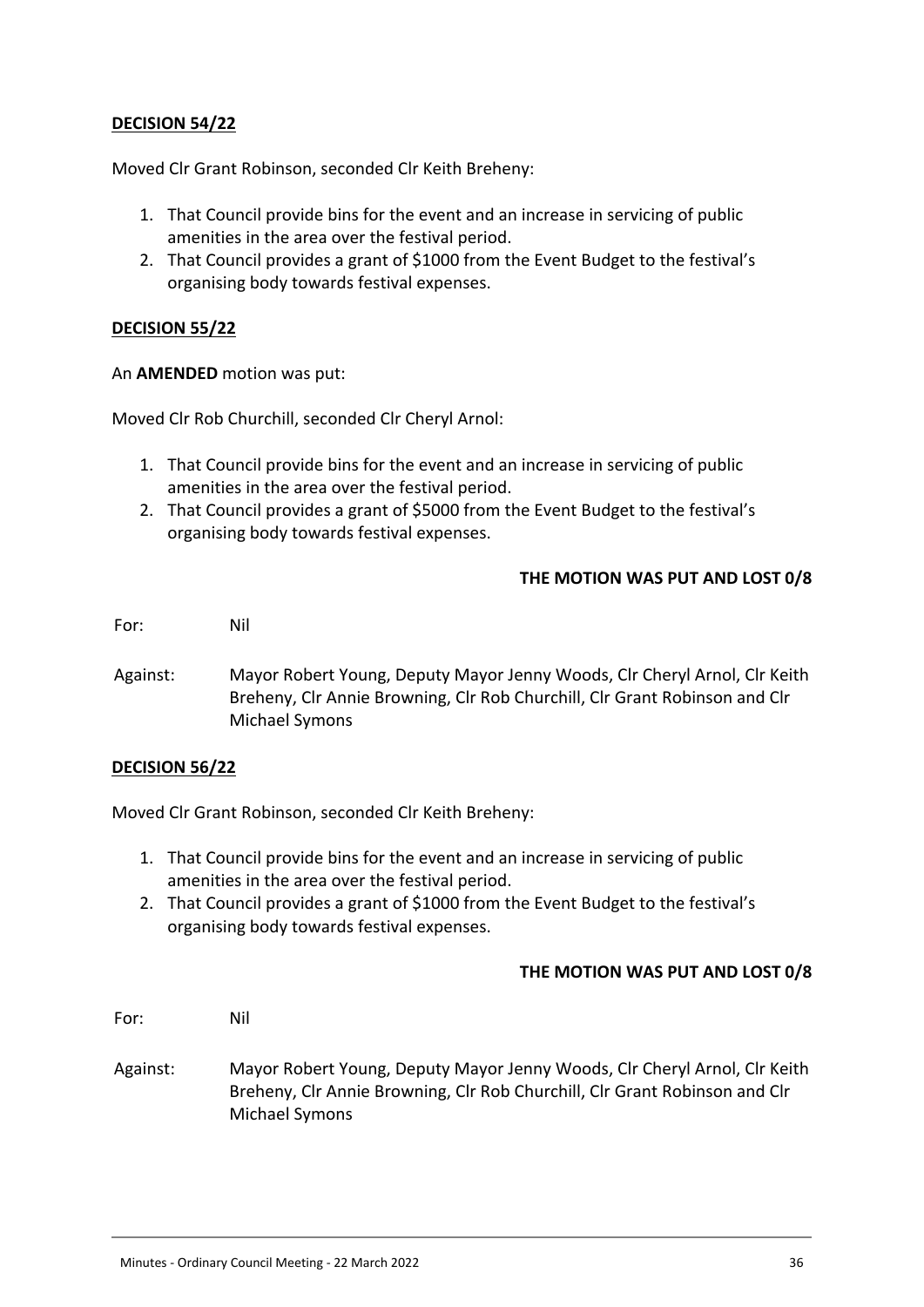## **DECISION 57/22**

Moved Clr Cheryl Arnol, seconded Clr Grant Robinson:

That Council approve the application for event assistance of \$5,000 cash contribution and provide in-kind assistance as resources permit.

## **THE MOTION WAS PUT AND CARRIED UNANIMOUSLY 8/0**

For: Mayor Robert Young, Deputy Mayor Jenny Woods, Clr Cheryl Arnol, Clr Keith Breheny, Clr Annie Browning, Clr Rob Churchill, Clr Grant Robinson and Clr Michael Symons

Against: Nil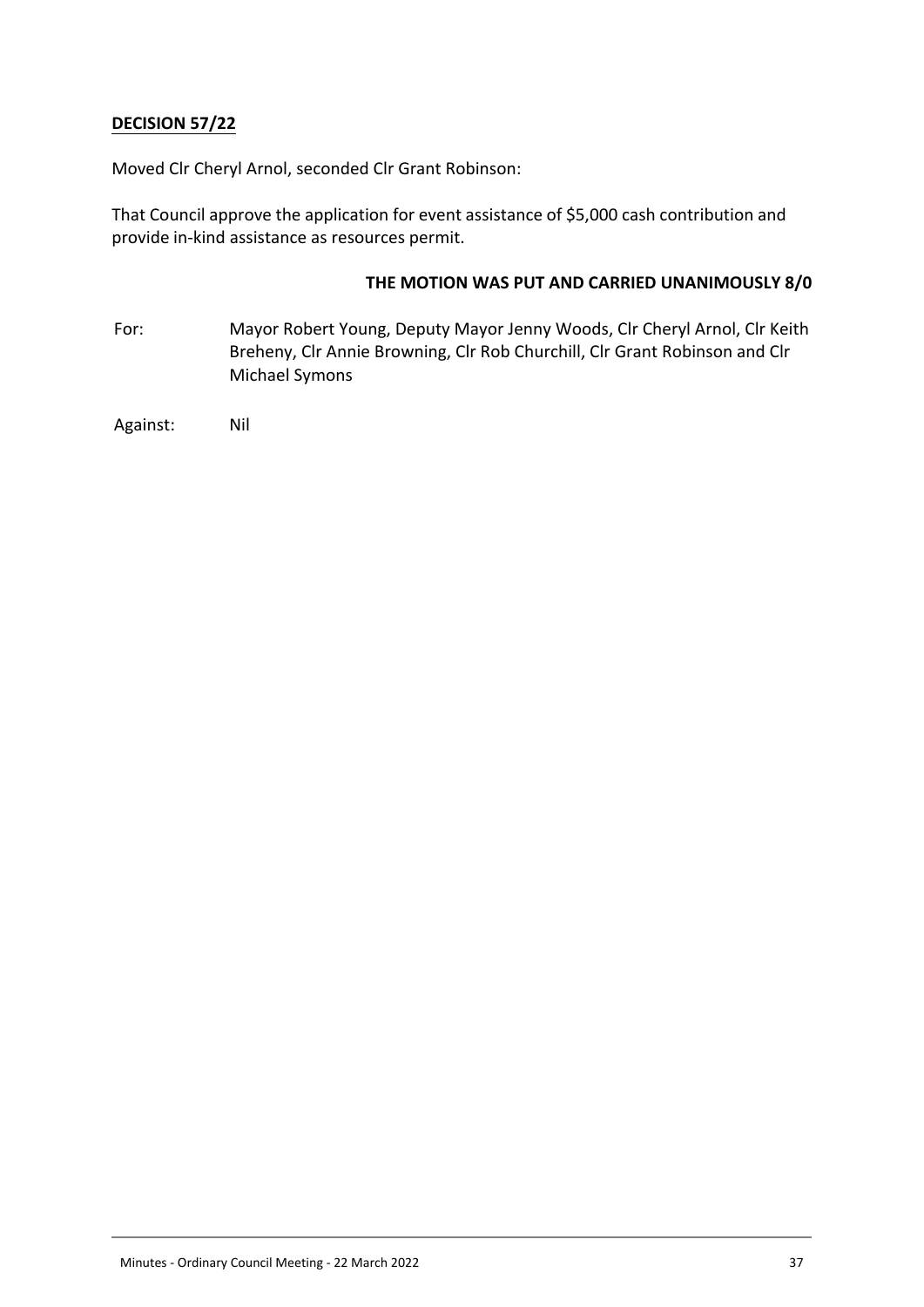## <span id="page-37-0"></span>**8.4 East Coast Harvest Odyssey (ECHO) Festival**

| Author:              | Director Works & Infrastructure (Peter Porch)   |
|----------------------|-------------------------------------------------|
| Responsible Officer: | Director Works and Infrastructure (Peter Porch) |

## **ATTACHMENT/S**

- 1. Event Request for Support ECHO Festival [**8.4.1** 1 page]
- 2. ECHO Festival Media Kit 2022 [**8.4.2** 10 pages]

#### **PURPOSE**

To provide information on a request for assistance from an event organiser and seek a level of support from Council for the event.

#### **BACKGROUND/OVERVIEW**

Council has received a request by email, for support for the East Coast Harvest Odyssey (ECHO) Festival being conducted on private land opposite the Bark Mill in Swansea on the 8th  $-10$ <sup>th</sup> April 2022.

#### **About the Festival:**

The festival's theme for 2022 is Kelp Forests, which play a vital role in the ecosystems of the East Coast and have been a staple for Tasmanian Aboriginal people from the region for thousands of years.

The East Coast Harvest Odyssey, known as ECHO Festival, has become known for weaving together immersive sensory experiences around the traditions of harvest, old and new. This boutique festival guides guests on a journey of exploration that encompasses all the senses – taste, smell, sight, sound and touch.

Since founding the festival in 2019 Ange Boxall has poured her heart and soul into making a truly unique multidisciplinary event that goes beneath the surface and fosters authentic connection with people and place.

ECHO Festival is back for another year, running over the weekend of the 8th, 9th and 10th of April. Hosted in the picturesque wine country on the fringes of Swansea, the 2022 program brings together chefs, winemakers and producers along with artists, musicians, storytellers, scientists, entrepreneurs and thought leaders.

#### **ECHO Odyssey Friday 8 April 9am-3pm**

Friday 8th is dedicated to the Native Bounty Feast dinner, with other offerings. (Open to SILVER and GOLD ticket holders). Gates will open at 5:00pm, with proceedings starting at 6:00pm.

#### **Saturday 9 April 9am – onwards**

Is the main day and evening Activities start at 9:00am and continue late into the evening.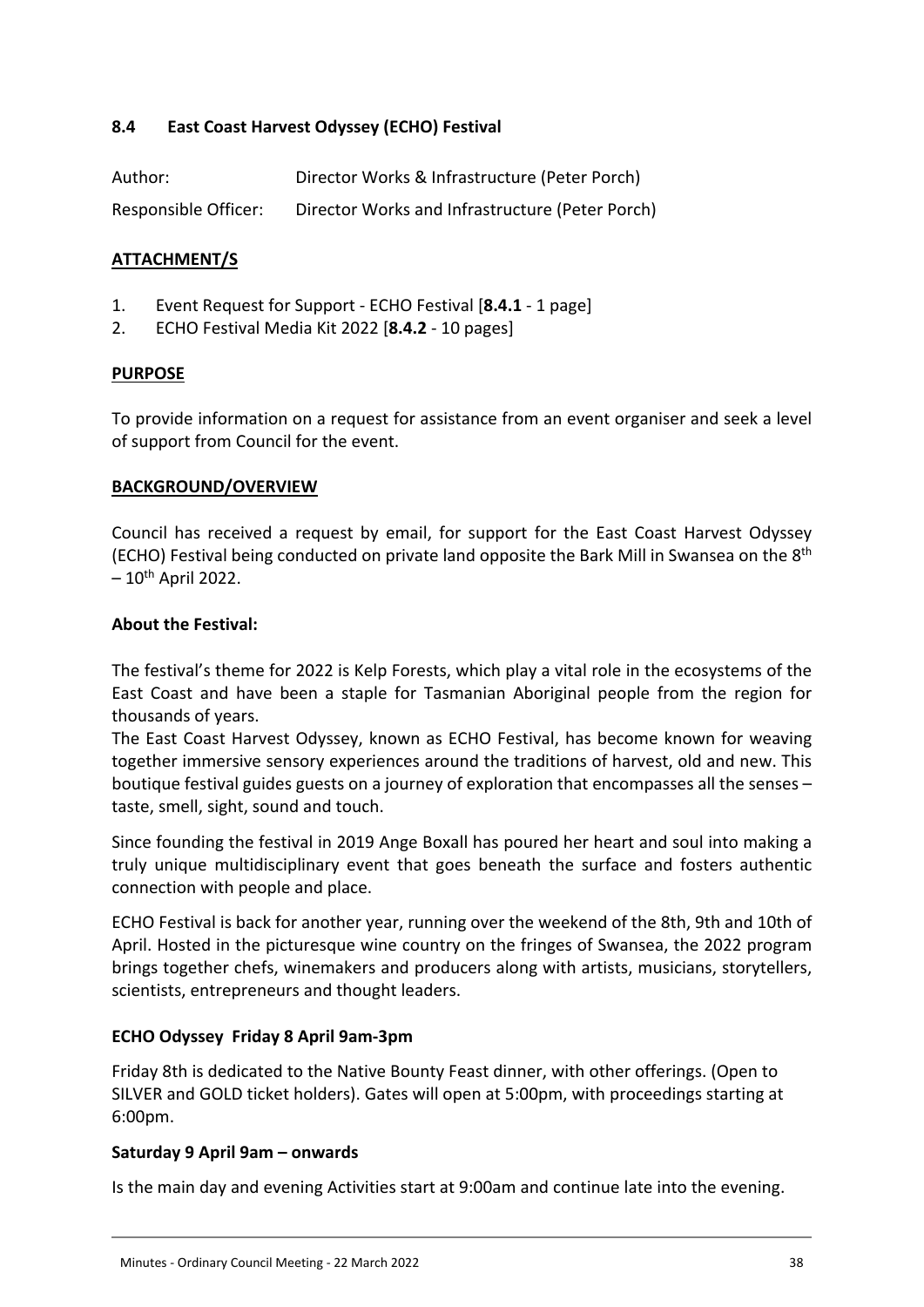## **Sunday 10 April**

Following morning activities on site, the After-Party Recovery Trail includes a Wine Trail itinerary followed by an off-site late afternoon concert – the 'ECHO Ripple', included in the ticket.

Whilst ECHO Festival are working hard to find solutions, please be aware that accessibility is limited due to the undulating, rough farm grounds. Please contact us should you require further information.

The festival organiser's request for assistance email is as follows:

*Support we need, and would really appreciate GSBC assistance with:*

- *We are currently working with Spectran on our traffic management plan which will come in at the total cost of approximately \$1500. This is only a written plan, no equipment is provided. Would GSBC be able to financially assist us with this cost? Or is there a grant we could apply for funding to assist?*
- *On the Traffic topic, does GSBC have any traffic management equipment and signage that we could have access to use? We will know exactly what kind of signage and equipment is required once we get our plan from Spectran - if GSBC does have any traffic equipment perhaps in the meantime you could list what equipment/signage you have available?*
- *Mowing the ECHO festival campground is located approximately 1km from the event site, pretty much opposite the Bark Mill Tavern. This site will need mowing about a week out from the festival, 1st of April. The festival site also needs mowing by the 1st of April, no later, as we start bump-in the festival in on the Monday 4th April. Those ride on mowers some Councils use would do a superb job of these grounds, or perhaps a slasher? A ride on is preferred.*
- *Cleaners Perhaps ECHO Festival site and campgrounds could link in with the local Swansea public amenities cleaning schedule? Do you have contracted cleaners that can take a little extra work on Saturday and Sunday?*
- *Also due to an increase in visitors and travellers to Swansea during ECHO Festival we think it might be a wise idea to clean the local public amenities a number of times over the weekend to ensure visitors' experience of Swansea is clean and enjoyable.*
- *Waste Management It would be great to have assistance again with the yellow recycling bins and red general waste bins. We are working on our waste management and can come back with numbers on bins needed soon.*
- *Does GSBC do any green waste or organic collection / industrial composting? We will have food leftovers and compostable goods needing to be taken care of. If not we will search other avenues for compostables - perhaps you have suggestions also?*
- *Equipment Hi Vis Vests x15, Hi Vis bunting x6 runs at 50 meters each (or close to this), Star pickets x20, Hi Vis witches hats x50+, 1000 litre IBC Drinking Water tanks x 2.*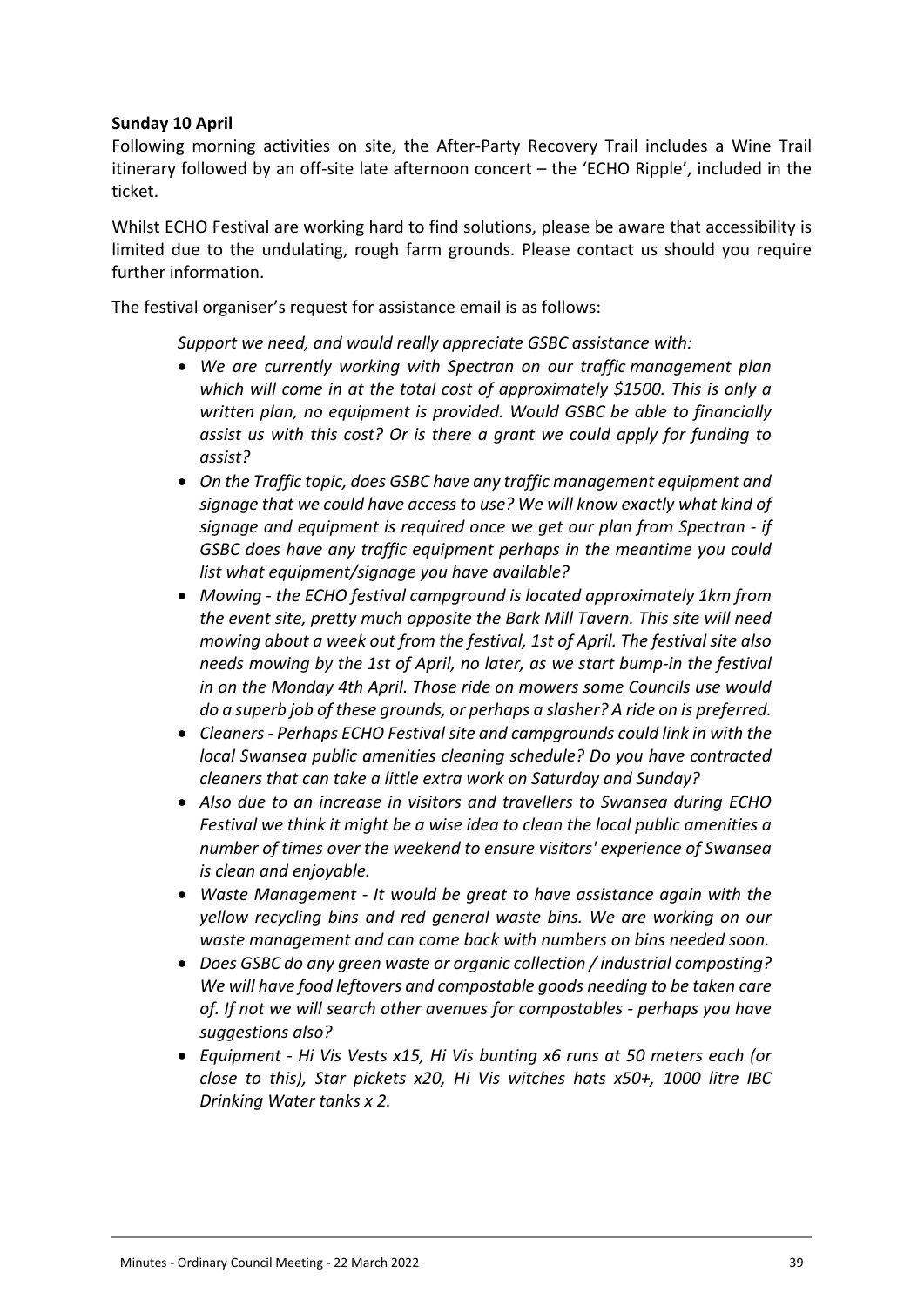## **STRATEGIC PLAN REFERENCE**

## **Guiding Principles**

1. Balance economic and tourism growth whilst preserving our lifestyle, celebrating our rich history and protecting the region's unique and precious characteristics.

5. Ensure that our current expenditure and ongoing commitments fall within our means so that rates can be maintained at a manageable and affordable level.

## **Key Foundations**

- 1. Our Governance and Finance
- 2. Our Community's Health and Wellbeing

## **What we plan to do**

- Set realistic budgets and monitor income and expenditure closely.
- Support and facilitate social and community events that promote community health and wellbeing.

## **STATUTORY IMPLICATIONS**

There are no statutory Implications.

#### **BUDGET IMPLICATIONS**

There are operational costs associated with the request items.

The expense is consistent with the 2021 allocations.

Council has a modest budget allowance each for small grants and events. Several of each have been approved to date and the table below includes a summary of expenses to February 2022.

|                            | <b>Small Grants</b> | Events   |
|----------------------------|---------------------|----------|
| Budget                     | \$25,000            | \$30,000 |
| Approvals for 7 months YTD | \$14,800            | \$3,600  |
| Balance Available          | \$10,200            | \$26,400 |

#### **RISK CONSIDERATION/S**

This festival is located on private land and so a permit to use the location is not required and there is also no public liability risk to Council.

#### **OFFICER'S COMMENTS**

The community benefits of festivals to our communities is recognised with any influx of visitors having a positive impact on retail and tourism providers. It is expected this event will have a positive economic effect for the area.

There are numerous festivals and events conducted by groups within the municipality for which Council receives requests for assistance for varying resources. Some are on Council land and some on private land.

A recent example of an event on private land is the Spoke festival conducted at Swansea for which Council provided bins and no other support. The organisers providing all other festival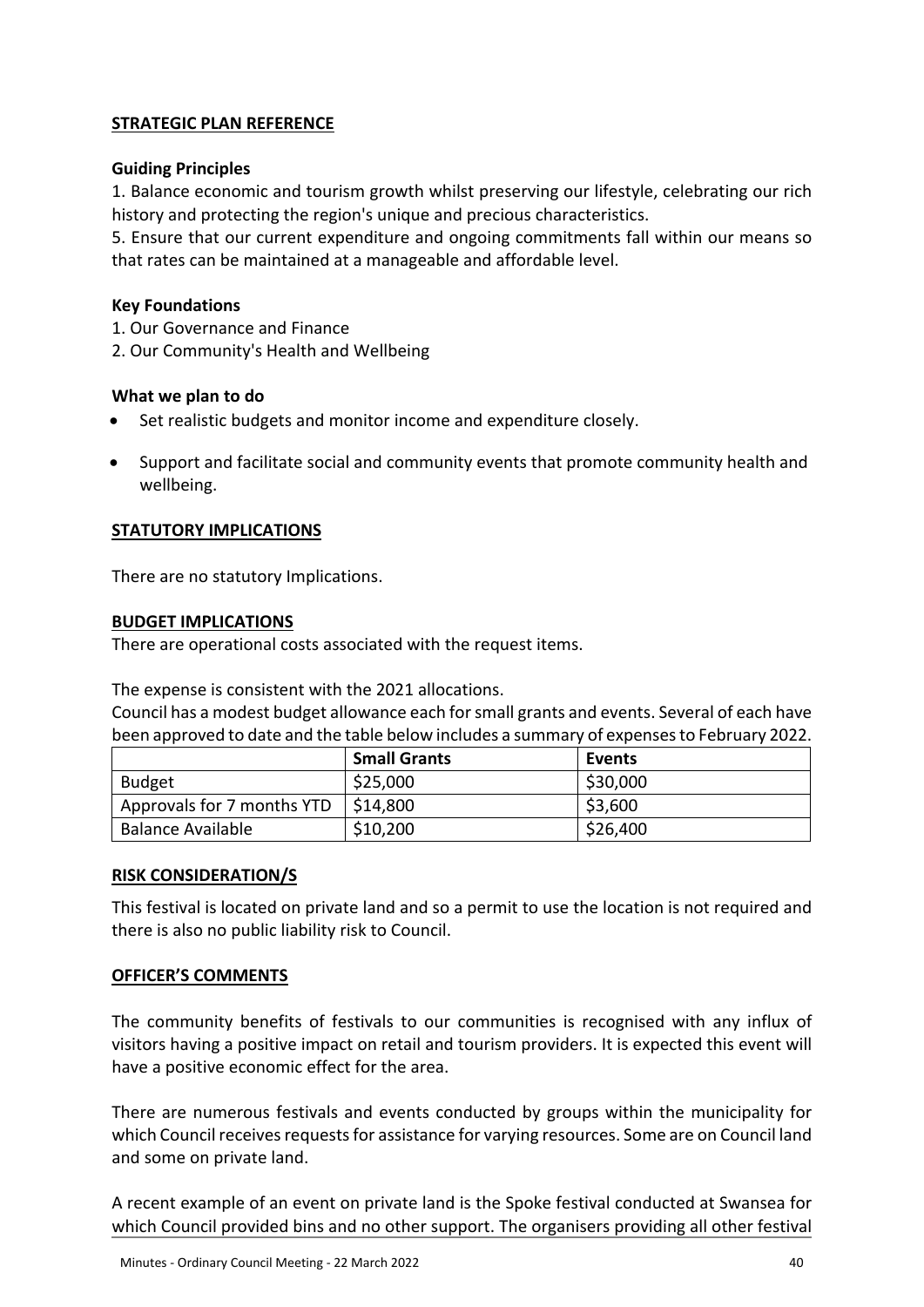requirements. Other examples include requests for small grants where provision is generally limited to \$1000.00 and provision of bins.

The level of support requested from the ECHO festival organisers is high by comparison with other similar events supported by Council. Most of the request items can be provided by service industries and this is the process with the majority of events. Officers will provide appropriate information as necessary to the organisers to assist in their resourcing of the items requested to delivery the event.

## **OFFICER'S RECOMMENDATION**

- 1. That Council provide bins for the event and an increase in servicing of public amenities in the area over the festival period.
- 2. That Council provides a grant of \$1000.00 from the Event Budget to the festival's organising body towards festival expenses.

## **DECISION 58/22**

Moved Clr Keith Breheny, seconded Clr Rob Churchill:

- 1. That Council provide bins for the event and an increase in servicing of public amenities in the area over the festival period.
- 2. That Council provides a grant of \$2000 from the Event Budget to the festival's organising body towards festival expenses.

## **THE MOTION WAS PUT AND CARRIED UNANIMOUSLY 8/0**

- For: Mayor Robert Young, Deputy Mayor Jenny Woods, Clr Cheryl Arnol, Clr Keith Breheny, Clr Annie Browning, Clr Rob Churchill, Clr Grant Robinson and Clr Michael Symons
- Against: Nil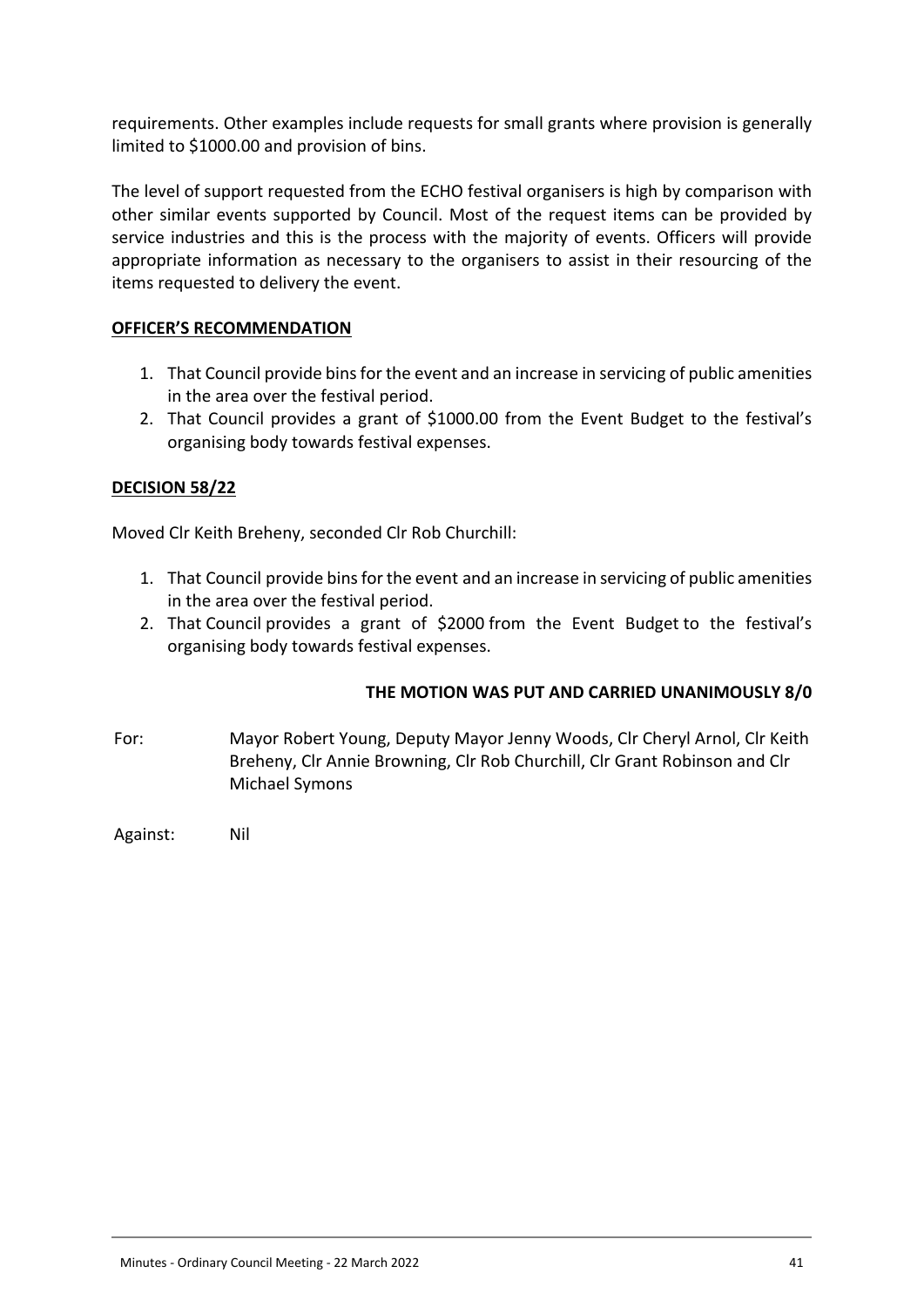## <span id="page-41-0"></span>**8.5 Audit Panel Committee Meeting Minutes - February 2022**

| Author:              | General Manager (Greg Ingham)                   |
|----------------------|-------------------------------------------------|
| Responsible Officer: | Director Corporate and Community (Elysse Blain) |

#### **ATTACHMENT/S**

1. Audit Panel Minutes 2022-02-15 Final [**8.5.1** - 3 pages]

#### **PURPOSE**

To recommend that Council receives and notes the attached Minutes from the Glamorgan Spring Bay Council Audit Panel.

#### **BACKGROUND/OVERVIEW**

The Glamorgan Spring Bay Council Audit Panel (the Panel) plays a vital role in assisting Elected Members of the Glamorgan Spring Bay Council in fulfilling responsibilities relating to the review of the Council's performance and effectiveness as well as safeguarding its long-term financial position.

The Panel met on 15 February 2022 at the Triabunna Council Office. The Panel has made a number of recommendations and a summary of the key actions are provided at the end of the key actions are provided at the end of the Minutes. The majority of these require action by Council staff or the Chair of the Panel.

#### **STRATEGIC PLAN REFERENCE**

#### **Guiding Principles**

5. Ensure that our current expenditure and ongoing commitments fall within our means so that rates can be maintained at a manageable and affordable level.

#### **Key Foundations**

1. Our Governance and Finance

#### **What we plan to do**

Set realistic budgets and monitor income and expenditure closely.

#### **STATUTORY IMPLICATIONS**

- Local Government Act 1993
- Glamorgan Spring Bay Audit Charter
- Australian Accounting Standards Board (AASB)
- International Financial Reporting Standards (IFRS)

#### **BUDGET IMPLICATIONS**

Nil.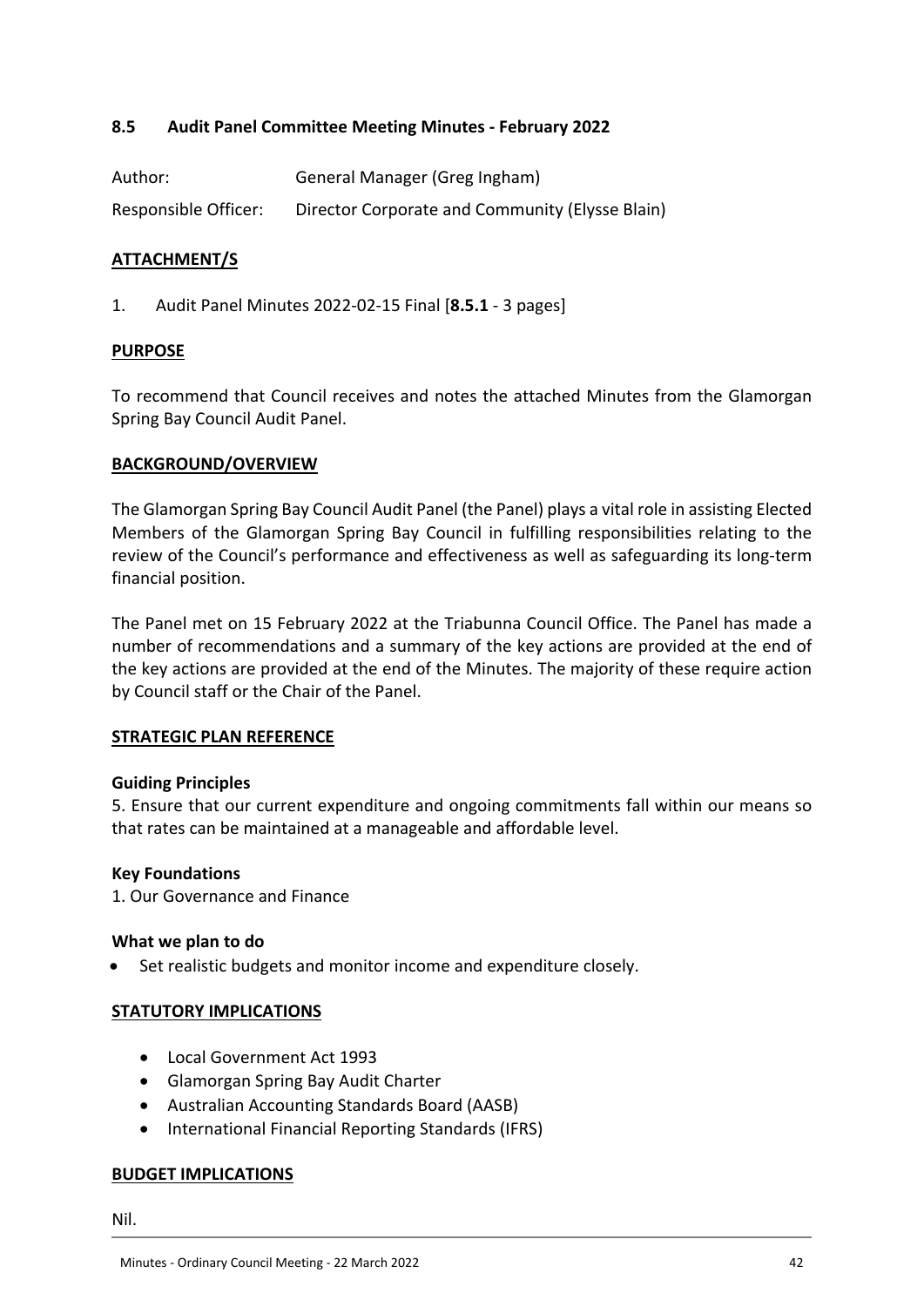#### **RISK CONSIDERATION/S**

| <b>Risk</b>                        | Likelihood | Consequence | Rating | <b>Risk Mitigation Treatment</b> |
|------------------------------------|------------|-------------|--------|----------------------------------|
| <b>Adopt the recommendation</b>    |            |             |        |                                  |
| There is no material risk from not |            |             |        |                                  |
| adopting this recommendation.      |            |             |        |                                  |
| Do not adopt the recommendation    |            |             |        |                                  |
| There is no material risk from not |            |             |        |                                  |
| adopting this recommendation.      |            |             |        |                                  |

## **OFFICER'S COMMENTS**

The audit function is recognised as a critical component in the accountability and governance framework of any Local Government entity, and, under the Act, all Tasmanian Councils are required to establish and maintain an audit panel. Not doing so would be a breach of the Act and significantly reduce oversight of Councils finances.

#### **OFFICER'S RECOMMENDATION**

That Council receives and notes the attached Minutes of the Glamorgan Spring Bay Council Audit Panel Meetings held on the 15 February 2022.

#### **DECISION 59/22**

Moved Clr Cheryl Arnol, seconded Clr Keith Breheny:

That Council receives and notes the attached Minutes of the Glamorgan Spring Bay Council Audit Panel Meeting held on the 15 February 2022.

#### **THE MOTION WAS PUT AND CARRIED UNANIMOUSLY 8/0**

- For: Mayor Robert Young, Deputy Mayor Jenny Woods, Clr Cheryl Arnol, Clr Keith Breheny, Clr Annie Browning, Clr Rob Churchill, Clr Grant Robinson and Clr Michael Symons
- Against: Nil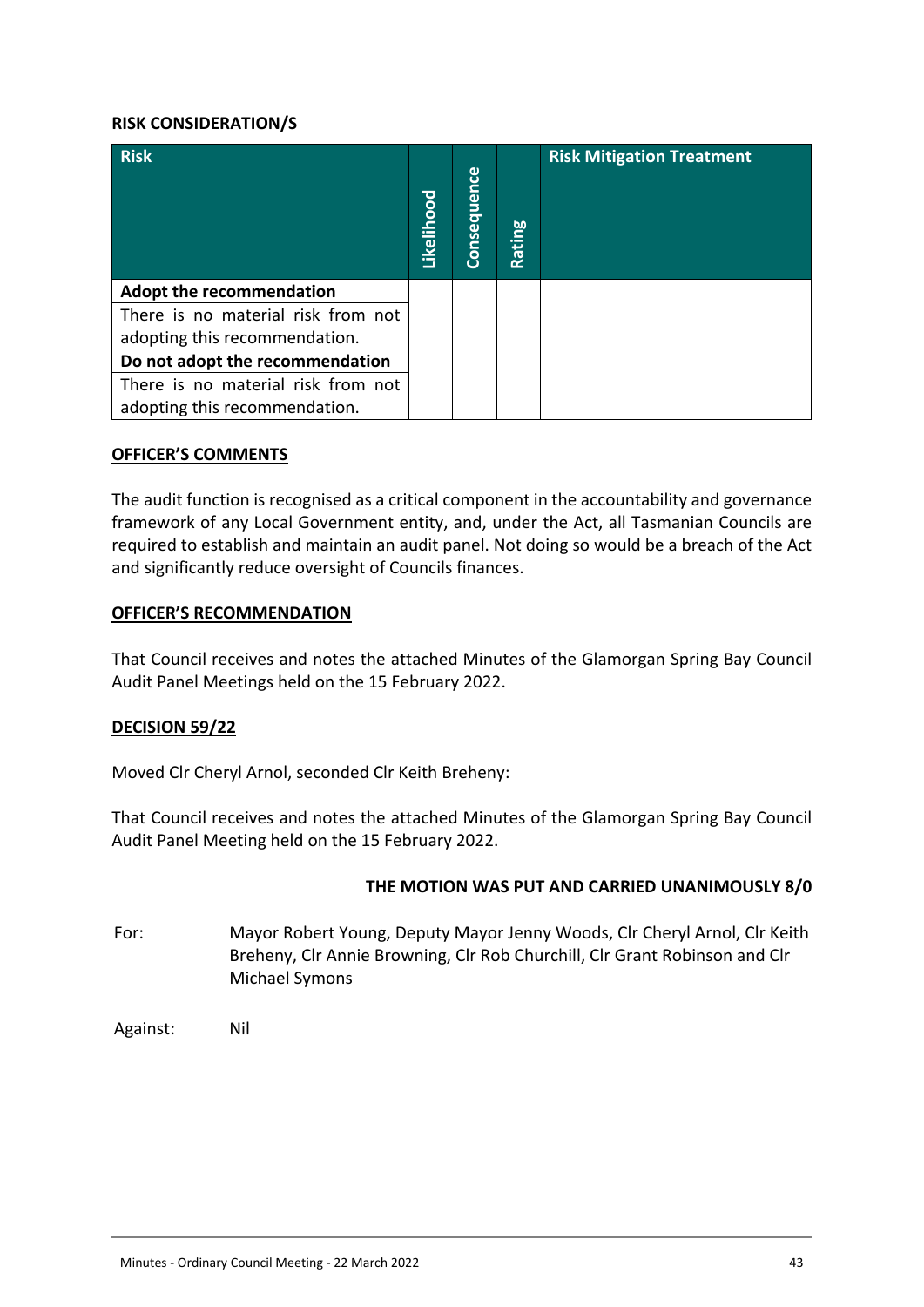## <span id="page-43-0"></span>**8.6 Swanwick Waste Water System Fees**

| Author:              | Director Works & Infrastructure (Peter Porch)   |
|----------------------|-------------------------------------------------|
| Responsible Officer: | Director Works and Infrastructure (Peter Porch) |

## **ATTACHMENT/S**

1. Swanwick WWTP Operating and depreciation costs [**8.6.1** - 3 pages]

#### **PURPOSE**

To provide information to Council and establish charges and communication methodology for Swanwick sewerage system users.

#### **BACKGROUND/OVERVIEW**

Council DA08144 July 2008 provided a framework for the establishment of a Level 1 Waste Water Treatment Plant and Water Re-use scheme.

Much has been debated in recent months as the development encompassing this system has reached approval stage and a determination on council's legal liability and funding opportunity with respect to the system has been investigated. Advice has been sought from officers of the Environmental Protection Agency (EPA) with respect to the operations of the facility and Legal advice has been sought to determine a means for applying user charges to administer the system.

The system meets the requirements of the EPA as a level 1 recycled water system under their "Environmental Guidelines for the use of Recycled Water in Tasmania" 2002. It does not require modification to operate legally at level 1 size which is less than 100 Kilolitres Average Daily Water Flow. The system must not exceed this volume meaning a cap is in place on new service connections to ensure it operates within this scope. The present number of approvals for connection to the system fit within the volumetric limitation.

TasWater has rejected the scheme in its current form requiring a quantum of funds for upgrade that is beyond the capacity of council and the terms of the development permit do not provide for attribution of the additional development costs for the TasWater required upgrades to the developer.

The upgrade costs, if carried out and applied on a cost recovery basis are also beyond reasonable expectations of like services for system beneficiaries. It is considered that the upgrade is not achievable however there are options available to council to manage the system at its present design capacity. Should the system exceed the 100 kilolitre per day cap, the trigger for level 2 classification is tripped and significant additional expenditure would be required and, under the "Environmental Guidelines for the use of Recycled Water in Tasmania" 2002, the system would have to be placed with a designated water authority to administer.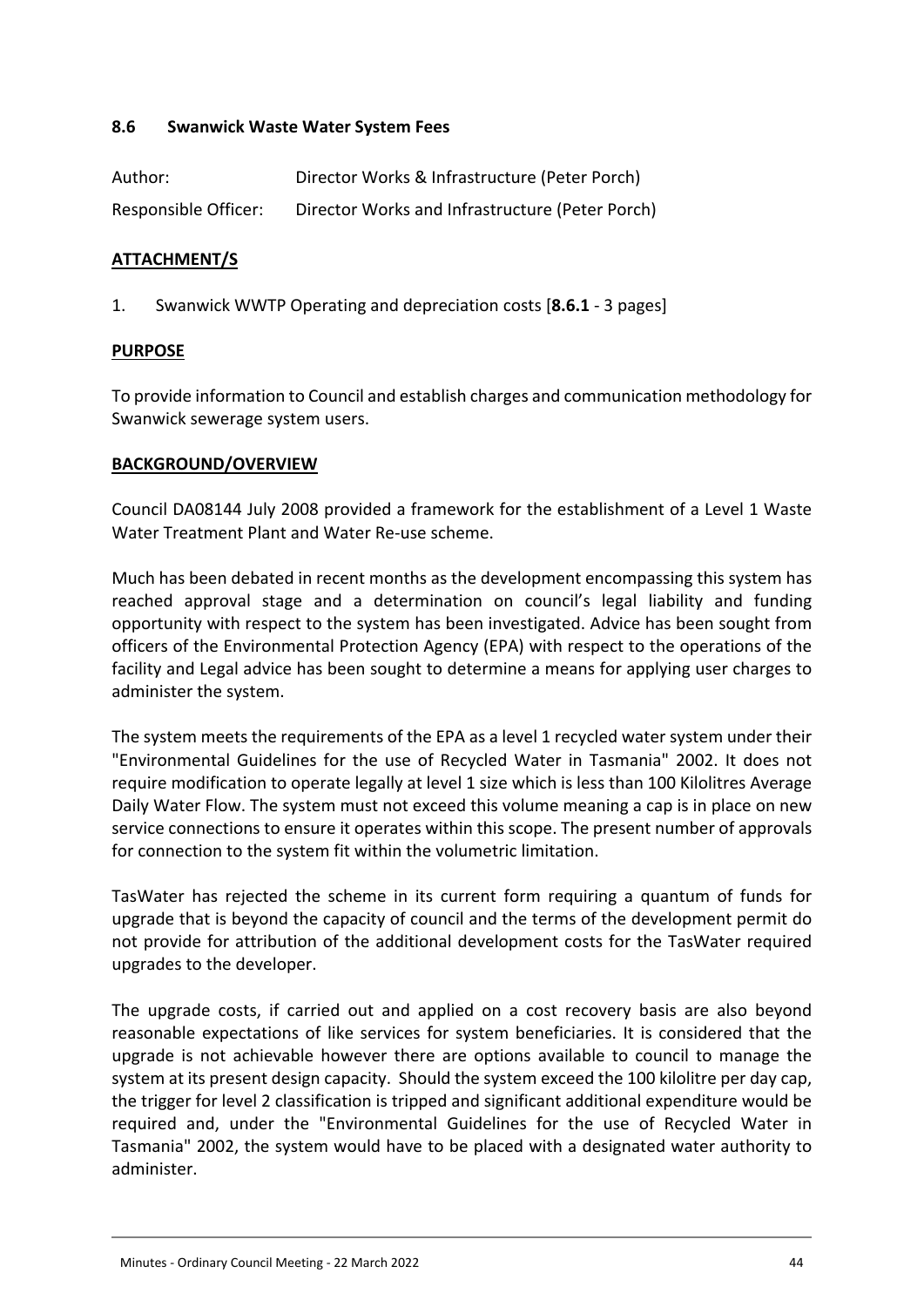The system can operate as was intended effectively within EPA guidelines under council control as it is. There are minor modifications required to improve access in the short term and upsizing of pumps and rising main. With a longer-term asset management program implemented from projected revenues, the system will be self-sustaining.

Under the Environmental Guidelines for the use of Recycled Water in Tasmania 2002, the system can operate as a level 1 facility. Requirements of the operation of a level 1 facility include a "Supplier Use" agreement. This is an *Agreement for Discharge and Use of Recycled Water*, made between Glamorgan Spring Bay Council and Cooroolina Pty Ltd & Freycinet Golf Club Inc.

Council has a role through Environmental Health in monitoring regular reports required of the water user and ensuring compliance under this agreement.

## **STRATEGIC PLAN REFERENCE**

#### **Guiding Principles**

7. Communicate and explain Council's decisions and reasons in an open and timely manner.

#### **Key Foundations**

1. Our Governance and Finance

4. Infrastructure and Services

#### **What we plan to do**

- Implement a dedicated process to ensure rates and other fees are collected in a timely manner.
- Complete all asset management plans and policies for Council infrastructure (including assessment of condition) in 2020.
- Develop plans, policies and guidelines for built assets.

#### **STATUTORY IMPLICATIONS**

Environmental Management and Pollution Control Act 1994

Environmental Guidelines for the use of Recycled Water in Tasmania

Local Government Act 1993

#### **100. Separate rate or charge**

*(1) A council may, by absolute majority, make a separate rate or separate charge in respect of land, or a class of land, within a part of its municipal area.*

*(2) A separate rate or separate charge may be made –*

*(a) in addition to any other rates or charges; and*

*(b) in respect of a financial year or part of a financial year; and*

*(c) for the purpose of planning, carrying out, making available, maintaining*

*or improving any thing that in the council's opinion is, or is intended to be,* 

*of particular benefit to –*

*(i) the affected land; or*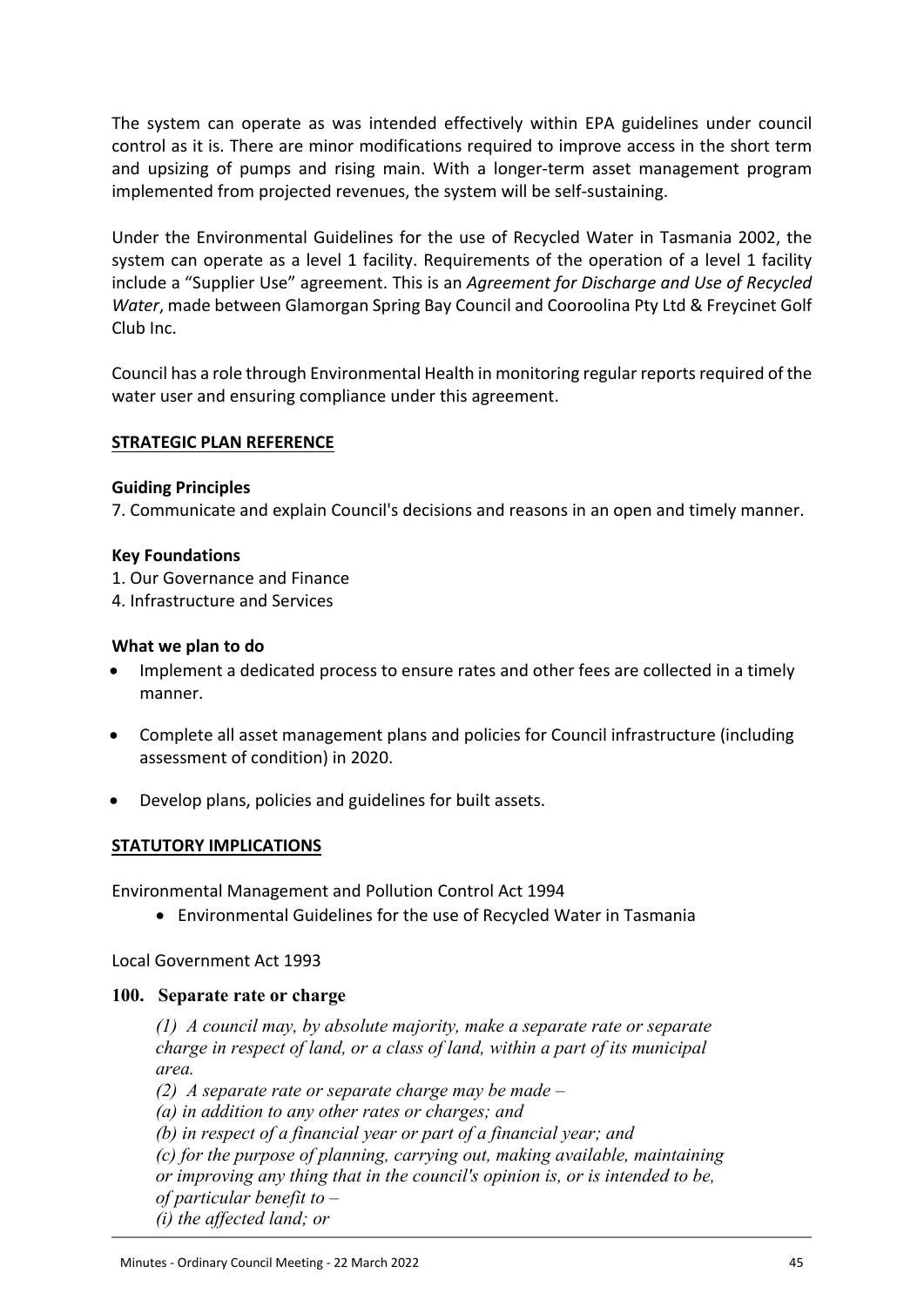*(ii) the owners or occupiers of that land.*

*(3) A separate rate or separate charge must not be made more than one month before the beginning of the financial year in which it commences, but may otherwise be made at any time during a financial year.*

*(3A) A separate rate or separate charge applies from –*

*(a) a date specified by the council that is after the date on which it is made; or*

*(b) a date specified by the council that is before the date on which it is made if that date is stated in the notification referred to in [section 101\(2\)](https://www.legislation.tas.gov.au/view/html/inforce/current/act-1993-095#GS101@Gs2@EN) ; or (c) if a date is not specified, the date on which it is made.*

*(4) At the time of making a general rate, a council may, upon the resolution of an absolute majority, continue a separate rate or separate charge applying in respect of a financial year for the next financial year.*

*(5) A separate rate or separate charge cannot be continued beyond the period notified under [section 101\(2\)\(d\)](https://www.legislation.tas.gov.au/view/html/inforce/current/act-1993-095#GS101@Gs2@Hpd@EN) .*

*(6) If a separate rate or separate charge is not continued for a particular financial year, the separate rate or separate charge must not be continued in respect of a subsequent financial year.*

*(7) A separate rate or separate charge must not be continued for a period of more than 5 financial years unless, in the fifth financial year –*

*(a) the council resolves to continue the separate rate or separate charge under [subsection \(4\)](https://www.legislation.tas.gov.au/view/html/inforce/current/act-1993-095#GS100@Gs4@EN) ; and*

*(b) the separate rate or separate charge is reviewed in accordance with [section 105A](https://www.legislation.tas.gov.au/view/html/inforce/current/act-1993-095#GS105A@EN) .*

*(8) A separate rate or separate charge for a financial year is to be based on the same category of value of land as is applicable to the general rate for that financial year under [section 90](https://www.legislation.tas.gov.au/view/html/inforce/current/act-1993-095#GS90@EN) [\(3\)](https://www.legislation.tas.gov.au/view/html/inforce/current/act-1993-095#GS90@Gs3@EN) .*

## **BUDGET IMPLICATIONS**

Council has been bearing an operational cost for the operation of the water treatment system for several years since the first properties were connected and arrangements were agreed with the developer for this to occur.

The implementation of a charge on system users will provide for the renewal of the assets over time and the day to day running of the system.

The facility is effectively ten years old with short life electrical elements of the system already replaced through wear and tear and longer-term assets partially consumed in terms of depreciation. A schedule consistent with asset management practice has been developed for the development of a proposed charge which will accommodate long term asset renewal and operational maintenance.

Fees will be required to be levied across system users to recoup costs of \$50,739.00 plus gst per annum. These funds will be managed as a discrete business unit to ensure transparent auditability for system customers.

The impact on budget will be positive, reducing the operational costs council has been absorbing year on year and providing a fund from which to replace larger long-term assets over time.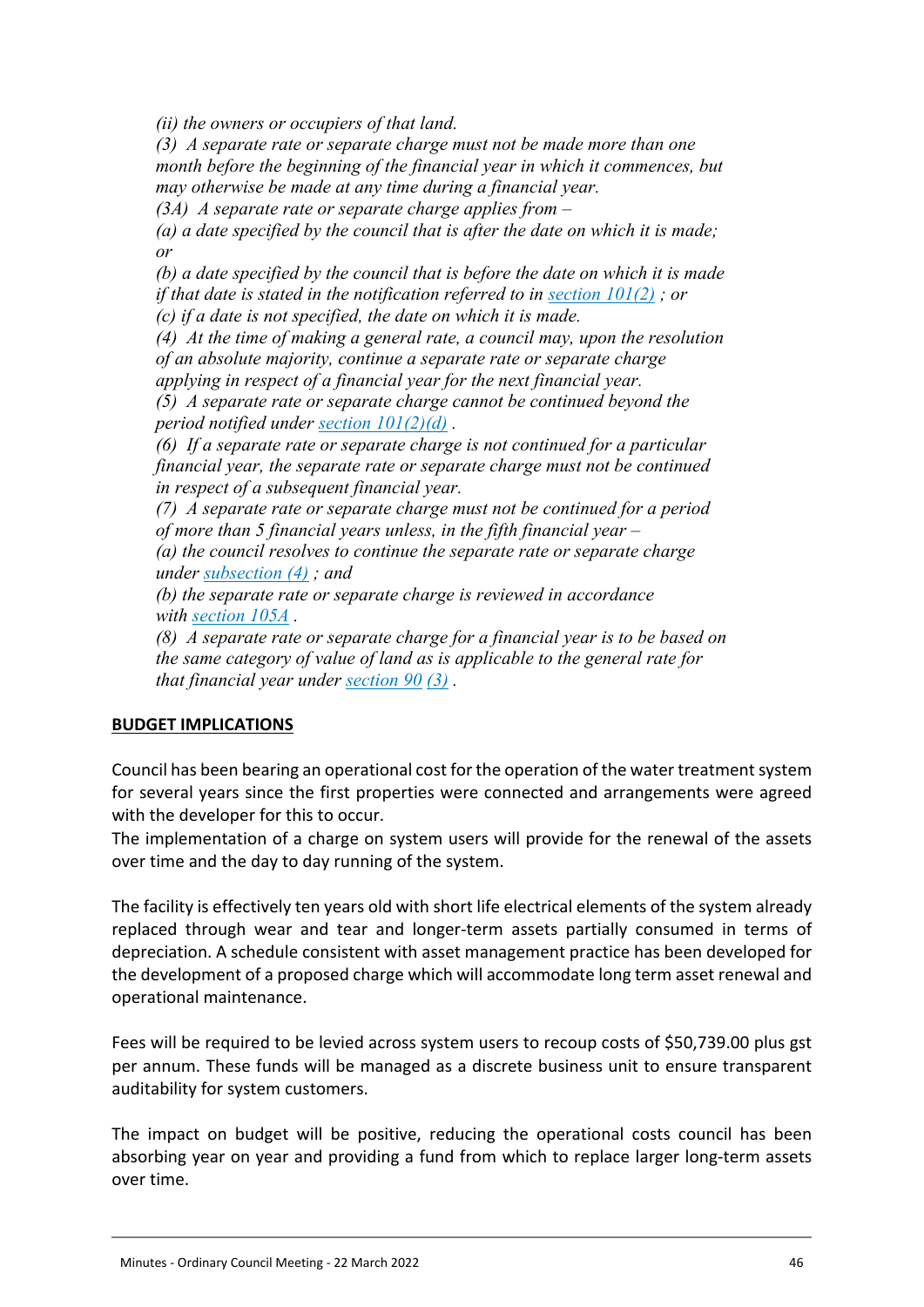## **RISK CONSIDERATION/S**

| <b>Risk</b>                          | <b>Consequence</b> | Likelihood | Rating           | <b>Risk Mitigation Treatment</b>   |
|--------------------------------------|--------------------|------------|------------------|------------------------------------|
| <b>Adopt the recommendation</b>      |                    |            |                  | Funds generated to offset short    |
| Positive consequence.                |                    |            |                  | and long-term costs of<br>term     |
| A way forward is provided avoiding   |                    |            |                  | service provision.                 |
| litigation and providing a balanced  |                    |            | $\sum_{i=1}^{n}$ |                                    |
| income stream for the service costs. |                    |            |                  |                                    |
| Do not adopt the recommendation      |                    |            |                  | Ongoing costs to council to be met |
| Negative consequence.                |                    |            |                  | from existing operating accounts.  |
| Financial risk certainty of ongoing  |                    |            |                  |                                    |
| non-recovery of system operating     | High               | Certain    | <b>High</b>      |                                    |
| and capital expenses.                |                    |            |                  |                                    |

#### **OFFICER'S COMMENTS**

The system currently services an area in which there are lots with completed houses and industrial sites and undeveloped lots. Determinations need to be made with respect to the rate to be applied to developed and undeveloped land through the budget development process.

It is proposed to provide notice to affected landowners before council decides through the budget process, to impose a separate rate. This notice will advise landowners of their opportunity to make submissions against the imposition of the separate rate.

Should 10% of the affected ratepayers present a petition against the separate rate, council must arrange a public meeting before making a decision.

The system provides recycled water to the golf club as the only means for disposal of the treated effluent. The Agreement for Discharge and Use of Recycled Water to be entered into with the end user (Golf Course) is a requirement of the EPA guidelines and a recognition and formalisation of existing practices.

## **OFFICER'S RECOMMENDATION**

- 1. That council provides notice to landowners connected to the Swanwick waste water treatment plant advising of the separate rate, under s100 of the Local Government Act 1993, being considered to apply in the 2022-23 financial year budget process with advice of the order of cost of that rate to property owners.
- 2. That council enter into an Agreement for Discharge and Use of Recycled Water with Cooroolina PTY LTD & Freycinet Golf Club Inc.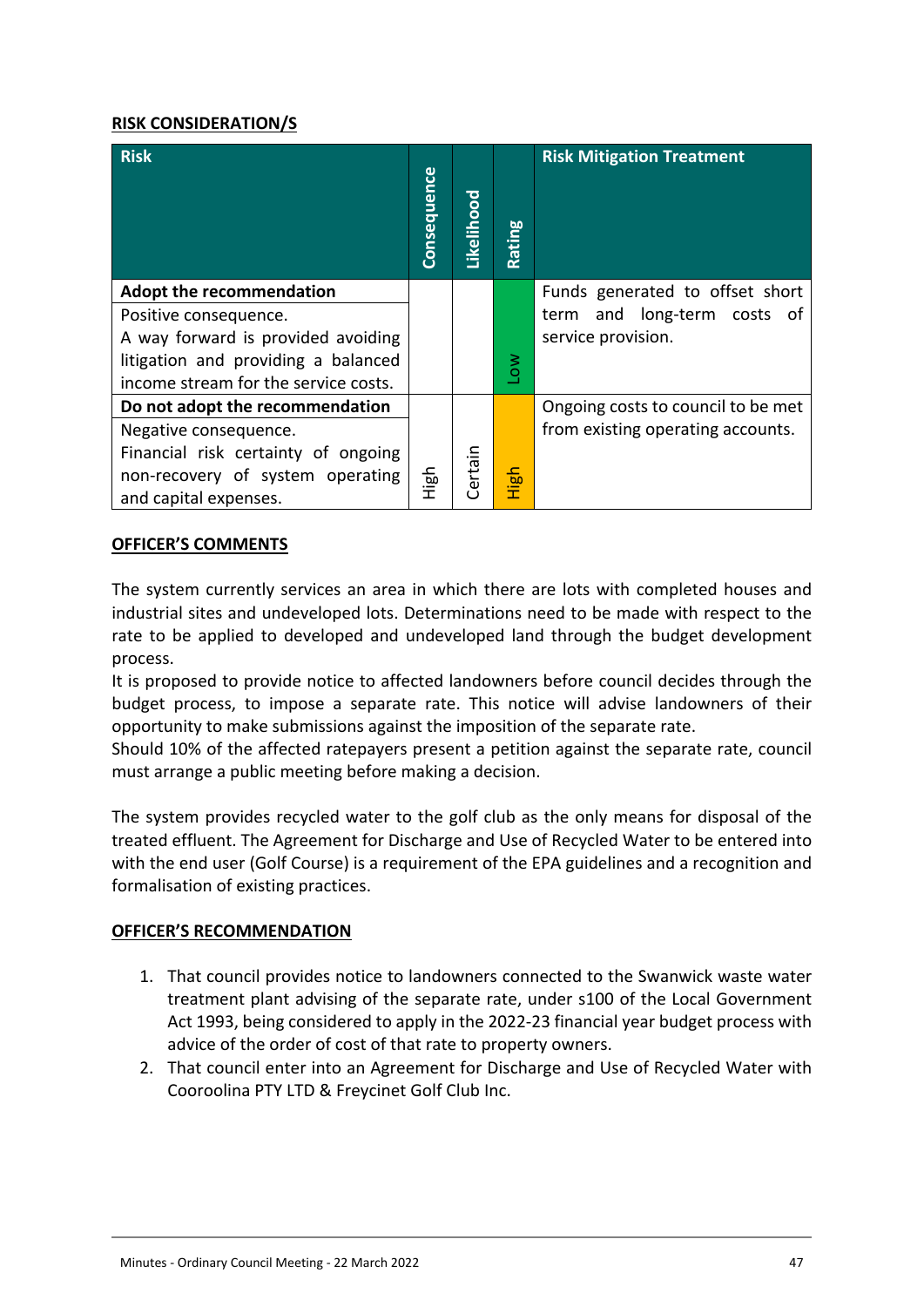## **DECISION 60/22**

Moved Clr Rob Churchill, seconded Clr Keith Breheny:

- 1. That Council provides notice to landowners connected to the Swanwick waste water treatment plant advising of the separate rate, under s100 of the Local Government Act 1993, being considered to apply in the 2022-23 financial year budget process with advice of the order of cost of that rate to property owners.
- 2. That Council enter into an Agreement for Discharge and Use of Recycled Water with Cooroolina PTY LTD & Freycinet Golf Club Inc.

## **THE MOTION WAS PUT AND CARRIED UNANIMOUSLY 8/0**

For: Mayor Robert Young, Deputy Mayor Jenny Woods, Clr Cheryl Arnol, Clr Keith Breheny, Clr Annie Browning, Clr Rob Churchill, Clr Grant Robinson and Clr Michael Symons

Against: Nil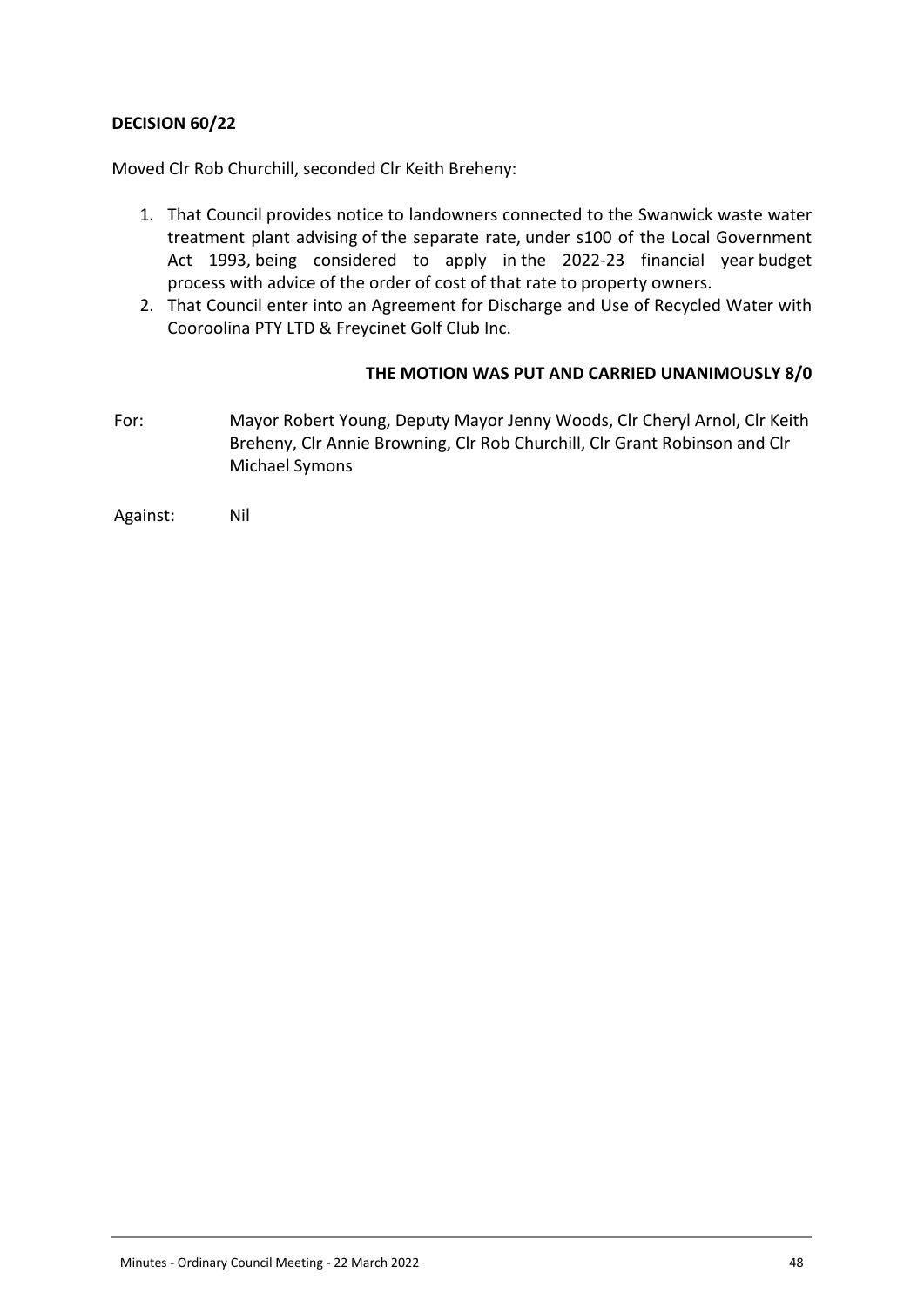## <span id="page-48-0"></span>**8.7 RSL Triabunna Request for road closure**

| Author:              | Director Works & Infrastructure (Peter Porch)   |
|----------------------|-------------------------------------------------|
| Responsible Officer: | Director Works and Infrastructure (Peter Porch) |

## **ATTACHMENT/S**

Nil

#### **PURPOSE**

To seek a council decision on a temporary road closure and provision of assistance to implement that to facilitate an ANZAC Day march in Triabunna.

#### **BACKGROUND/OVERVIEW**

In preparation for an ANZAC Day march, the RSL Club of Triabunna has requested council's approval to temporarily close a section of Vicary Street and provide assistance to implement the traffic management arrangements necessary for the activity.

The event will occur on a public holiday. Last year, Fire Services and SES were requested to facilitate the closure as we are given to understand the closure has been undertaken by these agencies in the past. That provision was not able to occur and the march was not able to proceed.

It was suggested at the time that a request in advance be made for council to determine a level of support and that has occurred.

#### **STRATEGIC PLAN REFERENCE**

#### **Guiding Principles**

5. Ensure that our current expenditure and ongoing commitments fall within our means so that rates can be maintained at a manageable and affordable level.

#### **Key Foundations**

2. Our Community's Health and Wellbeing

#### **What we plan to do**

 Support and facilitate social and community events that promote community health and wellbeing.

#### **STATUTORY IMPLICATIONS**

Local Government (Highways) Act 1982 Division 3 - Temporary closure of local highways 19.

Closure of local highways for public functions, &c. (1) For a purpose in connection with a public function, or in order to facilitate work on land adjoining a local highway, a corporation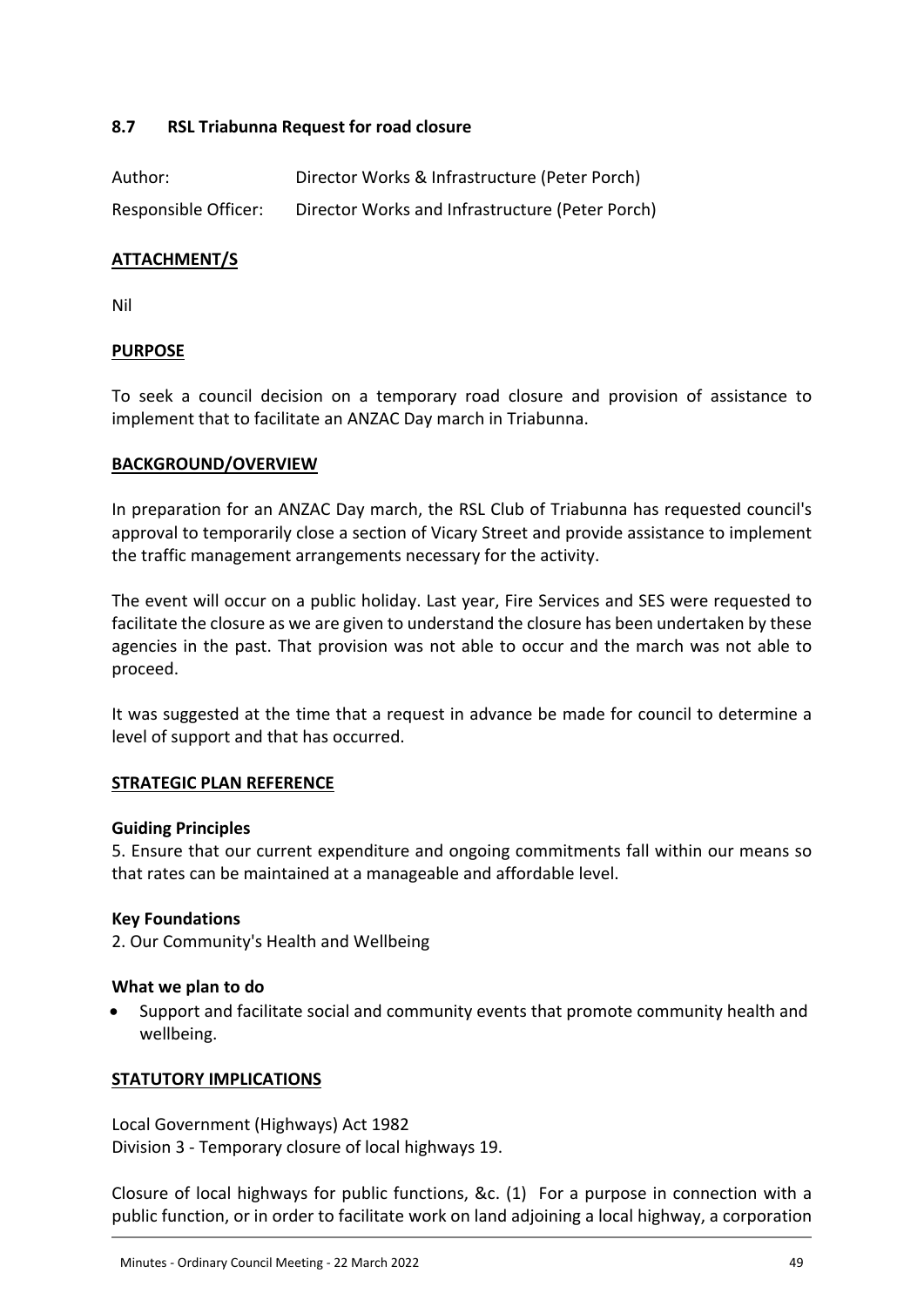may, after consulting the Commissioner of Police– (a) close a local highway or part of a local highway in the municipality; (b) forbid the use of a local highway or part of a local highway in the municipality by all person, or by all persons with vehicles, subject to such exceptions as the corporation considers appropriate; or

(2) When practicable, a corporation shall give notice in a local newspaper circulating in the municipality of any action that it proposes to take under this section. (3) The forbidding under subsection (1) (b) of the use of a local highway or part of a local highway in a municipality shall be effected by an order– (a) published in a local newspaper circulating in the municipality; or (b) displayed where the public right of passage ceases under the order.

## **BUDGET IMPLICATIONS**

It is proposed to implement a fixed closure for as short a time as possible with 2 staff.

Likely cost of the road closure will be in the order of \$400 and the advertising around \$500 which can be met from operating expenses.

| <b>Risk</b>                                                       | Likelihood | Consequence | <b>bo</b><br>tin<br><b>Ra</b> | <b>Risk Mitigation Treatment</b>   |
|-------------------------------------------------------------------|------------|-------------|-------------------------------|------------------------------------|
| <b>Adopt the recommendation</b><br>Strategic objectives supported |            |             | $\sum_{i=1}^{\infty}$         | Positive consequence               |
| Do not adopt the recommendation<br>Event not able to proceed.     | Certain    | Moderate    | High                          | No mitigation activities available |

## **RISK CONSIDERATION/S**

#### **OFFICER'S COMMENTS**

ANZAC Day is an important commemorative activity nationally; for the community broadly and for the RSL locally. Facilitating the event is highly likely to be considered culturally important to the community.

## **OFFICER'S RECOMMENDATION**

That Council approves and facilitates the road closure of Vicary Street Triabunna, between Melbourne Street and the RSL Clubrooms between 10.30am and 11.15am on Monday the 25<sup>th</sup> April 2022 to facilitate the Triabunna RSL club ANZAC Day march and that Council advertise the road closure in accordance with policy.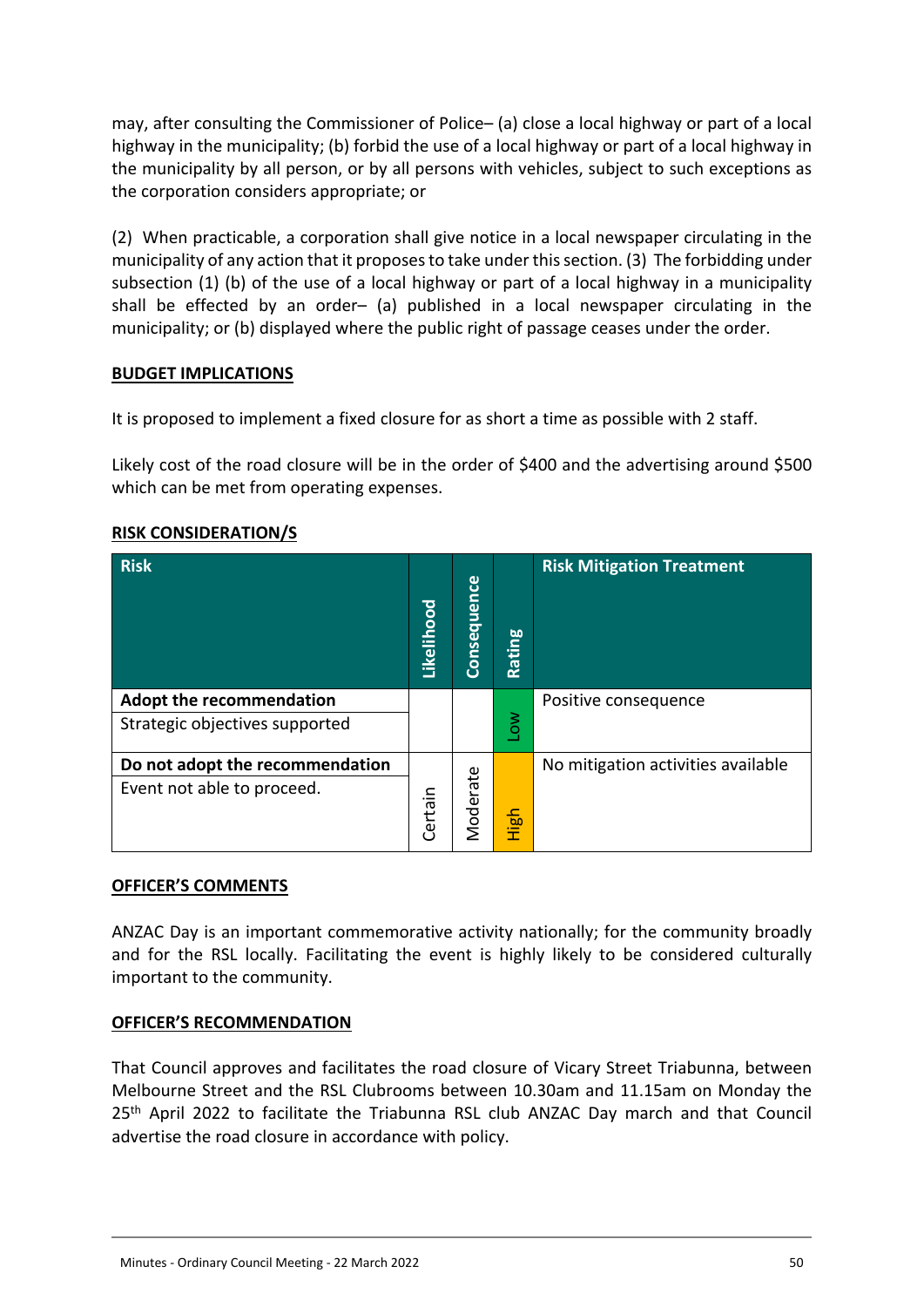## **DECISION 61/22**

Moved Deputy Mayor Jenny Woods, seconded Clr Annie Browning:

That Council approves and facilitates the road closure of Vicary Street Triabunna, between Melbourne Street and the RSL Clubrooms between 10.30am and 11.15am on Monday the 25<sup>th</sup> April 2022 to facilitate the Triabunna RSL club ANZAC Day march and that Council advertise the road closure in accordance with policy.

#### **THE MOTION WAS PUT AND CARRIED UNANIMOUSLY 8/0**

For: Mayor Robert Young, Deputy Mayor Jenny Woods, Clr Cheryl Arnol, Clr Keith Breheny, Clr Annie Browning, Clr Rob Churchill, Clr Grant Robinson and Clr Michael Symons

Against: Nil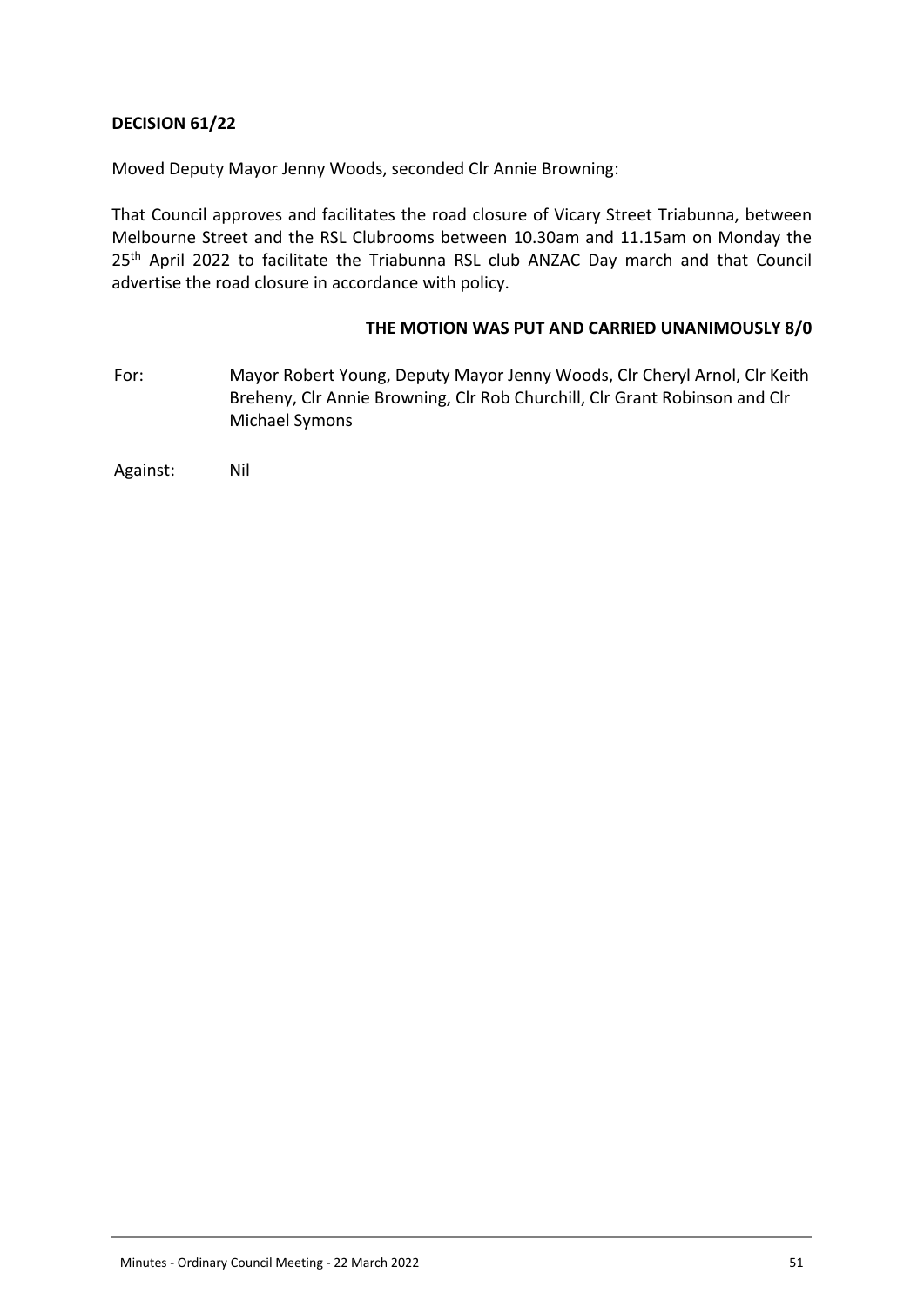## <span id="page-51-0"></span>**8.8 Swansea Helipad Proposal**

| Author:              | Director Works & Infrastructure (Peter Porch)   |
|----------------------|-------------------------------------------------|
| Responsible Officer: | Director Works and Infrastructure (Peter Porch) |

## **ATTACHMENT/S**

1. Report Swansea Helipad development proposal [**8.8.1** - 3 pages]

#### **PURPOSE**

To seek endorsement of a proposal to develop land, within planning and statutory confinements and in conjunction with other emergency management stakeholder agencies at 76 Maria Street Swansea for emergency preparedness and response purposes.

## **BACKGROUND/OVERVIEW**

In accord with the Municipal Emergency Management Committee function to implement opportunities for improvement, and through the development of Council's funding application for the Black Summer Bushfire Grant, Council's Municipal Emergency Management Coordinator has been liaising with staff from Tas Fire in the first instance and Tasmanian Ambulance regarding the development of the land behind the existing Swansea Emergency Services building at Swansea for more intensive helicopter use with the establishment of permanent infrastructure.

Helicopters are used extensively in fire operations and to service emergency health service requirements on the East Coast. There are no permanent facilities established in the Swansea area from which ongoing helicopter operations can be supplied and resourced. This creates additional resource liaison to operate staging from the site. Additionally, all ambulance operations are conducted in public open space generating numerous risks associated helicopter activity.

The location in question was used for staging over the 2021 Christmas period, and previously however there is currently a lack of facilities and infrastructure to sustain the higher use that come with sustained emergencies. Also, while the Swansea oval is used and may still be used for helicopter landing that location presents many risks as a public open space and is not able to be developed with complimentary facilities.

Emergency operations rely on speed and efficiency for effectiveness in the field. The present ad-hoc arrangements for helicopter operations come with risks to operational effectiveness and to the general public where the oval is used.

An opportunity exists to develop a section of the Council land at the rear of the existing emergency services combined depot at 76 Maria Street Swansea. This relatively new multiagency facility is well equipped to use as an operations center for the various agencies deploying helicopters for emergency response.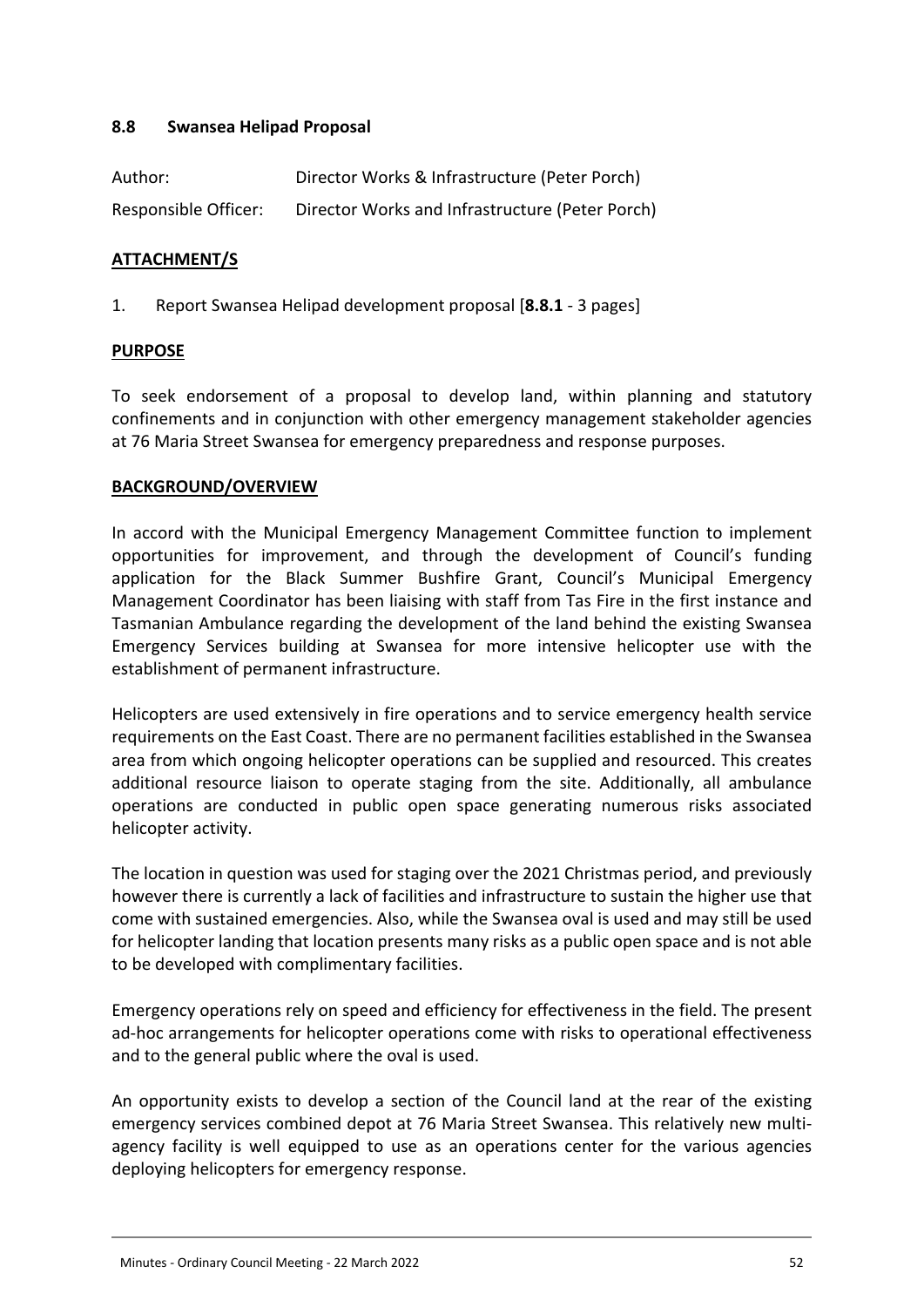The land at the rear is presently utilized for sheep grazing and hay which may continue to an extent under the proposed development.

The land is Council owned and zoned for Light Industrial use.

The proposal would ultimately and progressively see the development of 4 helipads with associated lighting, windsocks and line marking and a raised road to service these with trucks and other vehicles. The site may also have aviation fuel storage subject to proposed frequency of use otherwise tankers would service the site as necessary. Development needs are proposed to be worked out with all stakeholders.

The works are proposed to be funded predominantly through grants with limited agency funds as necessary to supplement these. The facility will only develop as far as ultimately deemed necessary.

Through the Black Summer Bushfire Grant process Council has attracted initial funding of \$87,000 to establish some hard stand areas for improved accessibility to better facilitate the present ad-hoc arrangements.

#### **STRATEGIC PLAN REFERENCE**

#### **Guiding Principles**

2. Reinforce and draw on the strengths of our communities at both a local and regional level.

#### **Key Foundations**

2. Our Community's Health and Wellbeing

#### **What we plan to do**

Advocate for access and coordination of reasonable transport services.

#### **STATUTORY IMPLICATIONS**

#### Local Government Act 1993

S20. Functions and Powers

(1) In addition to any functions of a Council in this or any other Act, a Council has the following functions:

(a) to provide for the health, safety and welfare of the community;

#### Emergency Management Act 2006

The Municipal Emergency Management Committee is established under Section 22 of the Emergency Management Act 2006 which describes the committee functions at Section 22 generally as:

"…to institute and coordinate, and to support the institution and coordination of, emergency management in the municipal area…"

Functions of the Municipal Emergency Management Committee under the committee Terms of Reference include: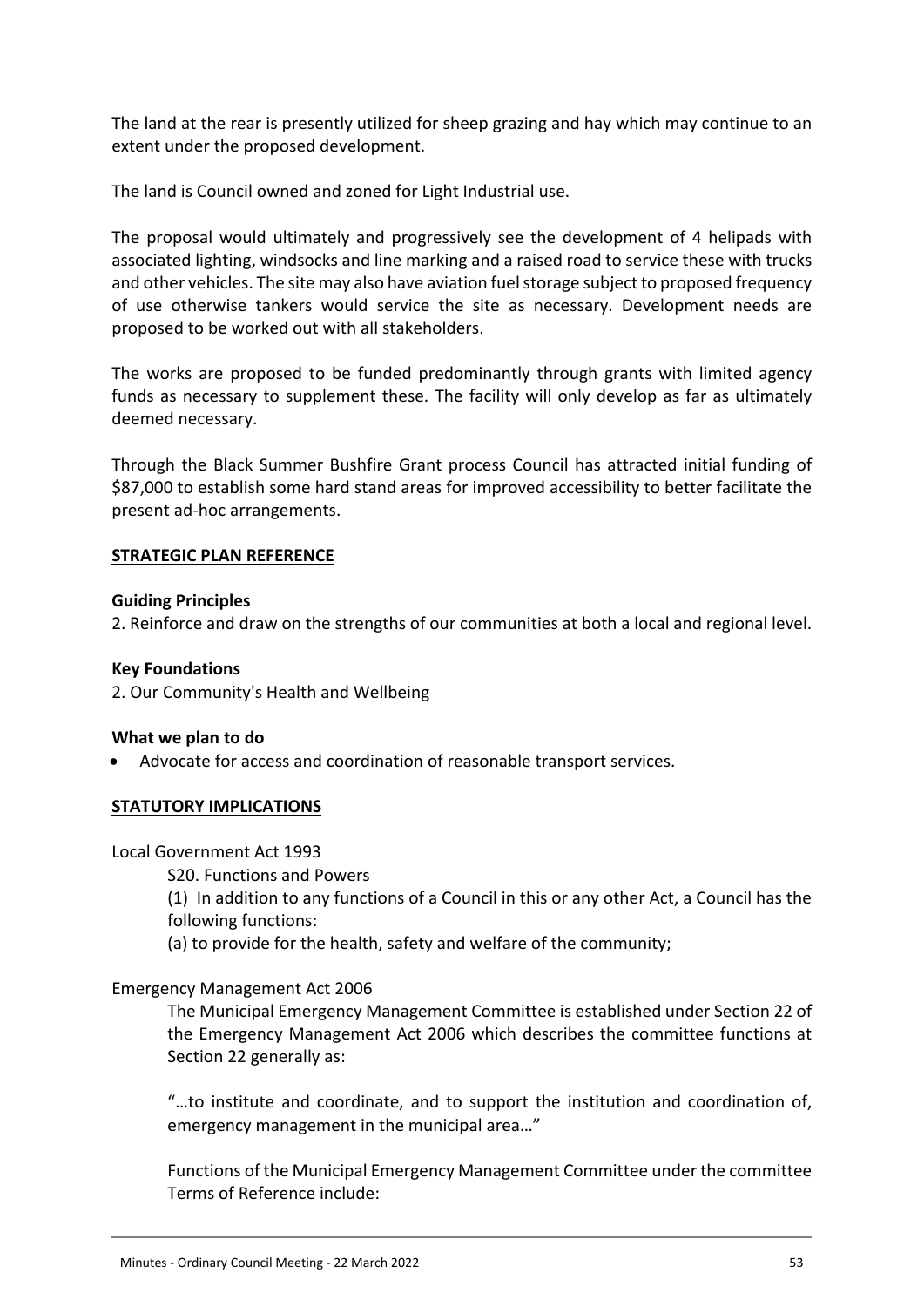2.1.2 Enhance emergency management arrangements by reviewing the management of emergencies that have occurred in the municipal area and identifying excellence as well as opportunities for improvement.

#### **BUDGET IMPLICATIONS**

There are no budget implications for Council. Funding for any proposed development of the site is proposed to come from grant funding and inter-agency cooperation to achieve the same.

The Black Summer Bushfire Grant of \$1.53M recently awarded to Council includes \$87,000 for preliminary works to facilitate the present level of operations. Works under this funding will underpin any further site development.

| <b>Risk</b>                                                                                                                     | Likelihood | Consequence | Rating                | <b>Risk Mitigation Treatment</b> |
|---------------------------------------------------------------------------------------------------------------------------------|------------|-------------|-----------------------|----------------------------------|
| <b>Adopt the recommendation</b><br>Provide greater preparedness and<br>capability<br>with<br>the<br>response<br>municipal area. |            |             | $\sum_{i=1}^{\infty}$ | Risk mitigation achieved         |
| Do not adopt the recommendation<br>No<br>improvement<br>to<br>emergency<br>response facilities.                                 | Possible   | Moderate    | Moderate              | No change to level of risk       |

#### **RISK CONSIDERATION/S**

#### **OFFICER'S COMMENTS**

The proposal has the support of officers within Tas Fire and Tas Ambulance, the two agencies who would most use the facility. Council officers have meet both agencies on site to discuss the opportunities presented. As shown in the photograph in the attachment, Tas Fire brought a helicopter to the site to facilitate discussions on the proposal as a mark of their interest.

Council and other agencies have access to grants from time to time to develop infrastructure which supports the wellbeing and resilience of the community which goes to Council's function to provide for the health, safety and welfare of the community. This proposal may be considered to represent these core functions of Council.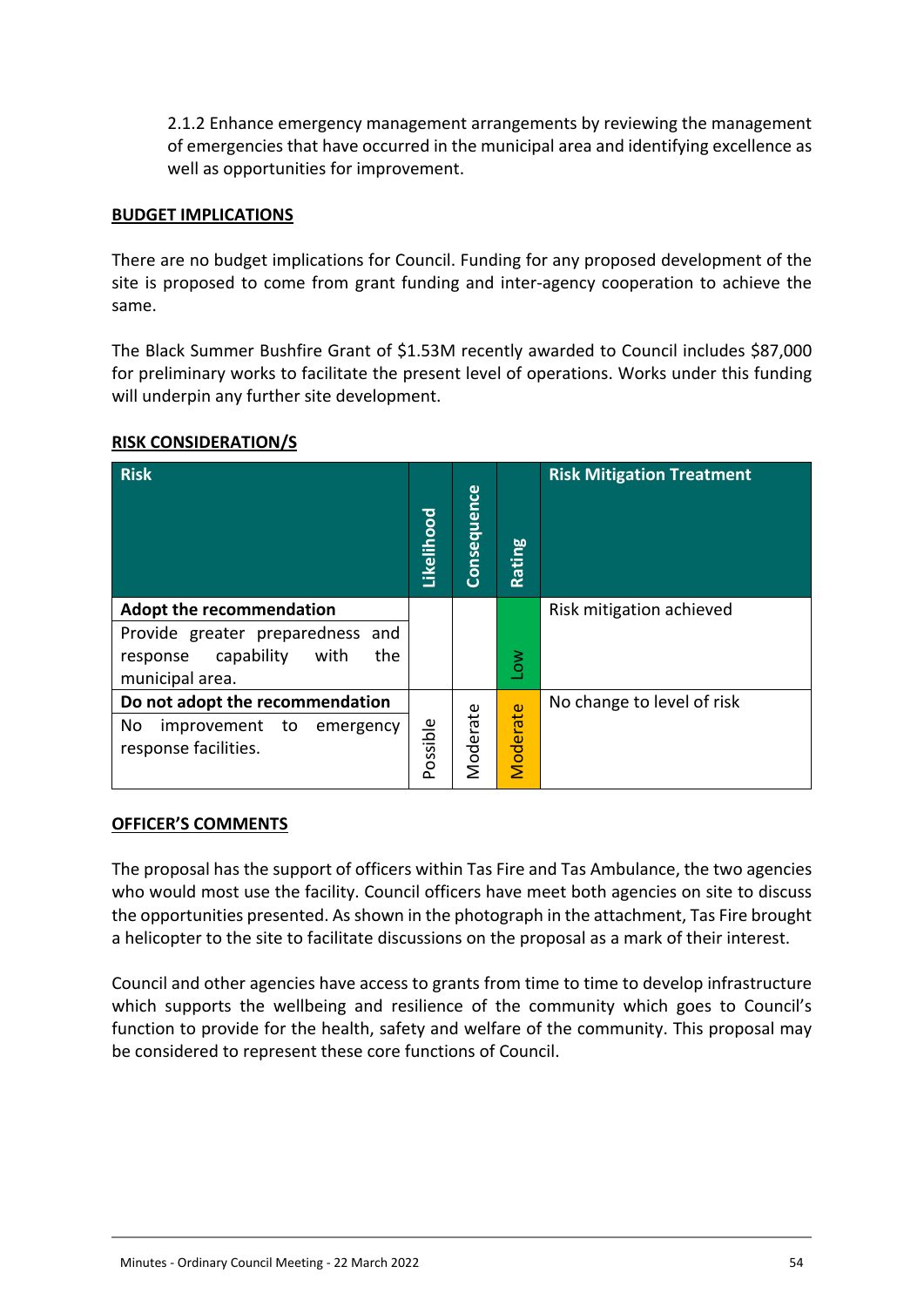## **OFFICER'S RECOMMENDATION**

That Council endorse the proposal to develop land, within planning and statutory confinements and in conjunction with other emergency management stakeholder agencies at 76 Maria Street Swansea for emergency preparedness and response purposes; that being the development of helicopter staging infrastructure through grant funding and inter-agency cooperation.

#### **DECISION 62/22**

Moved Clr Keith Breheny, seconded Clr Cheryl Arnol:

That Council endorse the proposal to develop land, within planning and statutory confinements and in conjunction with other emergency management stakeholder agencies at 76 Maria Street Swansea for emergency preparedness and response purposes; that being the development of helicopter staging infrastructure through grant funding and inter-agency cooperation.

## **THE MOTION WAS PUT AND CARRIED UNANIMOUSLY 8/0**

For: Mayor Robert Young, Deputy Mayor Jenny Woods, Clr Cheryl Arnol, Clr Keith Breheny, Clr Annie Browning, Clr Rob Churchill, Clr Grant Robinson and Clr Michael Symons

Against: Nil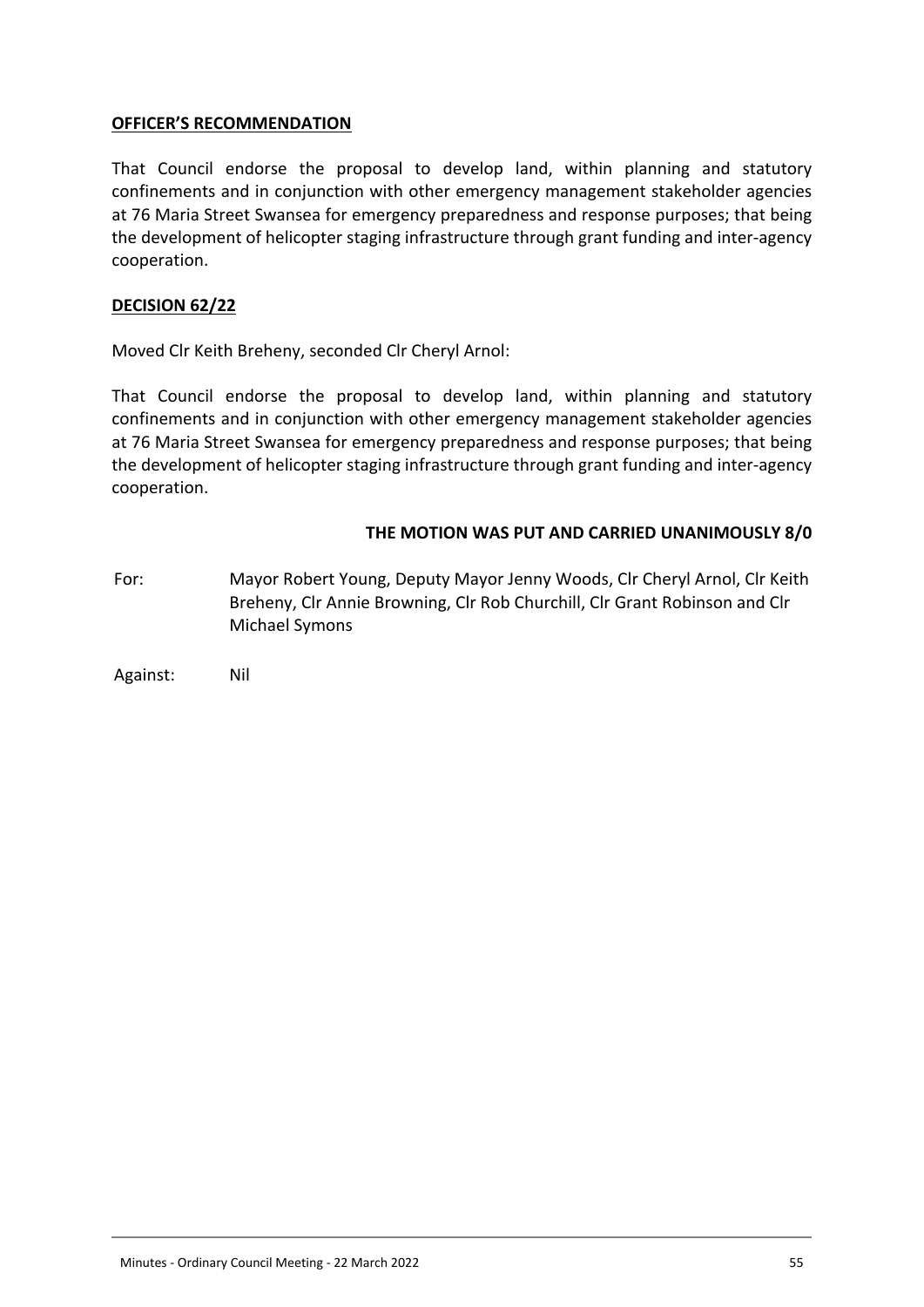## <span id="page-55-0"></span>**8.9 Orford Foreshore Masterplan**

| Author:              | Director Planning & Development (Alex Woodward)   |
|----------------------|---------------------------------------------------|
| Responsible Officer: | Director Planning and Development (Alex Woodward) |

## **ATTACHMENT/S**

1. Draft Orford Foreshore Master Plan.rs [**8.9.1** - 84 pages]

#### **PURPOSE**

To provide Council with a report on the development of the Draft Orford Foreshore Masterplan and seek Council's approval for the Draft Masterplan to be released for public exhibition and comment.

## **BACKGROUND/OVERVIEW**

A key gateway to our municipality is Orford and the coastal foreshore extending from Raspins Beach south to the end of Millington's Beach, has been a popular place that attracts high levels of use and recreational activity by locals and visitors. There are a number of public land titles within the project area and the land tenure of each title varies. The land tenures incorporated into the Master Plan area include:

- Raspins Beach Conservation Area (PWS) and subject to a Crown Lease (GSBC)
- Millingtons Beach Conservation Area (PWS) public amenity block subject to a Crown Licence (GSBC).
- Public Reserve (PWS), some parcels subject to a Crown Lease (GSBC)
- Unallocated Crown Land resulting from recent works around the Prosser River Mouth (PWS)

Each land tenure is managed under different legislation with differing management arrangements and objectives.

Over 2017-2018 Marine and Safety Tasmania (MAST) together with the Department of State Growth and the Glamorgan Spring Bay Council (GSBC) undertook a project to dredge and channelise the Prosser River. The State Government funded the stabilisation of the Prosser River Mouth, involving the installation of large sandbags on either side of the channel entrance, extending into Prosser Bay. The Development Application description was to provide a pleasure boat facility. There are ongoing management implications associated with this project, including monitoring, repairs, channel dredging and sand relocation.

The physical changes to the river mouth resulting from the Prosser River mouth stabilisation has already had significant implications not only for the natural values within the area but overall, to the way that the area is now used. Combined with the ever-increasing visitor numbers to the area, together with the impacts of climate change such as coastal inundation and flooding, there will continue to be changes to how the area is and can be used and therefore to how it is managed.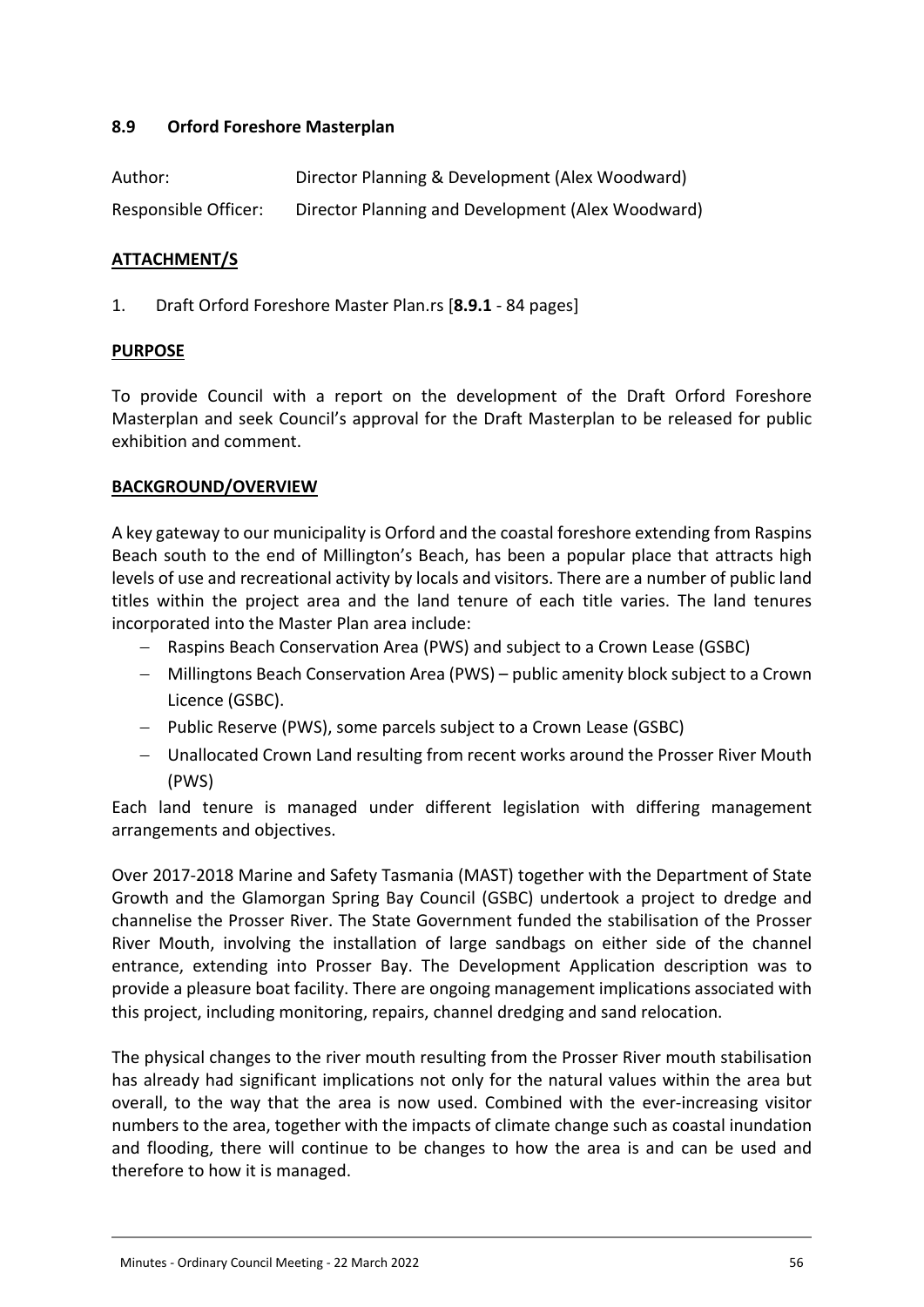The Orford Foreshore Master Plan concept evolved from many discussions around the implications of these changes by various stakeholders including GSBC staff, Parks and Wildlife Service (PWS), TasWater, State Growth and MAST. As a result it was agreed that PWS and Council would partner to engage a consultant to deliver a Masterplan for the site. Quotes were sought from suitably qualified consultants to deliver the Masterplan with the following aims and objectives.

## **Aim of the Masterplan:**

The aim of this Masterplan is to assist land managers and the community to:

- better understand, conserve and manage natural and cultural values, in particular the IBA;
- improve community and visitor experience;
- improve the provision of appropriate recreational facilities; and
- enhance community connectivity between the Orford foreshore and the town centre.

#### **Specific Objectives of the Masterplan:**

The project objectives are to, having regard for land tenure and relevant legislation; improve the shared use and strategic management of the Orford foreshore by delivering the following under each subheading below:

#### Natural and cultural values, with special attention given to the IBA

- Identify options to protect the IBA and recognise the international significance of the sanctuary
- Provide an options analysis to manage visitation in a way that is consistent with the area's natural and cultural values
- Identify options to provide contemporary presentation and interpretation of these values
- Recommend preferred options to protect the natural and cultural values of the area, in particular the IBA

#### Visitors and their recreational pursuits

- Prepare an options analysis for the provision of suitable recreational pursuits for the area, and the appropriate locations for these activities, whilst considering existing public use, vistas and key views lines, current recreational users and with regard to the natural and cultural values of the area.
- Provide an overall contemporary plan to improve visitor parking, amenities and opportunities for recreational activities that are consistent with the management recommendations determined for the area's natural and cultural values.
- Include design parameters or concept designs that factor in the above considerations.
- Identify public works options to support the recreational pursuits identified above and to improve the appearance, amenity and use of the area

#### Community

- Improve community awareness and understanding of the natural and cultural values of the Orford foreshore
- Improve pedestrian and vehicular connectivity and wayfinding between the town centre and the adjoining foreshore
- Ensure the area remains a space for local residents to enjoy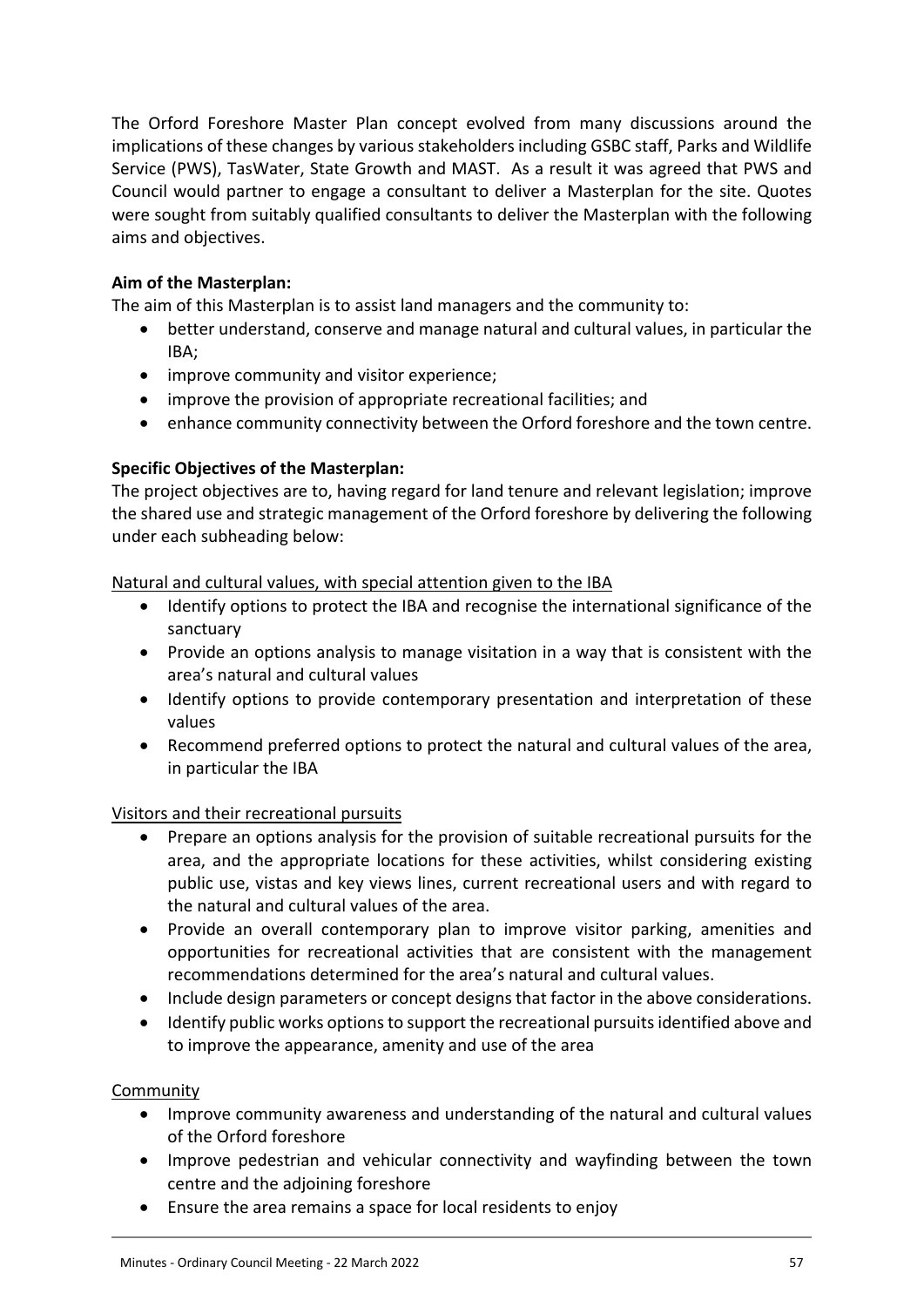Ongoing maintenance and management responsibilities:

 Identify the responsible management authority, or authorities, for delivering the recommended outcomes and ongoing maintenance of facilities and infrastructure.

Following the procurement process a contract was issued to Inspiring Place who submitted a proposal through the Request for Quote process. Inspiring Place commenced work on this Masterplan towards the end of 2021 and engaged with a wide variety of key stakeholders. The Draft Masterplan has now been developed (See Attachment 1) and Officers are now seeking approval from Council to engage with broader community consultation.

## **STRATEGIC PLAN REFERENCE**

## **Guiding Principles**

6. Draw on the knowledge and expertise of local people and communities in shaping and delivering our initiatives and plans - listening to and taking account of ideas and feedback from residents, businesses and ratepayers.

## **Key Foundations**

4. Infrastructure and Services

## **What we plan to do**

Develop plans, policies and guidelines for built assets.

#### **STATUTORY IMPLICATIONS**

No statutory implications arise from seeking public feedback on the Masterplan.

#### **BUDGET IMPLICATIONS**

There will be some small costs associated with placing the Masterplan out for public consultation. These have been accounted for as part of the project.

#### **RISK CONSIDERATION/S**

| <b>Risk</b>                                                                                                    | Consequence | Likelihood          | ဗူ<br>Ratiı | <b>Risk Mitigation Treatment</b>                                                                                                   |
|----------------------------------------------------------------------------------------------------------------|-------------|---------------------|-------------|------------------------------------------------------------------------------------------------------------------------------------|
| <b>Adopt the recommendation</b><br><b>There</b><br>negative<br>be<br>some<br>may<br>feedback on the Masterplan | Minor       | ossible<br>$\Omega$ | Vloderate   | Officers will consider the feedback<br>and provide a report to Council<br>following the conclusion of the<br>consultation.         |
| Do not adopt the recommendation<br>Furter costs will occur from re-<br>drafting the Masterplan                 | Possible    | Moderate            | 돎<br>Ξ      | with<br>consultation,<br>Proceed<br>consider<br>however,<br>any<br>representations or concerns as<br>part of the feedback process. |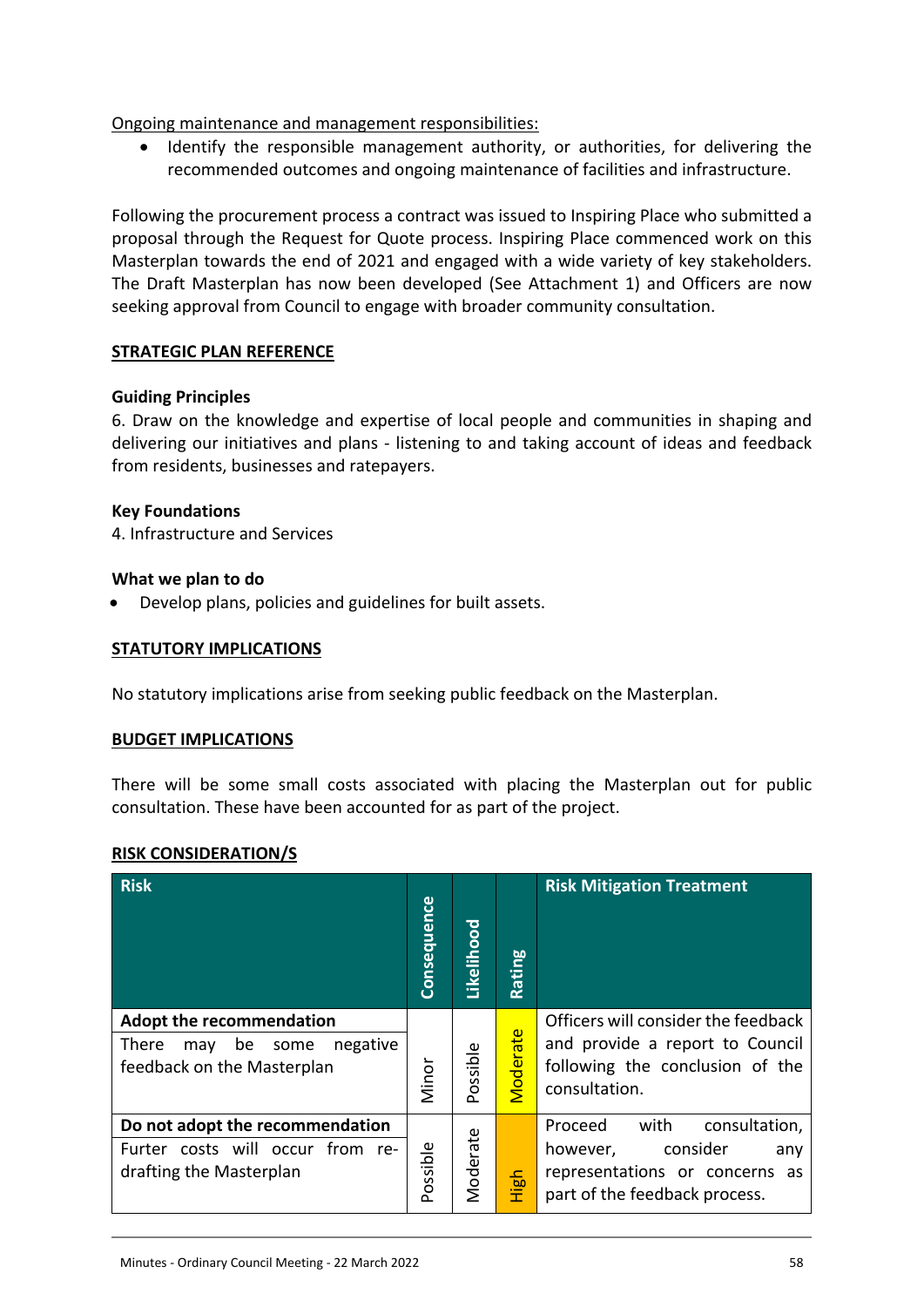## **OFFICER'S COMMENTS**

The project has been undertaken with significant stakeholder consultation to this point and this feedback has been included in the design. By proceeding with broader community consultation will provide council with valuable feedback which can be incorporated into the final draft for approval. It is recommended to proceed on this basis.

#### **OFFICER'S RECOMMENDATION**

That Council:

- 1. Endorse the release of the Draft Orford Foreshore Masterplan (Masterplan) for public exhibition and comment for approximately four weeks, commencing in late March 2022, and
- 2. Note that the recommended final draft Masterplan would incorporate community feedback provided during public engagement and would be presented to Council at a future meeting.

## **DECISION 63/22**

Moved Clr Cheryl Arnol, seconded Clr Grant Robinson:

That Council:

- 1. Incorporate the tabled feedback from Parks & Wildlife Services and endorse the release of the Draft Orford Foreshore Masterplan (Masterplan) for public exhibition and comment for approximately four weeks.
- 2. That the recommended final draft Masterplan will consider community feedback provided during public engagement and would be presented to Council at a future meeting.

## **THE MOTION WAS PUT AND CARRIED UNANIMOUSLY 8/0**

For: Mayor Robert Young, Deputy Mayor Jenny Woods, Clr Cheryl Arnol, Clr Keith Breheny, Clr Annie Browning, Clr Rob Churchill, Clr Grant Robinson and Clr Michael Symons

Against: Nil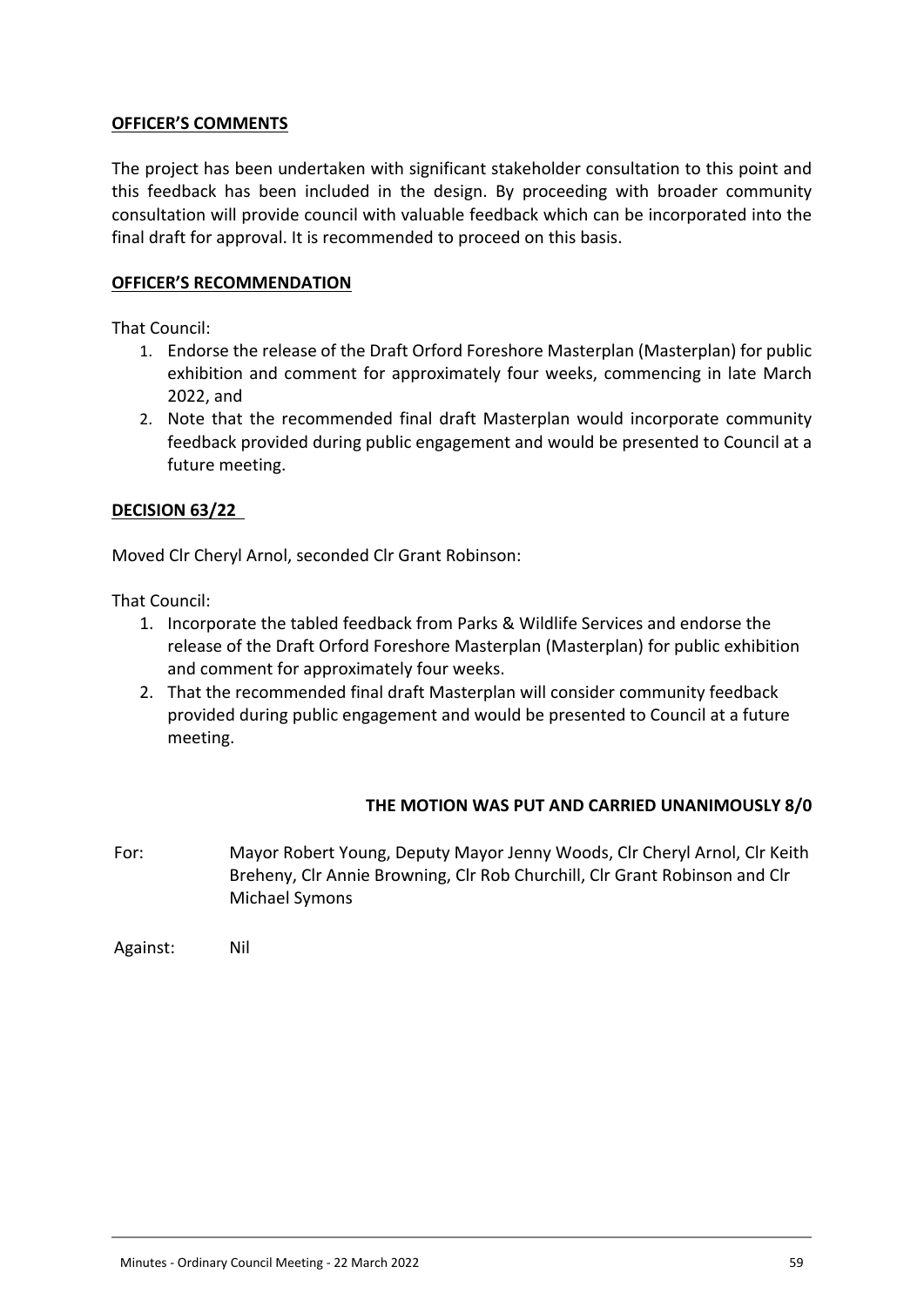## <span id="page-59-0"></span>**8.10 South East Region Jobs Hub - Draft Incorporated Association Rules**

| Author:              | General Manager (Greg Ingham) |
|----------------------|-------------------------------|
| Responsible Officer: | General Manager (Greg Ingham) |

## **ATTACHMENT/S**

- 1. South East Region Jobs Hub Inc Rules [**8.10.1** 21 pages]
- 2. SERDA Strategic Plan Draft [**8.10.2** 16 pages]

#### **PURPOSE**

The purpose of this report is to seek Council's endorsement of the establishment of the South East Region Jobs Hub Association and to present the draft Association Rules and draft Strategic Plan for adoption.

## **BACKGROUND/OVERVIEW**

The South East Region Development Association (SERDA) represents four South Eastern Tasmanian Councils, Sorell, Tasman, Clarence and Glamorgan Spring Bay. A key focus of SERDA is to connect local people with local businesses for local jobs and provide free business advice for local small businesses.

Funding was secured by SERDA from the Department of Premier and Cabinet (DPAC) in 2020/21 for a South East Region Jobs Hub. The terms of the funding required SERDA to:

- Develop a governance structure and framework for the South East Region Jobs Hub that aligns to Recommendation 22 of the Premier's Economic and Social Recovery Advisory Council (PESRAC) final report;
- Develop a strategic plan that includes the ongoing operation and sustainability of the South East Region Jobs Hub; and
- Develop a set of objectives, activities and outputs for the South East Region Jobs Hub, that aligns to Recommendation 23 of the PESRAC final report.

The Department of State Growth subsequently established the *Jobs Tasmania* agency to deliver a network of Job Hubs in regional areas. Each Hub will be governed by a Jobs Hub Board to oversight delivery and coordination of activity in their respective region that support the objective to increase employment, workforce participation or re-engagement with formal education and training.

*Jobs Tasmania* will be funding the Jobs Hubs for an initial 3 year term with the option of an additional 3 year term. SERDA engaged KPMG Management consultant to assist working through the DPAC funding requirements during 21/22.

The SERDA group of Councils have since settled on the creation of an independent entity *South East Region Jobs Hub Inc* ("Jobs Hub"). The draft Rules of the association and draft Strategic Plan are attached and have previously been discussed with Councillors at a Council Workshop held on the 8 March 2022.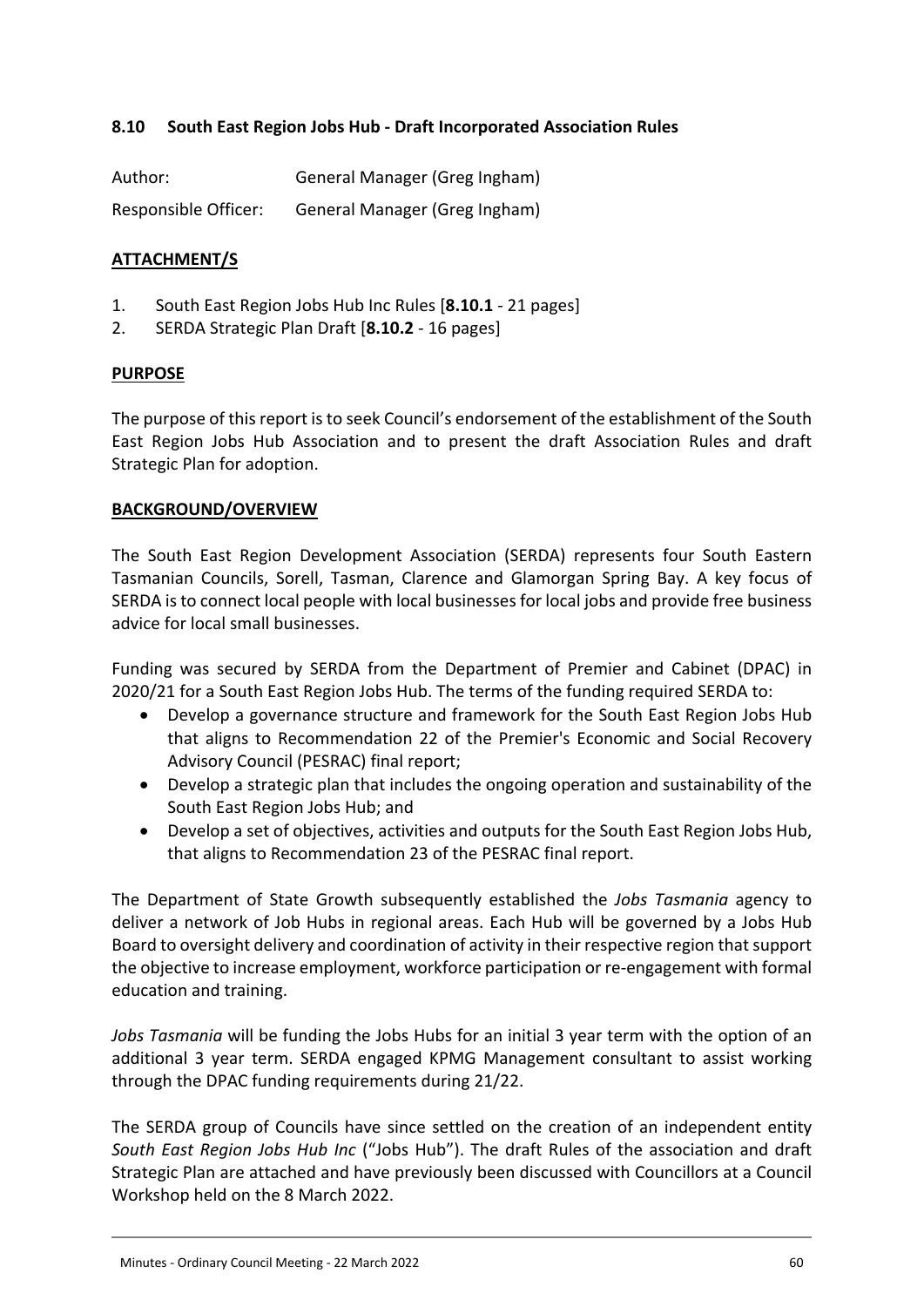The structure and purpose of the draft Rules are to frame its operations as per:

- Who are members of the Association?
- What do the members do?
- Who are the members of the Board?
- Who are the officers of the Association?
- How are Board members elected?
- What does the Board do?
- Subcommittees.
- Use of Association funds.

Following the issue of the draft Rules, a number of potential minor amendments have been identified that will refine and assist the operation of the Jobs Hub and that do not affect the fundamental structure and purpose of the Association. Accordingly, the recommendation to Council to adopt and execute the draft Rules (as amended) reflects the intent for minor amendments to be approved by the respective Council delegates acting on behalf of SERDA.

These include:

- $\bullet$  Sub-rule 4.12 can be deleted as already covered by sub-rule 4.7.
- $\bullet$  Rule 8 Banking and Finance confirmation that electronic banking is provided for.
- $\bullet$  Sub-rule 22.2(c) confirmation that sufficient power to delegate is provided for.
- Sub-Rule 23.2 increasing board member term from a maximum of 12 months to 24 months and having turn over staggered to avoid all in - all out scenario.
- Sub-Rule 26.1 reducing Board meetings to a minimum of quarterly rather than monthly.
- Sub-Rule 29.1 nominating a minimal annual subscription fee so the process if a member is to be removed, can be properly enacted.
- Ensuring the Rules provide for the use of electronic means for Board, Subcommittee and General Meetings including circulating resolutions.

## **STRATEGIC PLAN REFERENCE**

#### **Guiding Principles**

2. Reinforce and draw on the strengths of our communities at both a local and regional level.

3. Attract and welcome people of all backgrounds, cultures and ages to live in our region.

#### **Key Foundations**

- 2. Our Community's Health and Wellbeing
- 3. Our People

## **What we plan to do**

Advocate and lobby effectively on behalf of the community.

## **STATUTORY IMPLICATIONS**

SERDA separately engaged Abetz Curtis to provide strategic and legal advice on a range of organisation governance and delivery options including consideration of a company, joint authority, expanded SERDA incorporated association or new incorporated association.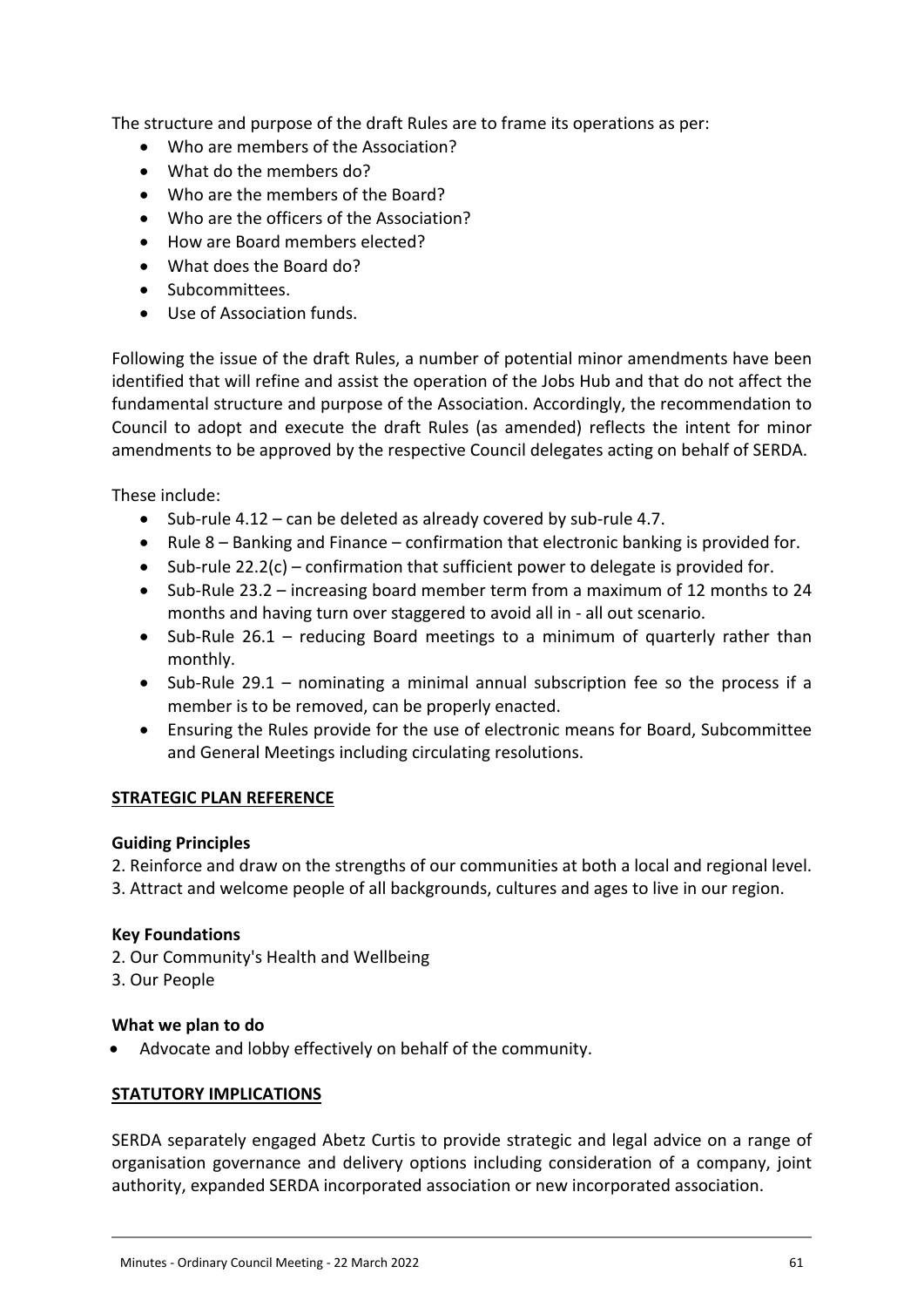The latter was the preferred model with Abetz Curtis providing draft Rules for consideration by the SERDA member councils.

The existing SERDA association will remain and continue to advocate and facilitate other regional matters on behalf of the member councils.

## **BUDGET IMPLICATIONS**

Nil

## **RISK CONSIDERATION/S**

Existing operational, governance and employee risk management implications to Council will be significantly reduced with the creation of the Jobs Hub as a separate incorporated association. The principle risks with the Jobs Hub are likely to be:

- Identifying and securing the requisite Jobs Hub Board members (effectively volunteer roles) able to deliver the Regional Jobs Hub Objectives, Roles and Responsibilities in addition to the Objects and Purposes of the Association;
- Securing Jobs Tas funding for both the initial and subsequent 3 year terms; and
- Establishing organisation structure, appointments, reporting, accountabilities, delegations, policies and procedures, plant and equipment and external service providers – Finance, Payroll, HR, ICT.

#### **OFFICER'S COMMENTS**

From a simple but focused strategic intent to increase employment and training opportunities in South East Tasmania that commenced with modest Tasmanian Community Fund (TCF) and SERDA member council funding, the SERDA model (as it has become known), is recognised statewide as the benchmark in achieving identifiable, targeted and sustainable outcomes.

The ongoing support of the State Government through Jobs Tas will enable the SERDA model to take a significant step forward through strengthened coordination, governance and resourcing. Council's ongoing support and facilitation by adopting the recommendation is sought.

#### **OFFICER'S RECOMMENDATION**

That Council resolve to:

- 1. Endorse the establishment of the South East Region Jobs Hub Association;
- 2. Adopt the draft Rules (as amended) and draft Strategic Plan; and
- 3. Authorise the General Manager (or SERDA delegate) to execute as necessary.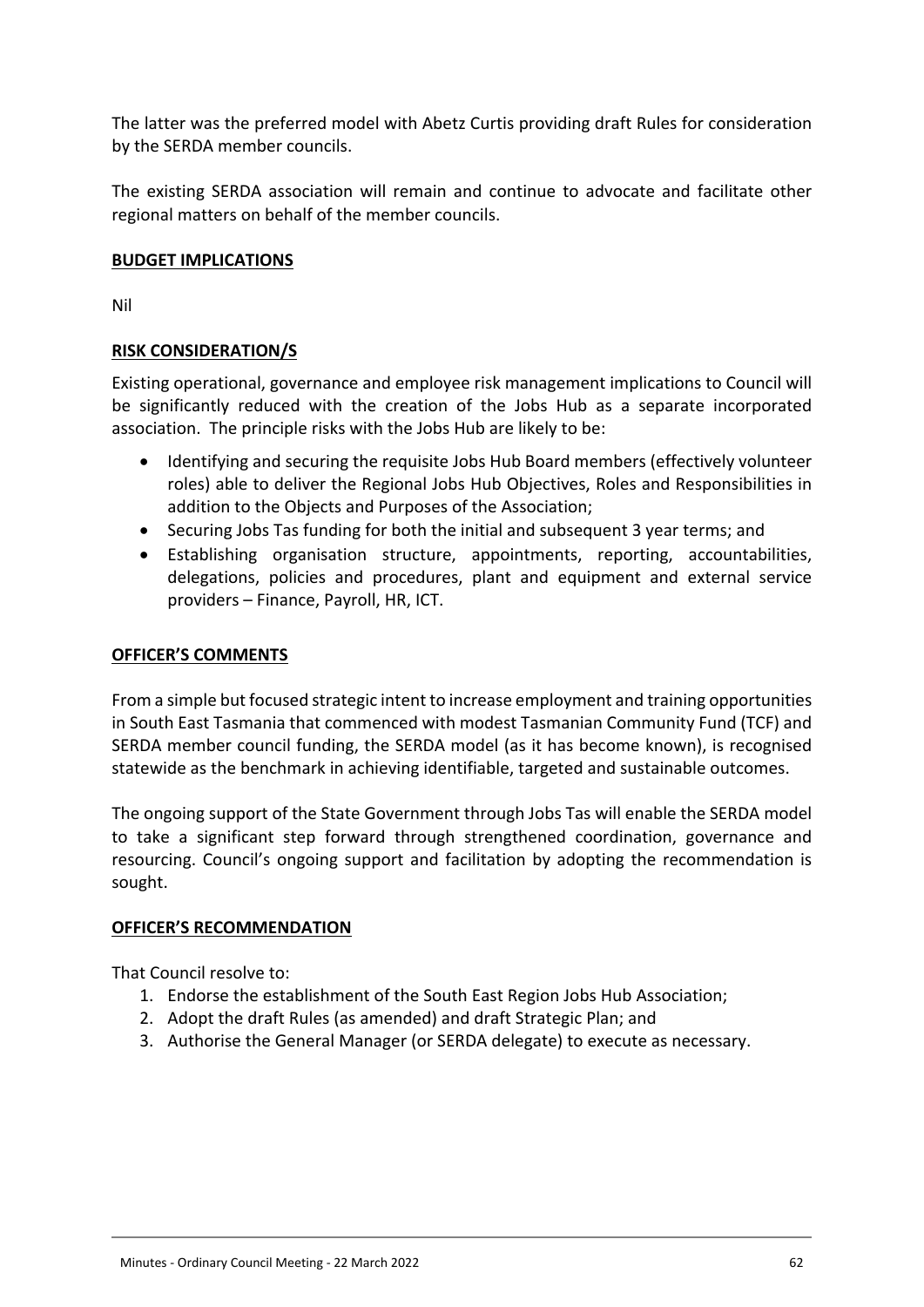## **DECISION 64/22**

Moved Clr Cheryl Arnol, seconded Deputy Mayor Jenny Woods:

That Council resolve to:

- 1. Endorse the establishment of the South East Region Jobs Hub Association;
- 2. Adopt the draft Rules (as amended) and draft Strategic Plan; and
- 3. Authorise the General Manager (or SERDA delegate) to execute as necessary.

#### **THE MOTION WAS PUT AND CARRIED UNANIMOUSLY 8/0**

For: Mayor Robert Young, Deputy Mayor Jenny Woods, Clr Cheryl Arnol, Clr Keith Breheny, Clr Annie Browning, Clr Rob Churchill, Clr Grant Robinson and Clr Michael Symons

Against: Nil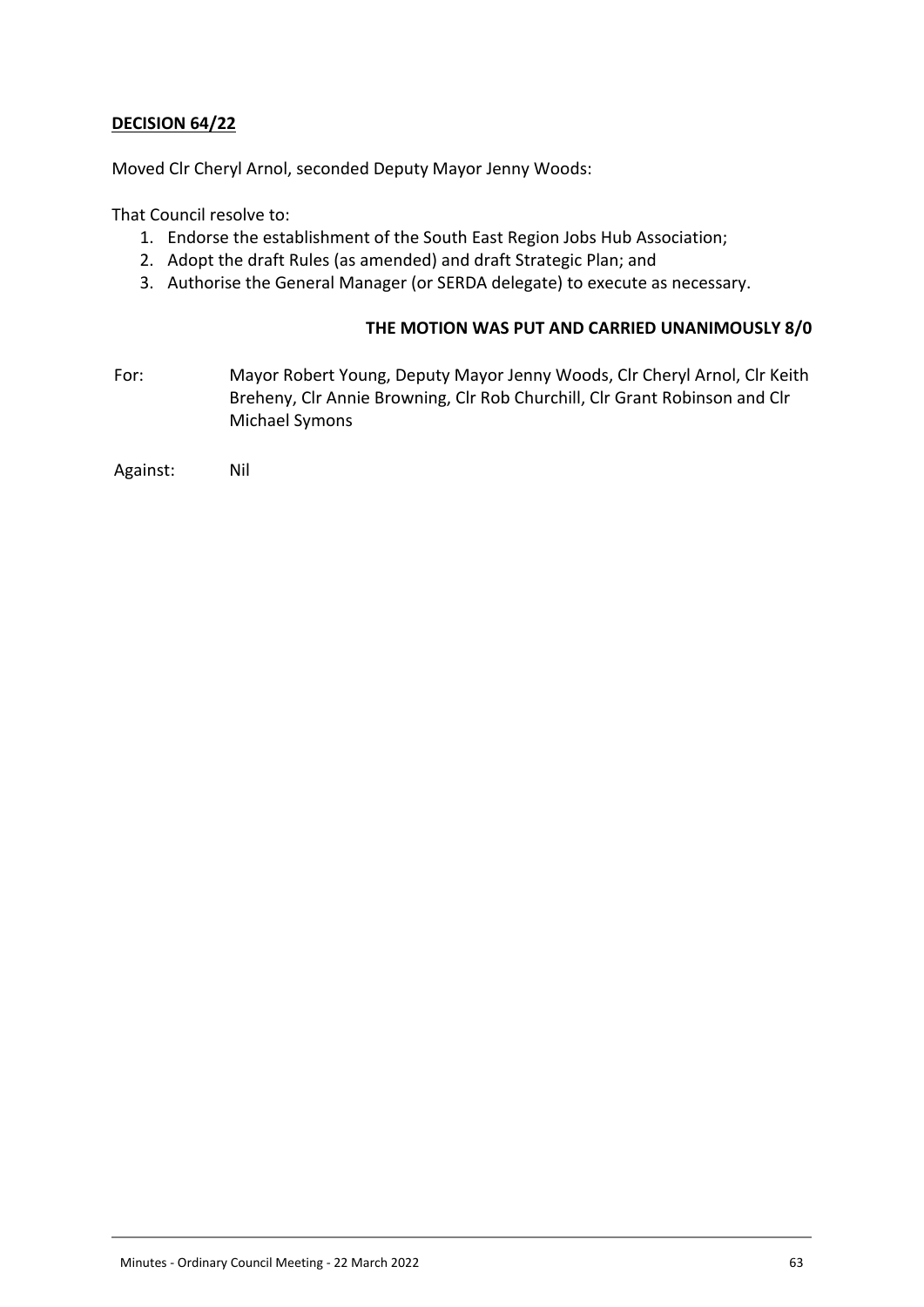# <span id="page-63-0"></span>**9 NOTICES OF MOTION**

Nil.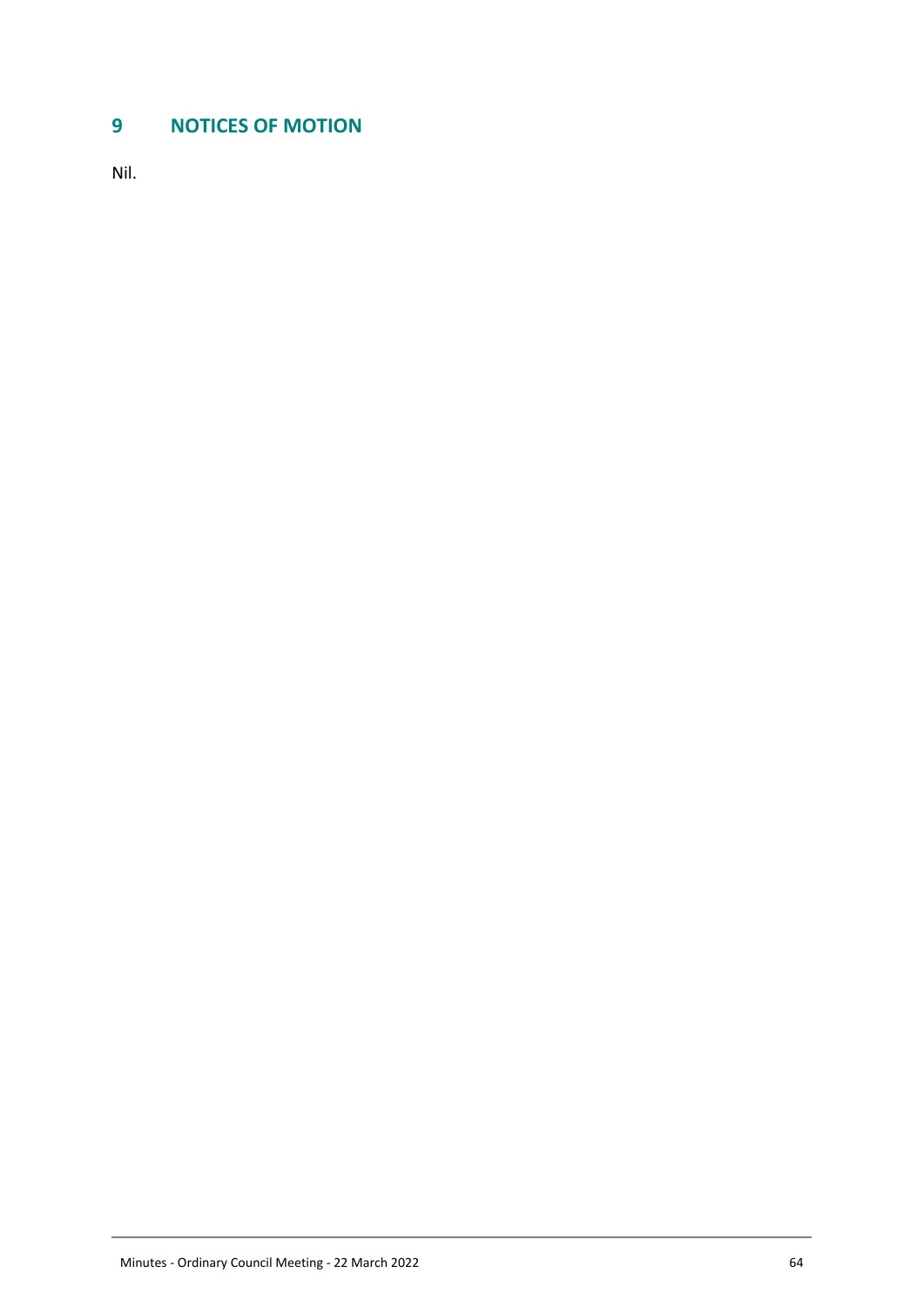# <span id="page-64-0"></span>**10 PETITIONS**

Nil.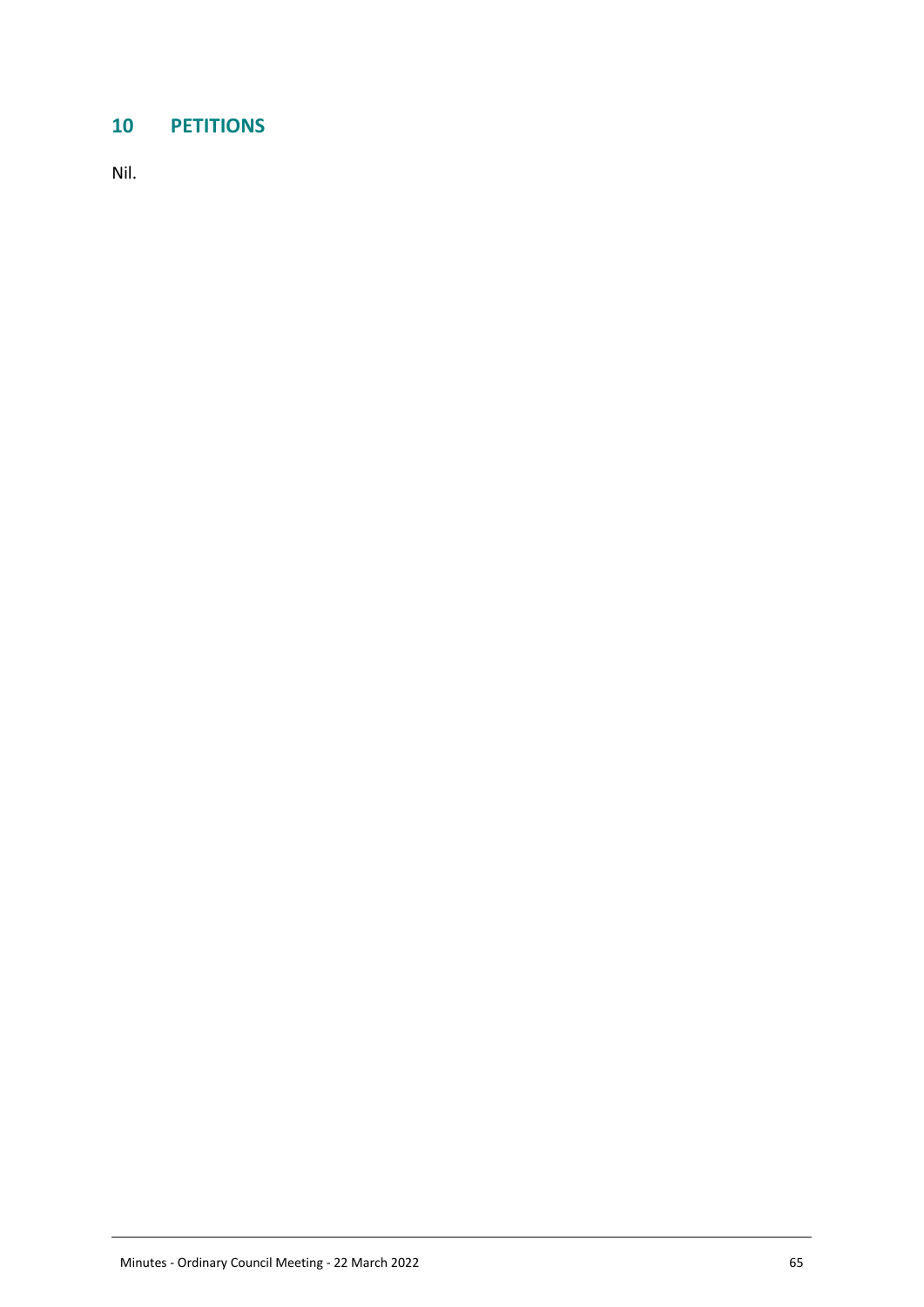# <span id="page-65-0"></span>**11 QUESTIONS FROM COUNCILLORS**

#### <span id="page-65-1"></span>**11.1 Questions without notice by Councillors taken on notice – 22 February 2022**

#### **Deputy Mayor Jenny Woods**

*I know that I have spoken about this to Council in the past but I'm not sure that it has been in this forum. I have two questions/requests on this matter.* 

- *Q1. The safety of the Orford Bridge for pedestrian use. I walk over this bridge as do many. This bridge is on a major highway and although the speed limit is 60klm p/h, it is very concerning to me and others about the safety to pedestrians. There is no safety rail to stop pedestrian, that being old or young user, from tripping or falling on to the road, into traffic. It has been said that if there is a safety rail put there it would not be to regulation standards, is it as it is now regulation standards? And yes, I'm aware that there hasn't been an accident on the bridge but my question is, do we need to wait for it to happen or can we be proactive rather than re-active. We as Councillors heard at a workshop briefing, late last year, about the safety upgrades to the Tasman Bridge at a huge cost to taxpayers. Can we at least start conversations with State Growth around this issue and advocate for the safety of our community?*
- *Q2. The safety of pedestrian and bike riders entering the Orford Bridge from the walkway at the Triabunna end of the Bridge. Users almost have to go onto the road with no safety barriers up and cars seem to wiz around the corner, and you don't know they are coming. I have become increasingly aware of this as I often walk my grandchildren to the park.*

#### **Response from General Manager, Greg Ingham**

The following response has been provided by the Department of State Growth as the road controlling authority:

*The Department of State Growth is not aware there have been any reported crashes involving a vehicle colliding with a pedestrian on a bridge across the entire State Road network. It is noted there have been no reported crashes on the bridge in the last 10 years.*

*There is no increased risk to users of the Prosser River Bridge footpath compared to any other footpath located immediately alongside an urban 60 km/h road.*

*The only barrier type that would prevent a vehicle encroaching on the footpath area is a rigid concrete one. This would be impractical to provide due to the narrow width and structural constraints of the bridge itself. Other barrier types such as steel beam or standard pedestrian fencing will not protect a pedestrian standing behind them. Without major works to provide a wider footpath, any barrier will necessarily make the footpath area more constrained and difficult to negotiate (e.g. if a cyclist and pedestrian needed to pass one another).*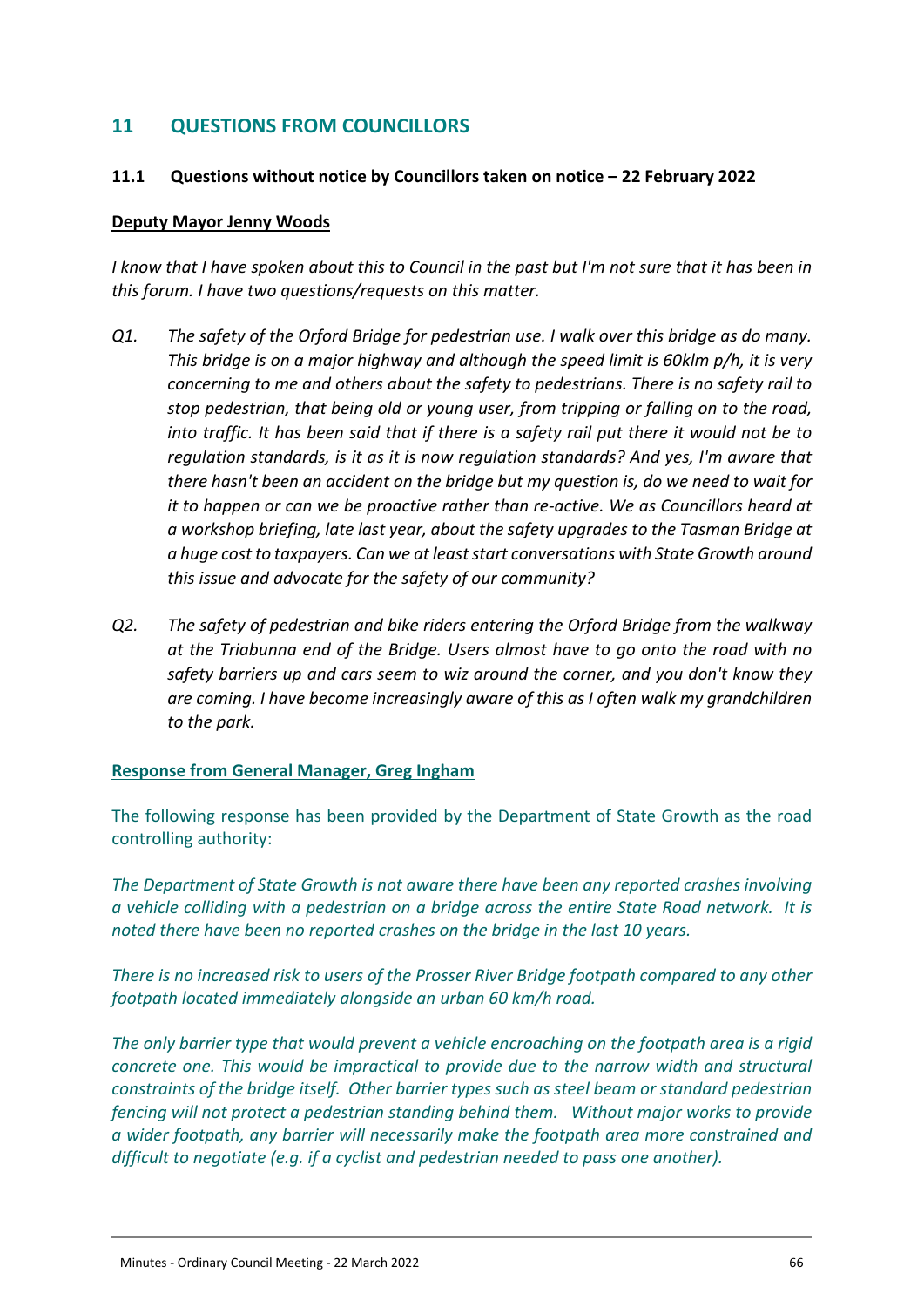*The Department is seeking formal advice on the kind of works that would be required to "add on" a footpath, however this is likely to involve significant works including bridge strengthening, which will mean significant costs. The Department does not have a budget to do these works at this time.*

*I have another request which has been asked from a local and again it revolves around safety.*

*Q3. Since the Blue Waters hotel have improved their car parking area at the front it is now very hard to back out onto the road from the parking area outside the bottle shop. Is there a possibility to investigate the instillation of a curved mirror for people to use when needing to back out onto the road?* 

## **Response from General Manager, Greg Ingham**

The following response has been provided by the Department of State Growth as the road controlling authority:

*The installation of mirrors on the State road network is not supported. They have a number of operational issues such as the potential to reflect sun or headlight glare unexpectedly towards drivers. There are issues with them becoming obscured by condensation and fogging in cold conditions and can lead to drivers not paying attention to the road when focusing on the mirror. Additionally, there would be ongoing maintenance liabilities with cleaning and vandalism.*

## <span id="page-66-0"></span>**11.2 Questions on Notice by Councillors**

Nil.

<span id="page-66-1"></span>**11.3 Questions Without Notice by Councillors**

Nil.